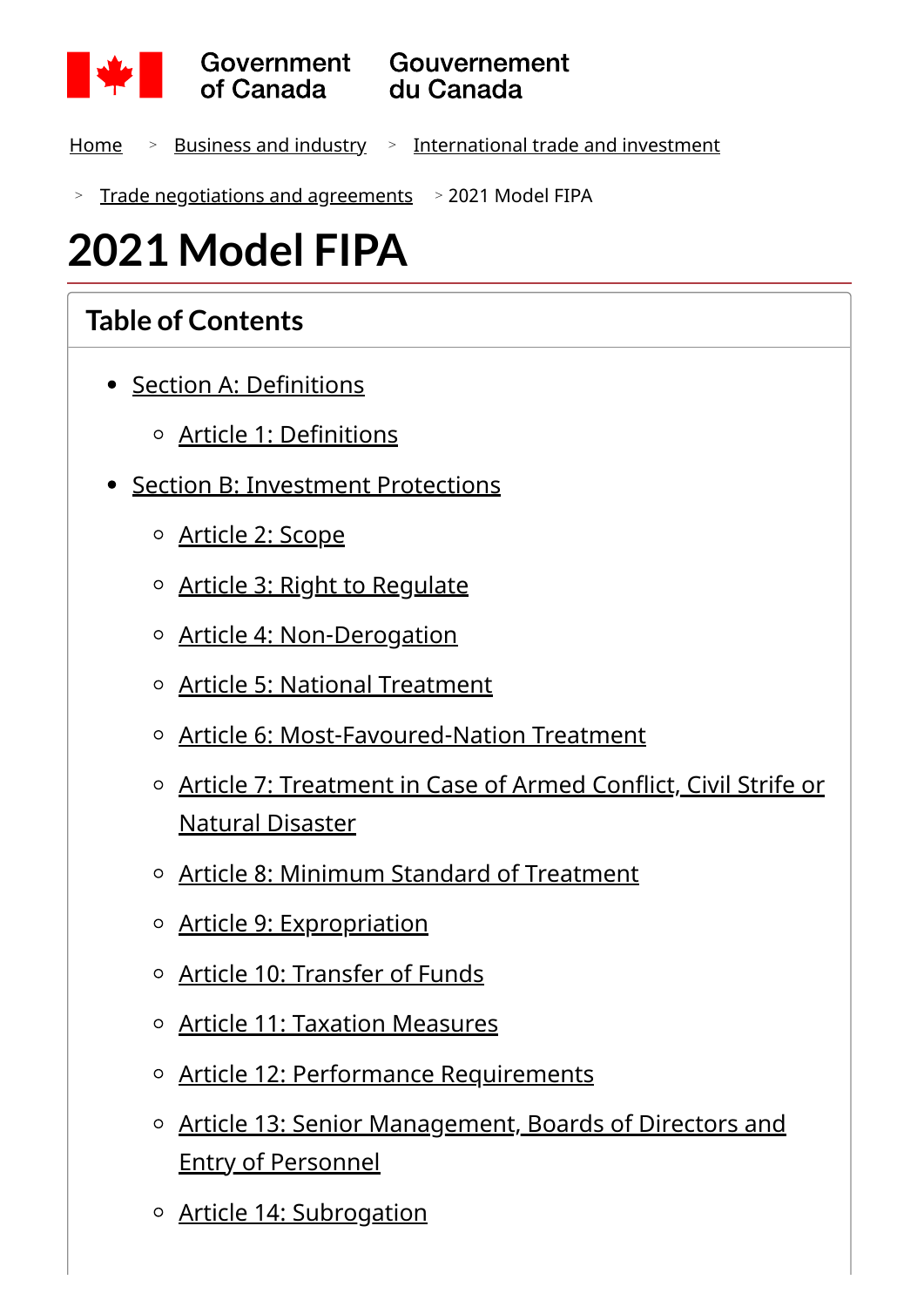- [Article 15: Transparency](#page-26-1)
- [Article 16: Responsible Business Conduct](#page-27-0)
- [Article 17: Denial of Benefits](#page-28-0)
- [Section C: Investment Promotion and Facilitation](#page-29-0)
	- [Article 18: Promotion of Investment](#page-29-1)
	- [Article 19: Processing of Applications for an Authorization](#page-29-2)
	- o [Article 20: Fees and Charges](#page-30-0)
- [Section D: Reservations, Exceptions, Exclusions](#page-31-0)
	- [Article 21: Non-Conforming Measures](#page-31-1)
	- [Article 22: General Exceptions](#page-33-0)
	- [Article 23: Exclusions](#page-35-0)
- [Section E: Investor-State Dispute Settlement](#page-36-0)
	- o [Article 24: Scope and Purpose](#page-36-1)
	- o [Article 25: Request for Consultations](#page-36-2)
	- [Article 26: Mediation](#page-38-0)
	- $\circ$  [Article 27: Submission of a Claim to Arbitration](#page-39-0)
	- [Article 28: Consent to Arbitration](#page-42-0)
	- o [Article 29: Discontinuance](#page-43-0)
	- o [Article 30: Arbitrators](#page-43-1)
	- [Article 31: Agreement to Appointment of Arbitrators by](#page-44-0) ICSID
	- o [Article 32: Applicable Law and Interpretation](#page-45-0)
	- o [Article 33: Preliminary Objections](#page-46-0)
	- [Article 34: Consolidation](#page-47-0)
	- [Article 35: Seat of Arbitration](#page-49-0)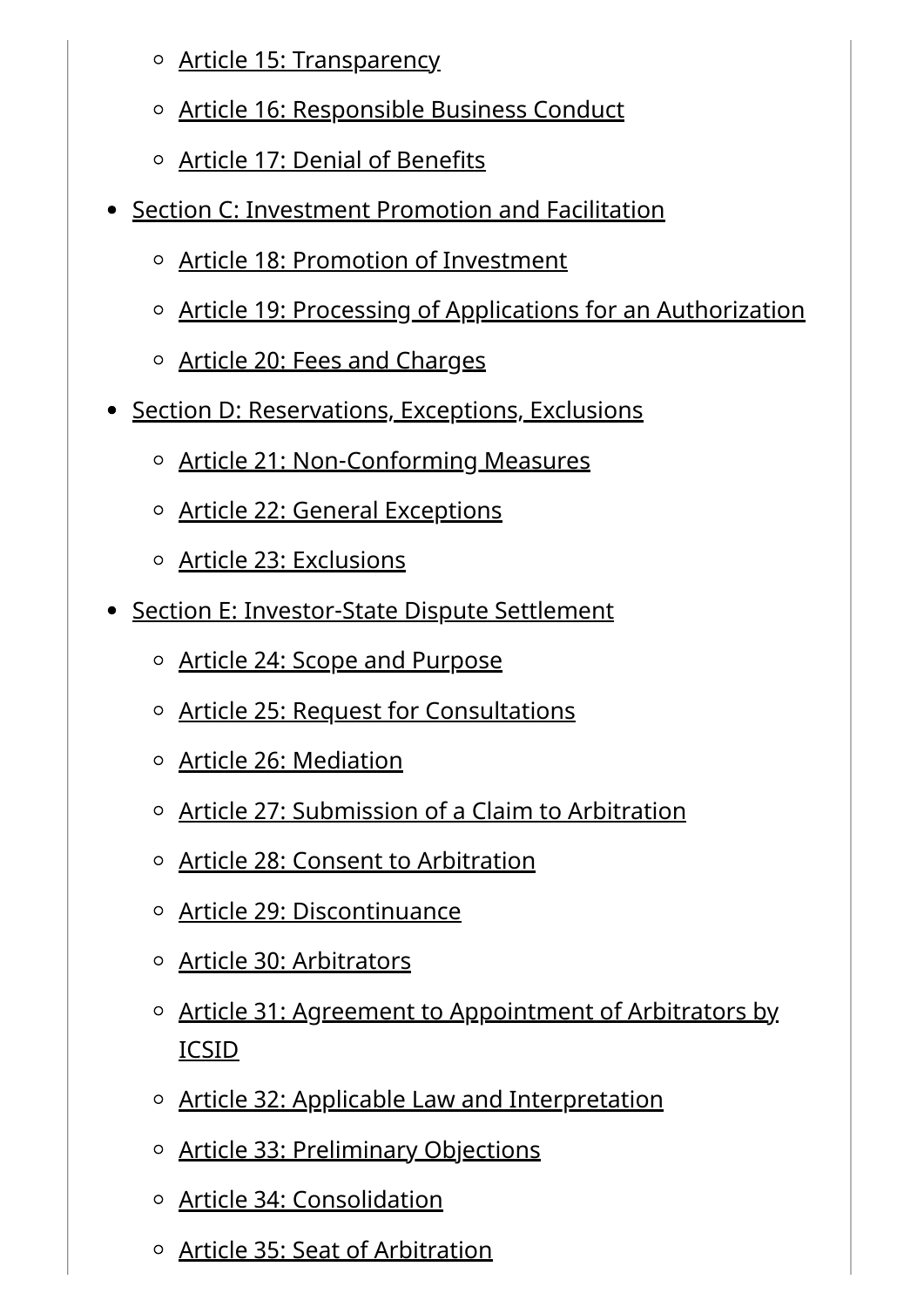- o [Article 36: Transparency of Proceedings](#page-49-1)
- o [Article 37: Participation of a Non-Disputing Party](#page-51-0)
- [Article 38: Expert Reports](#page-52-0)
- $\circ$  [Article 39: Interim Measures of Protection](#page-52-1)
- [Article 40: Final Award](#page-53-0)
- [Article 41: Finality and Enforcement of an Award](#page-55-0)
- o [Article 42: Third Party Funding](#page-56-0)
- [Article 43: Service of Documents](#page-57-0)
- o [Article 44: Receipts under Insurance or Guarantee](#page-57-1) **Contracts**
- [Article 45: Special Rules Regarding Financial Services](#page-57-2)
- $\circ$  [Article 46: Establishment of a First Instance Investment](#page-60-0) Tribunal or an Appellate Mechanism for Investor-State Dispute Settlement
- [Section F: Expedited Arbitration](#page-61-0)
	- [Article 47: Consent to Expedited Arbitration](#page-61-1)
	- [Article 48: Mediation](#page-61-2)
	- [Article 49: Constitution of the Tribunal](#page-62-0)
	- o [Article 50: Method of Appointing the Sole Arbitrator](#page-62-1)
	- o [Article 51: First Session in Expedited Arbitration](#page-64-0)
	- [Article 52: The Procedural Schedule for Expedited](#page-64-1) Arbitration
	- [Article 53: Consolidation](#page-67-0)
- [Section G: State-to-State Dispute Settlement](#page-67-1)
	- $\circ$  [Article 54: Disputes between the Parties](#page-67-2)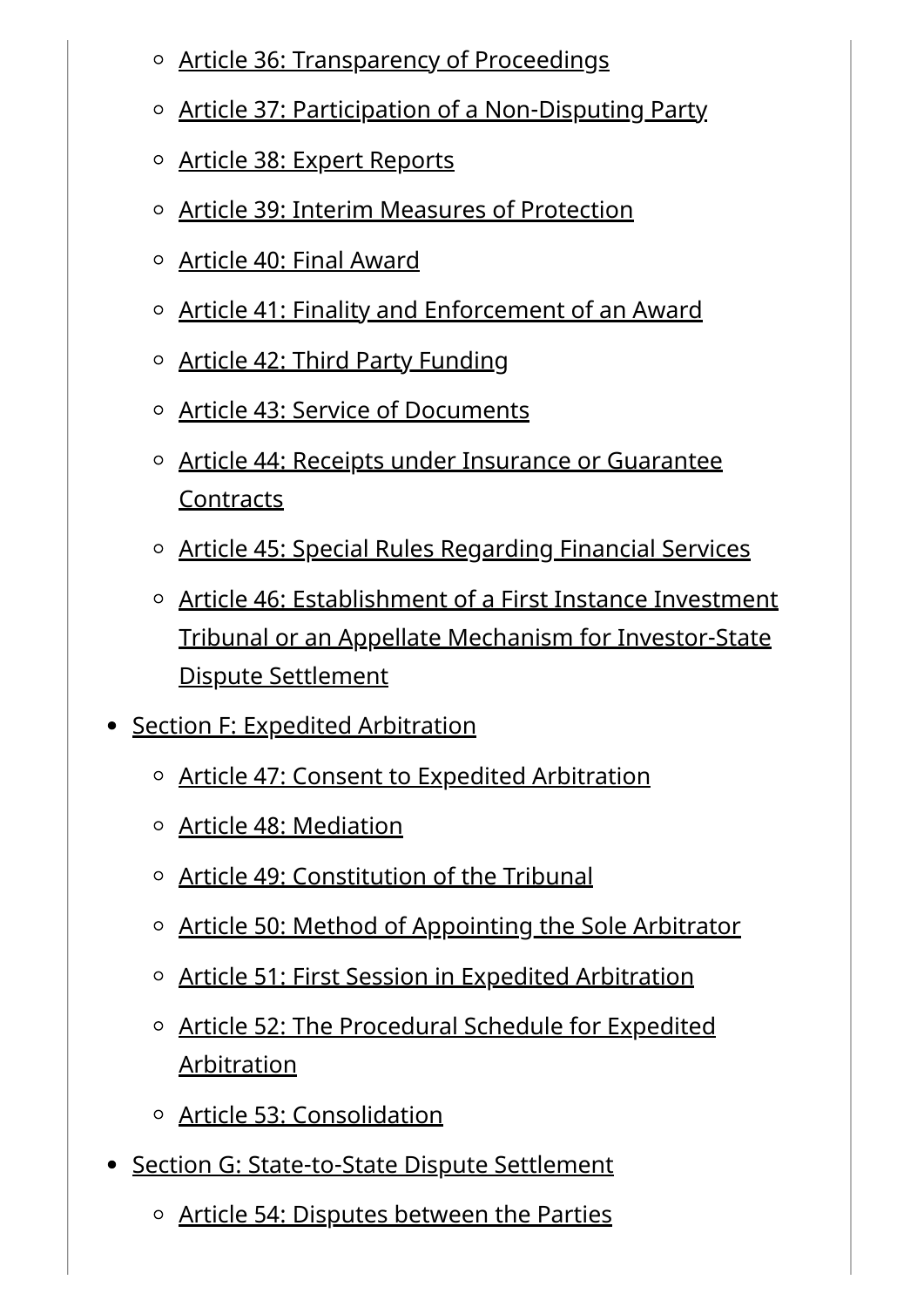- [Section H: Administration of the Agreement](#page-70-0)
	- [Article 55: Consultations and other Actions](#page-70-1)
	- o [Article 56: Extent of Obligations](#page-70-2)
	- o [Article 57: Application and Entry into Force](#page-70-3)
- [Section I: Annexes](#page-71-0)
	- [Annex I: Reservations for Future Measures](#page-71-1)
	- [Annex II: Exceptions from Most-Favoured-Nation-](#page-71-2)Treatment
	- [Annex III: Exclusions from Dispute Settlement](#page-71-3)
- [Arbitrator Code of Conduct for Dispute Settlement](#page-71-4)

# **AGREEMENT BETWEEN CANADA AND**

### **\_\_\_\_\_\_\_\_\_\_\_\_\_\_\_\_\_ FOR THE PROMOTION AND PROTECTION OF INVESTMENTS**

Canada and (the "Parties"),

Recognizing that the promotion and the protection of investments of investors of one Party in the territory of the other Party will be conducive to the stimulation of mutually beneficial business activity, to the development of economic co-operation between them, and to the promotion of sustainable development,

Reaffirming the importance of encouraging investment promotion activities and to make these activities more accessible to underrepresented groups, including by encouraging investments by women, Indigenous peoples, and micro, small, or medium-sized enterprises,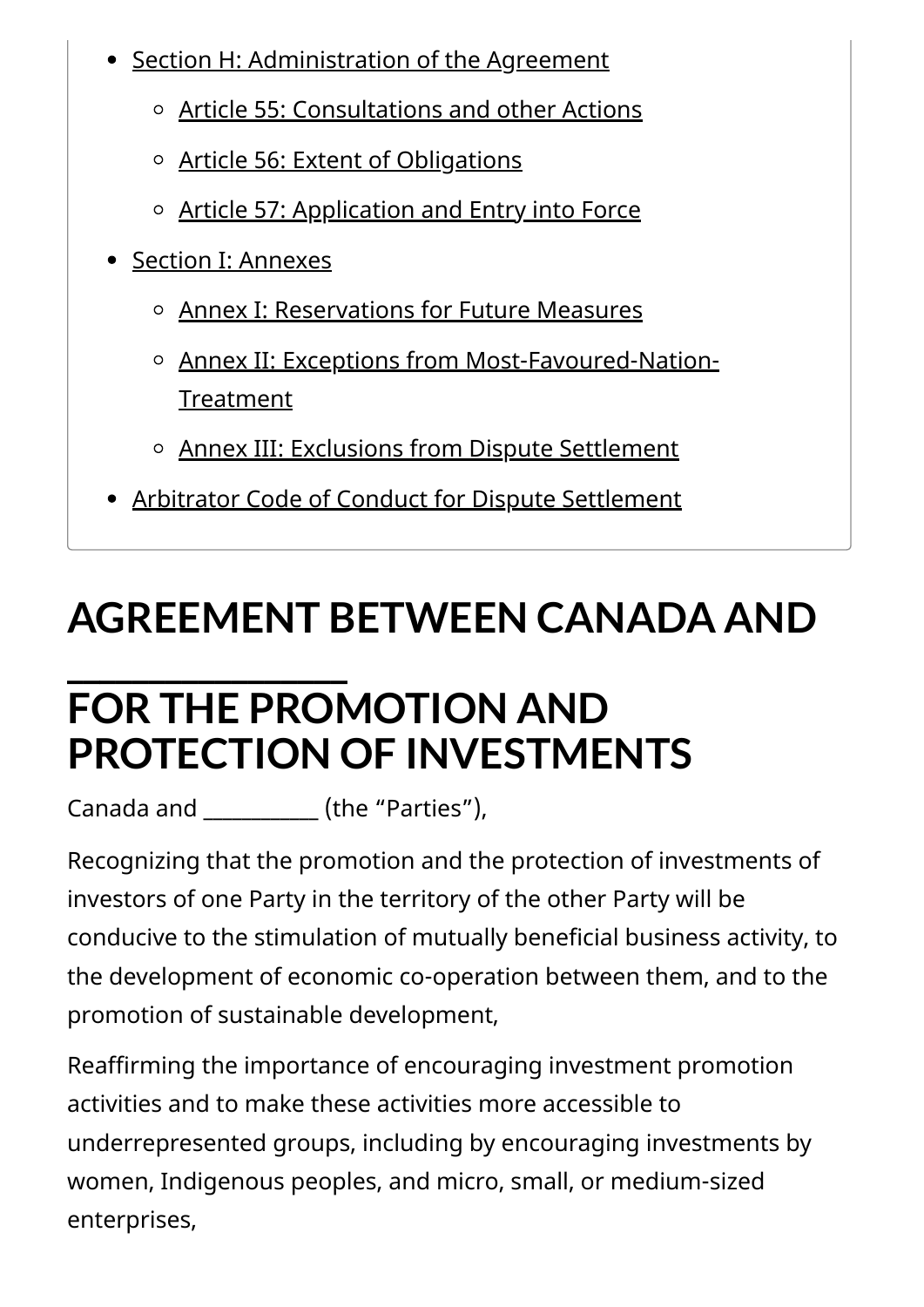Reaffirming the importance of promoting responsible business conduct, cultural identity and diversity, environmental protection and conservation, gender equality, the rights of Indigenous peoples, labour rights, inclusive trade, sustainable development and traditional knowledge, as well as the importance of preserving the Party's right to regulate in the public interest;

Have agreed as follows:

# <span id="page-4-0"></span>**Section A: Definitions**

### <span id="page-4-1"></span>**Article 1: Definitions**

For the purpose of this Agreement:

**"algorithm"** means a defined sequence of steps, taken to solve a problem or obtain a result;

**"authorization"** means the granting of permission by a competent authority to a person with respect to the establishment, acquisition, expansion, management, conduct, operation and sale or other disposition of an investment in the territory of a Party;

**"authorization procedures"** means administrative or procedural rules that must be adhered to in order to obtain, amend or renew an authorization;

#### **"central level of government"** means:

- (a) for Canada, the Government of Canada; and
- (b) for  $\frac{1}{\sqrt{2}}$ , the government of  $\frac{1}{\sqrt{2}}$ ;

**"claimant"** means an investor of a Party that makes a claim under Article 27 (Submission of a Claim to Arbitration);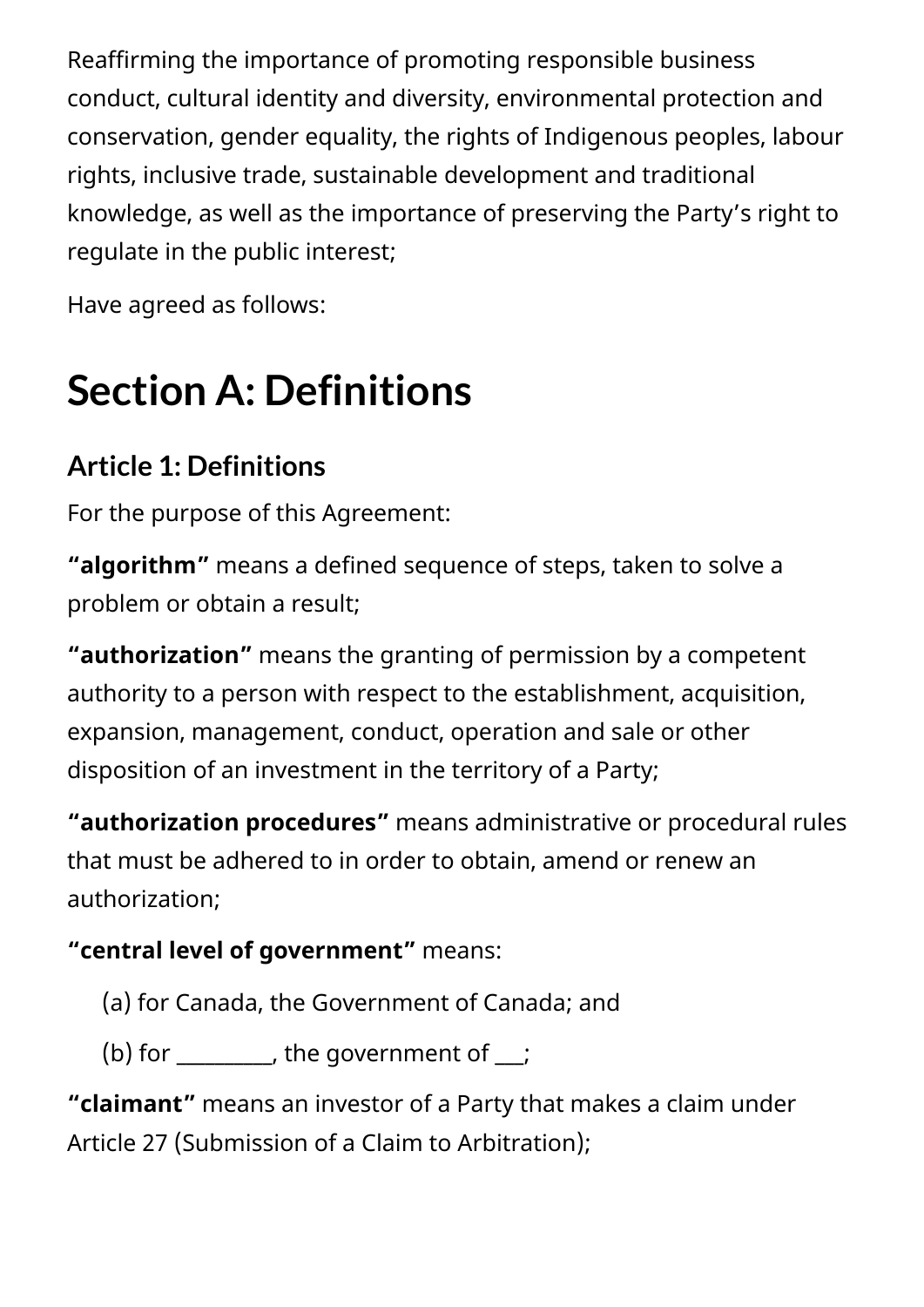**"competent authority"** means any government of a Party, or nongovernmental body in the exercise of powers delegated by any government of a Party, that grants an authorization;

**"confidential information"** means confidential business information or information that is privileged or otherwise protected from disclosure under the law of a Party;

**"covered investment"** means, with respect to a Party, an investment:

(a) in its territory;

(b) made in accordance with the applicable domestic law of the Party at the time the investment is made;

(c) directly or indirectly owned or controlled by an investor of the other Party; and

(d) existing on the date of entry into force of this Agreement, or made or acquired thereafter;

**"disputing parties"** means the claimant and the respondent Party;

**"disputing party"** means either the claimant or the respondent Party;

**"enterprise"** means an entity constituted or organized under applicable law, whether or not for profit, whether privately owned or governmentally owned, including a corporation, trust, partnership, sole proprietorship, joint venture or other association and a branch of any such entity;

**"existing"** means in effect on the date of entry into force of this Agreement;

**"financial institution"** means a financial intermediary or other enterprise that is authorized to do business and regulated or supervised as a financial institution under the law of the Party in whose territory it is located;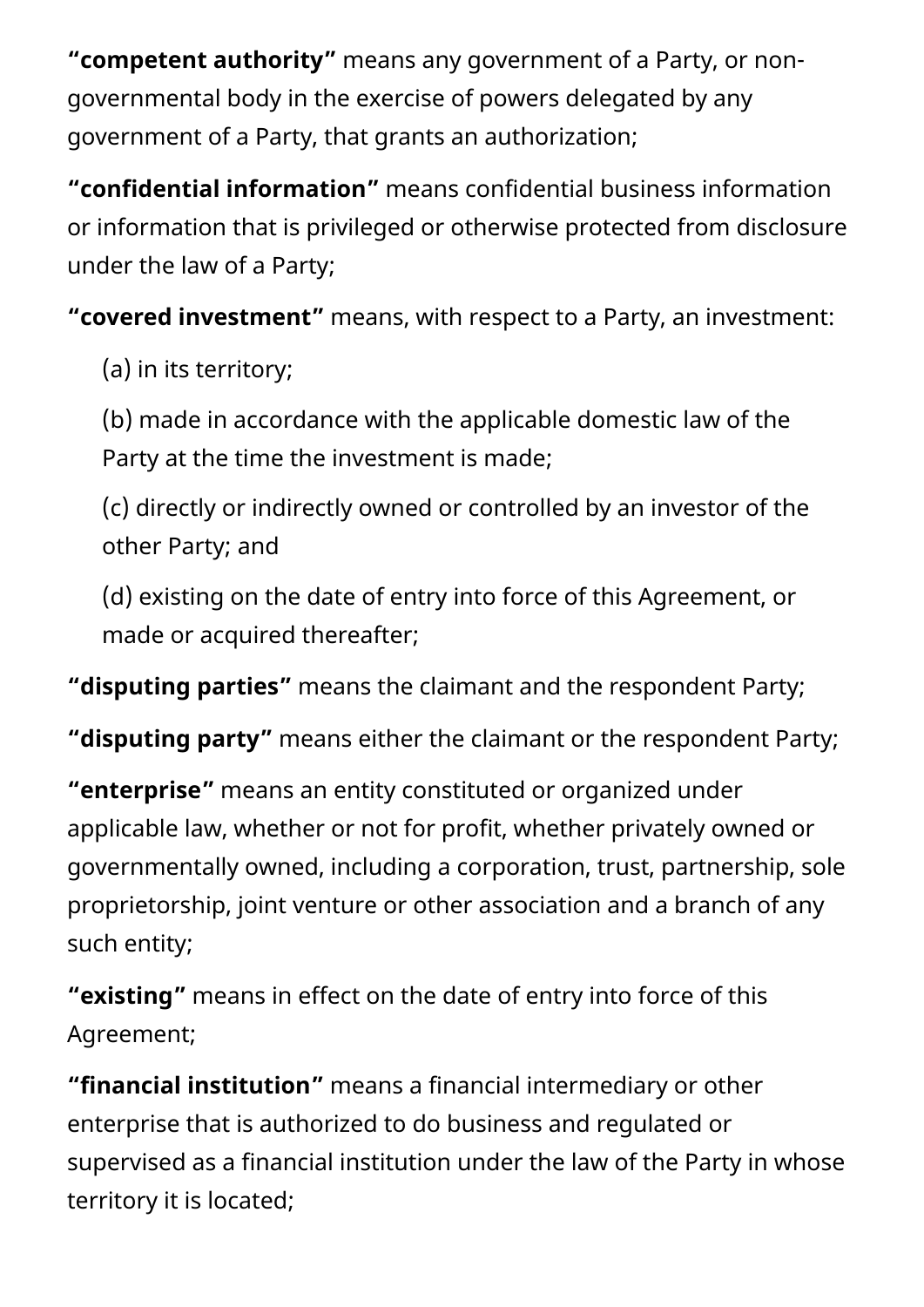**"financial service"** means a service of a financial nature, including insurance, and a service incidental or auxiliary to a service of a financial nature;

**"ICSID"** means the International Centre for Settlement of Investment Disputes established by the ICSID Convention;

**"ICSID Additional Facility Rules"** means the *Rules Governing the Additional Facility for the Administration of Proceedings by the Secretariat of the International Center for Settlement of Investment Disputes*, in their most recent form;

**"ICSID Convention"** means the *Convention on the Settlement of Investment Disputes between States and Nationals of other States* done at Washington, D.C. on March 18, 1965;

**"intellectual property rights"** means copyright and related rights, trademark rights, rights in geographical indications, rights in industrial designs, patent rights, rights in layout designs of integrated circuits, rights in relation to protection of undisclosed information, and plant breeders' rights;

**"Inter-American Convention"** means *Inter-American Convention on International Commercial Arbitration* done at Panama on January 30, 1975;

**"investment"** means:

(a) any of the following:

(i) an enterprise,

(ii) a share, stock or other form of equity participation in an enterprise,

(iii) a bond, debenture or other debt instrument of an enterprise,

(iv)a loan to an enterprise,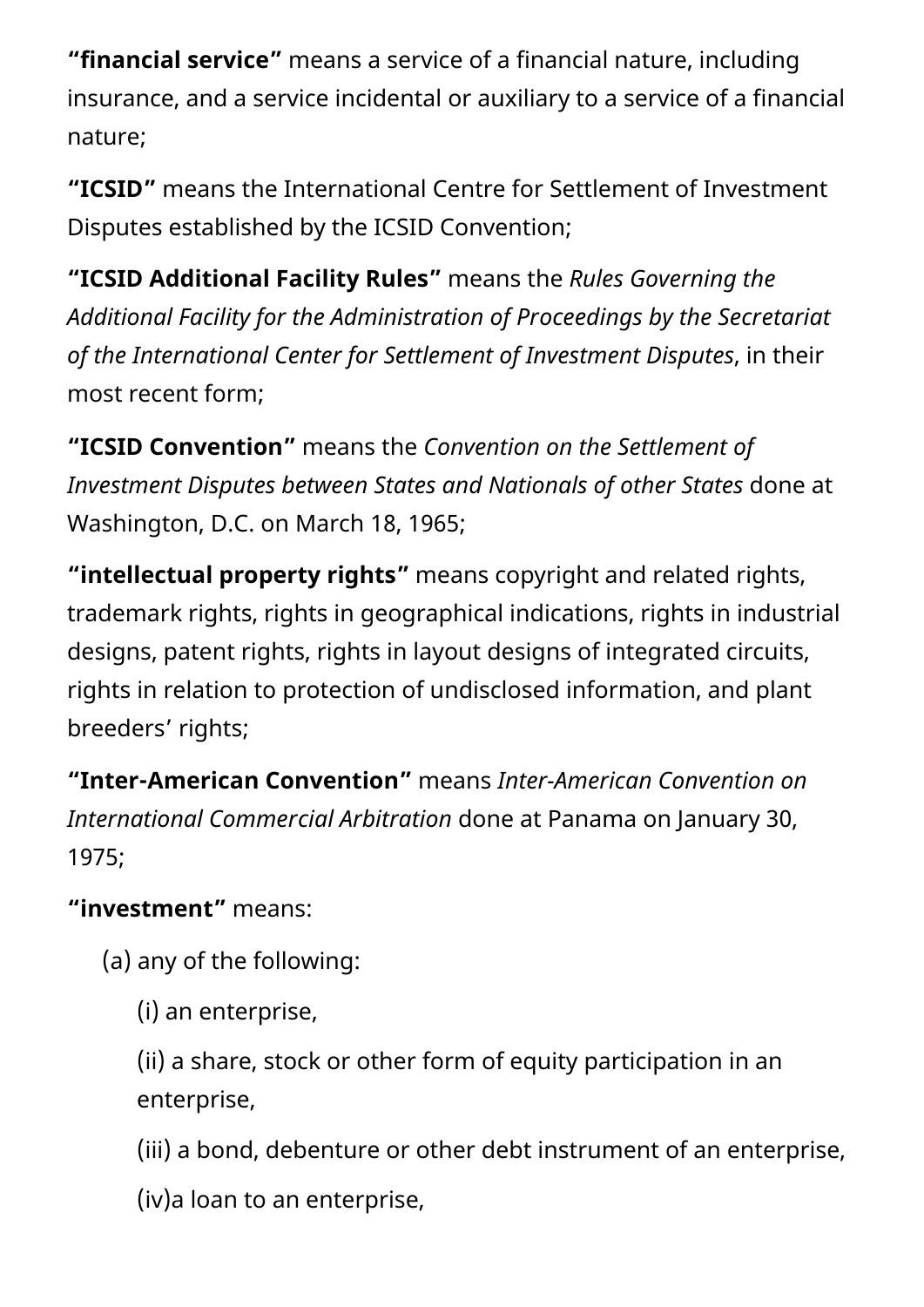(v) an interest in an enterprise that entitles the owner to share in income or profits of the enterprise,

(vi) an interest in an enterprise that entitles the owner to share in the assets of that enterprise on dissolution,

(vii) an interest arising from the commitment of capital or other resources in the territory of a Party to economic activity in that territory, such as under:

(A) a contract involving the presence of an investor's property in the territory of the Party, including a turnkey or construction contract, or a concession, or

(B) a contract under which remuneration depends substantially on the production, revenues or profits of an enterprise;

(viii) intellectual property rights, and

(ix) any other tangible or intangible, moveable or immovable, property and related property rights acquired in the expectation of or used for the purpose of economic benefit or other business purpose;

(b) in each case shall involve the commitment of capital or other resources, the expectation of gain or profit, or the assumption of risk; and

(c) for the purpose of this definition, **"investment"** does not mean:

(i) a claim to money that arises solely from:

(A) commercial contract for the sale of a good or service by a national or enterprise in the territory of a Party to an enterprise in the territory of the other Party, or

(B) the extension of credit in connection with a commercial transaction, such as trade financing;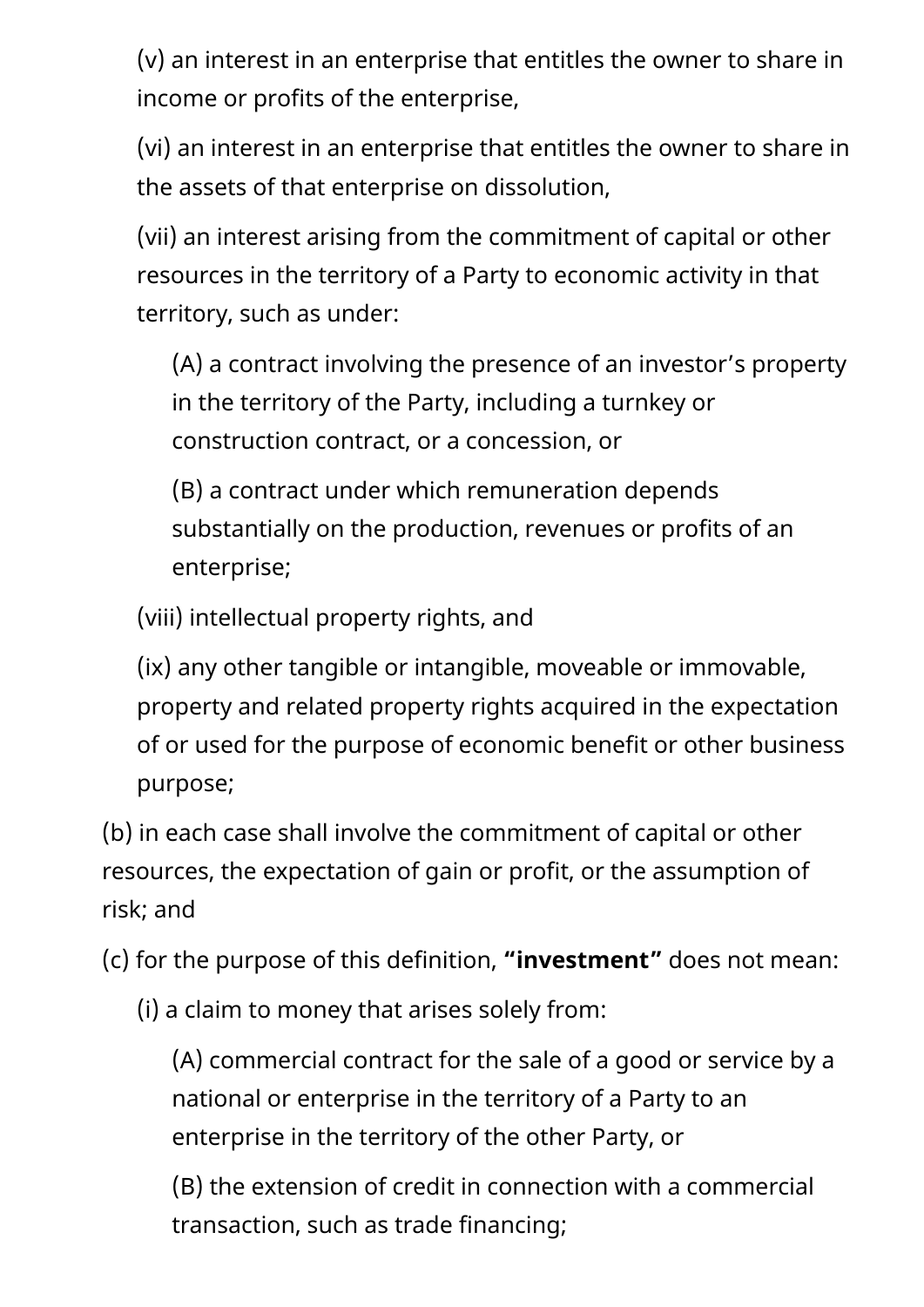(ii) an order or judgment in a judicial or administrative action, or

(iii) any other claim to money, that does not involve the kinds of interests set out in subparagraphs (a)(i) to (ix);

**"investor of a Party"** means a Party, or a national or an enterprise of a Party, that seeks to make, is making or has made an investment. For the purpose of this definition, **"enterprise of a Party"** means:

(a) an enterprise that is constituted or organized under the law of that Party and that has substantial business activities in the territory of that Party. A determination of whether an enterprise has substantial business activities in the territory of a Party requires a case-by-case, fact-based inquiry; or

(b) an enterprise that is constituted or organised under the law of that Party, and is directly or indirectly owned or controlled by a national of that Party or by an enterprise mentioned under subparagraph (a);

**"measure"** includes a law, regulation, procedure, requirement or practice;

#### **"national"** means:

(a) for Canada, a natural person who is a citizen or permanent resident of Canada; and

(b) for \_\_\_\_\_\_\_\_\_\_,

#### except that:

 $(c)$  a natural person who is a dual citizen of Canada and  $\sqrt{a}$ shall be deemed to be exclusively a national of the Party of his or her dominant and effective nationality; and

(d) a natural person who is a citizen of one Party and a permanent resident of the other Party shall be deemed to be exclusively a national of the Party of his or her citizenship;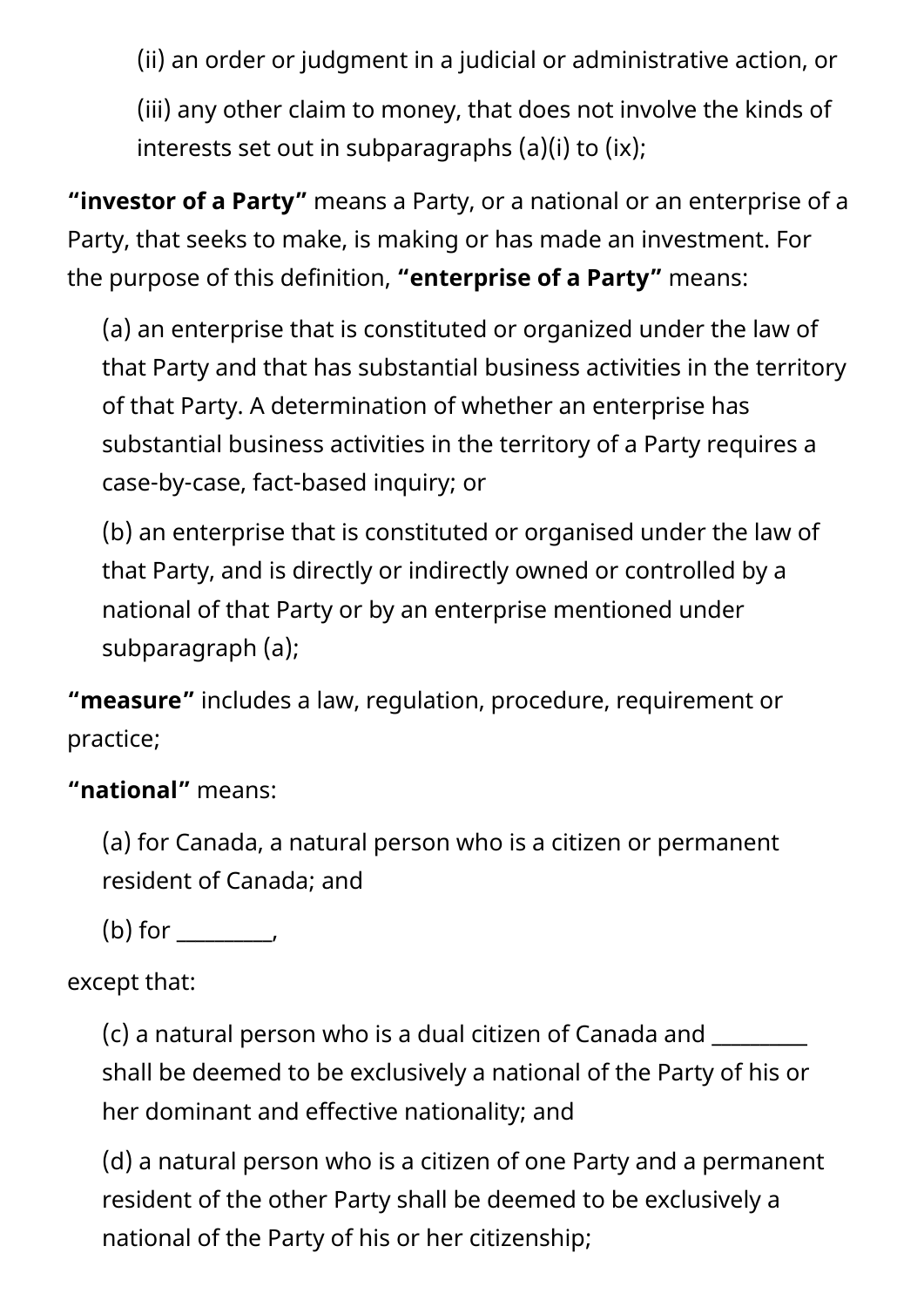**"New York Convention"** means the United Nations *Convention on the Recognition and Enforcement of Foreign Arbitral Awards*, done at New York on June 10, 1958;

**"person"** means a natural person or an enterprise;

**"respondent Party"** means a Party against which a claim is made under Article 27 (Submission of a Claim to Arbitration);

**"regional level of government"** means:

(a) for Canada, a provincial or territorial government; and

(b) for \_\_\_\_\_\_\_\_\_\_\_\_, \_\_\_\_\_\_\_\_\_\_\_\_;

**"tax convention"** means a convention for the avoidance of double taxation or other international taxation agreement or arrangement;

#### **"territory"** means:

(a) for Canada:

(i) the land territory, air space, internal waters, and territorial sea of Canada,

(ii) the exclusive economic zone of Canada, and

(iii) the continental shelf of Canada, as determined by its domestic law and consistent with international law; and

(b) for \_\_\_\_\_\_\_\_\_\_\_\_: \_\_\_\_\_\_\_\_\_\_\_\_;

**"third party funding"** means any funding or other equivalent support provided by a person who is not a disputing party in order to finance part or all of the cost of the proceedings including through a donation or grant, or in return for remuneration dependent on the outcome of the dispute;

**"Tribunal"** means an arbitration tribunal established under Section E (Investor-State Dispute Settlement) or Section F (Expedited Arbitration);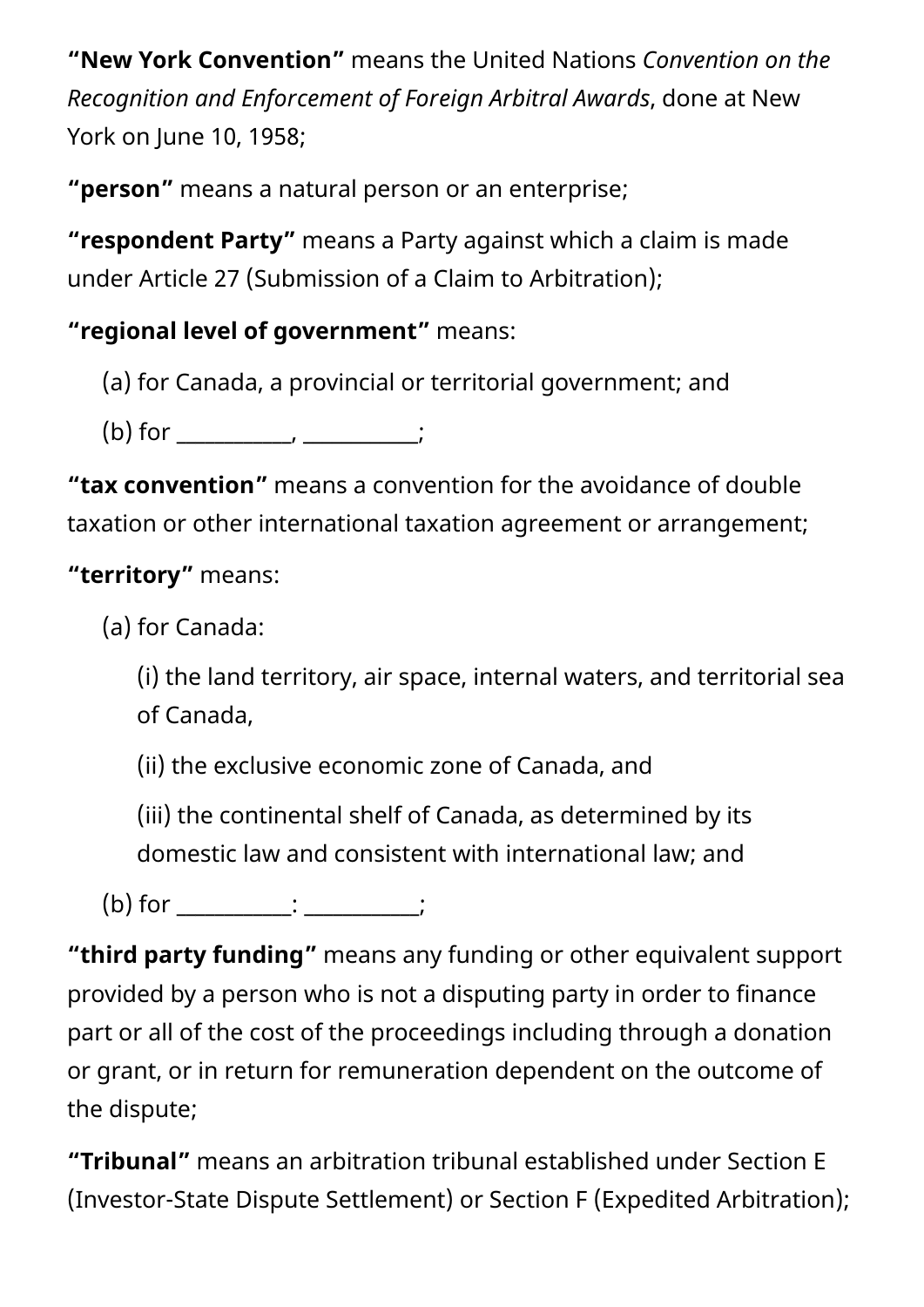**"TRIPS Agreement"** means the *Agreement on Trade-Related Aspects of Intellectual Property Rights*, Annex 1C of the WTO Agreement;

**"UNCITRAL Arbitration Rules"** means the arbitration rules of the United Nations Commission on International Trade Law, in their most recent form;

**"UNCITRAL Transparency Rules"** means the *UNCITRAL Rules on Transparency in Treaty-based Investor-State Arbitration*, in their most recent form;

**"Vienna Convention on the Law of Treaties"** means the *Vienna Convention on the Law of Treaties* done at Vienna on May 23, 1969; and

**"WTO Agreement"** means the *Marrakesh Agreement Establishing the World Trade Organization*, done at Marrakesh on April 15, 1994.

## <span id="page-10-0"></span>**Section B: Investment Protections**

#### <span id="page-10-1"></span>**Article 2: Scope**

- 1. This Agreement applies to measures adopted or maintained by a Party relating to:
	- (a) an investor of the other Party;
	- (b) a covered investment; and

(c) with respect to Article 4 (Non-Derogation), Article 12 (Performance Requirements), and Article 16 (Responsible Business Conduct), an investment in its territory.

2. A Party's obligations under this Agreement applies to measures adopted or maintained by:

(a) the central, regional or other governments of that Party; and

(b) any person, including a state enterprise or any other body, when it exercises any governmental authority delegated to it by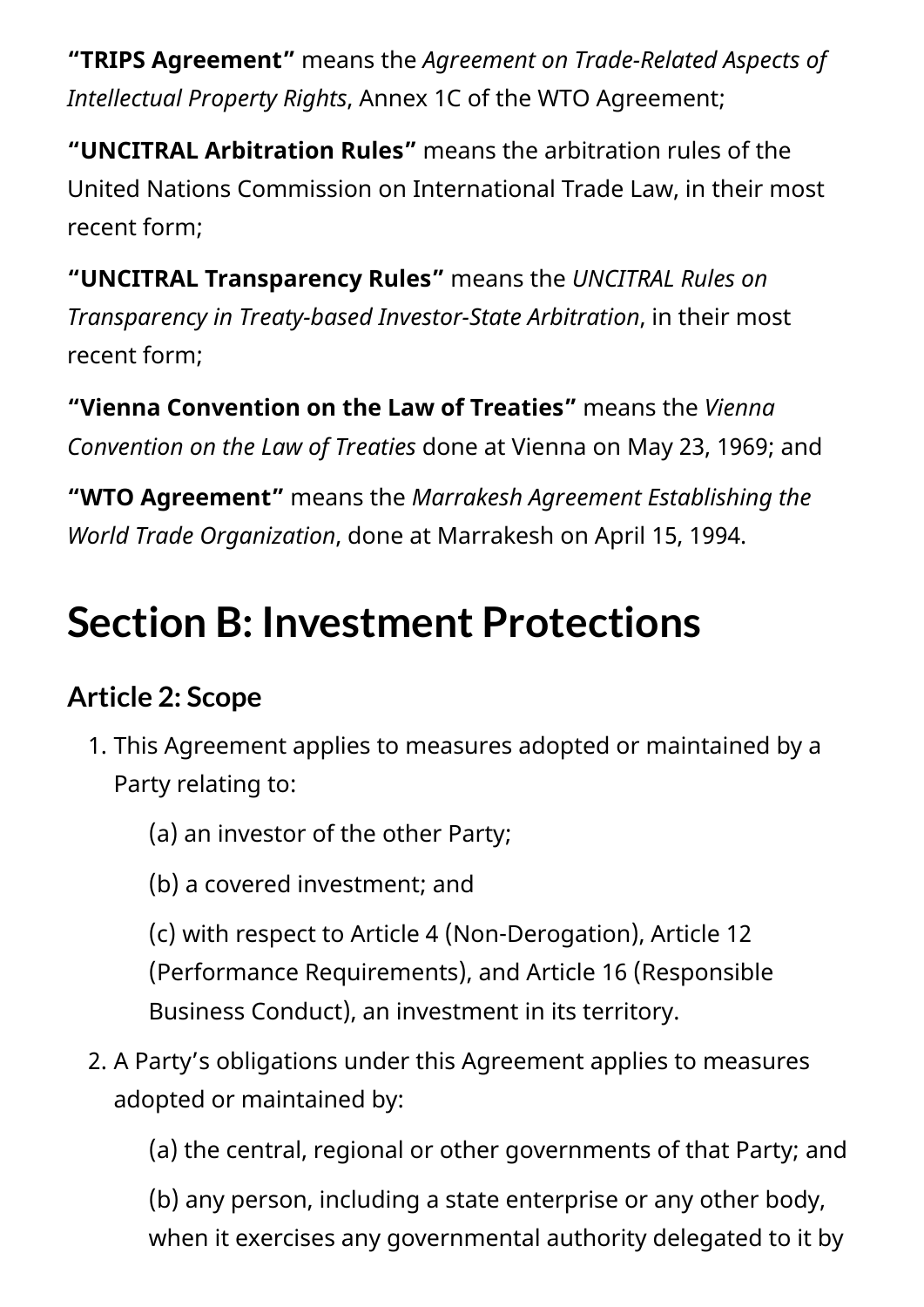central, regional or other governments of that Party.

3. This Agreement does not bind a Party in relation to an act or fact that took place or a situation that ceased to exist before the date of entry into force of this Agreement for that Party.

#### <span id="page-11-0"></span>**Article 3: Right to Regulate**

The Parties reaffirm the right of each Party to regulate within its territory to achieve legitimate policy objectives, such as with respect to the protection of the environment and addressing climate change; social or consumer protection; or the promotion and protection of health, safety, rights of Indigenous peoples, gender equality, and cultural diversity.

#### <span id="page-11-1"></span>**Article 4: Non-Derogation**

The Parties recognize that it is not appropriate to encourage investment by relaxing domestic measures relating to health, safety, the environment, other regulatory objectives, or the rights of Indigenous peoples. Accordingly, no Party shall relax, waive or otherwise derogate from, or offer to relax, waive or otherwise derogate from, such measures in order to encourage the establishment, acquisition, expansion or management of the investment of an investor in its territory. If a Party considers that the other Party has offered such an encouragement, it may request consultations with the other Party and the two Parties shall consult with a view to avoiding the encouragement.

#### <span id="page-11-2"></span>**Article 5: National Treatment**

1. Each Party shall accord to an investor of the other Party treatment no less favourable than that it accords, in like circumstances, to its own investors with respect to the establishment, acquisition,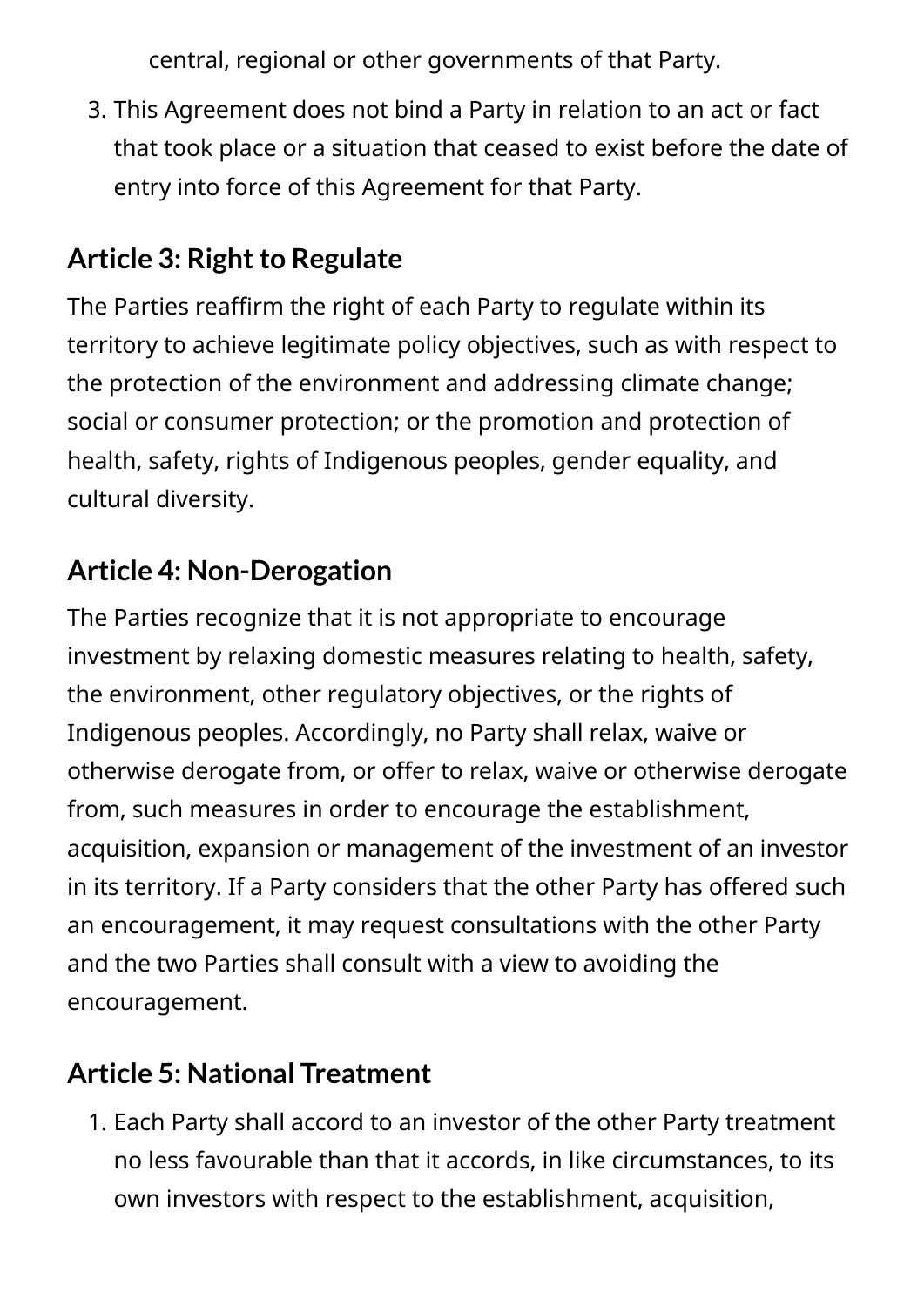expansion, management, conduct, operation and sale or other disposition of an investment in its territory.

- 2. Each Party shall accord to a covered investment treatment no less favourable than that it accords, in like circumstances, to investments of its own investors with respect to the establishment, acquisition, expansion, management, conduct, operation and sale or other disposition of an investment in its territory.
- 3. The treatment accorded by a Party under paragraphs 1 and 2 means, with respect to a government other than at the central level, treatment accorded, in like circumstances, by that government to investors, and to investments of investors, of the Party of which it forms a part.
- 4. Whether treatment is accorded in like circumstances depends on the totality of the circumstances, including whether the relevant treatment distinguishes between investors or investments on the basis of legitimate public policy objectives.
- 5. Paragraphs 1 and 2 prohibit discrimination based on nationality. A difference in treatment accorded to an investor or covered investment and a Party's own investors or investments of its own investors does not, in and of itself, establish discrimination based on nationality.

#### <span id="page-12-0"></span>**Article 6: Most-Favoured-Nation Treatment**

- 1. Each Party shall accord to an investor of the other Party treatment no less favourable than that it accords, in like circumstances, to investors of a non-Party with respect to the establishment, acquisition, expansion, management, conduct, operation and sale or other disposition of an investment in its territory.
- 2. Each Party shall accord to a covered investment treatment no less favourable than that it accords, in like circumstances, to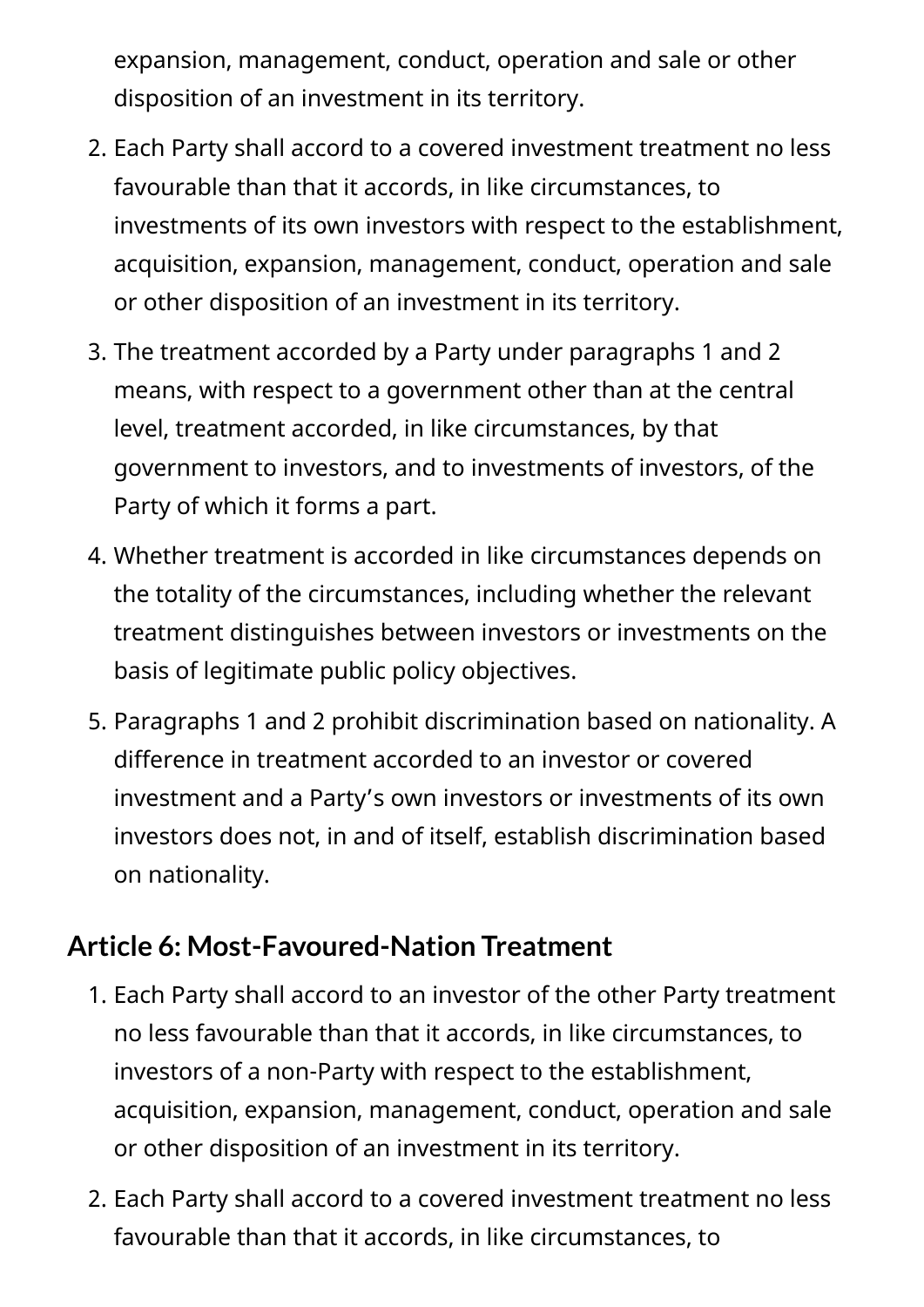investments of investors of a non-Party with respect to the establishment, acquisition, expansion, management, conduct, operation and sale or other disposition of an investment in its territory.

- 3. The treatment accorded by a Party under paragraphs 1 and 2 means, with respect to a government other than at the central level, treatment accorded, in like circumstances, by that government to investors, and to investments of investors, of a non-Party.
- 4. Whether treatment is accorded in like circumstances depends on the totality of the circumstances, including whether the relevant treatment distinguishes between investors or investments on the basis of legitimate public policy objectives.
- 5. Paragraphs 1 and 2 prohibit discrimination based on nationality. A difference in treatment accorded to an investor or covered investment and a non-Party's investors or investments of a non-Party's investors does not, in and of itself, establish discrimination based on nationality.
- 6. The "treatment" referred to in paragraphs 1 and 2 does not include procedures for the resolution of investment disputes between investors and States provided for in other international investment treaties and other trade agreements.
- 7. Substantive obligations in other international investment treaties and other trade agreements do not in themselves constitute "treatment", and thus cannot give rise to a breach of this Article, absent measures adopted or maintained by a Party pursuant to those obligations.

#### <span id="page-13-0"></span>**Article 7: Treatmentin Case of Armed Conflict, Civil Strife or Natural Disaster**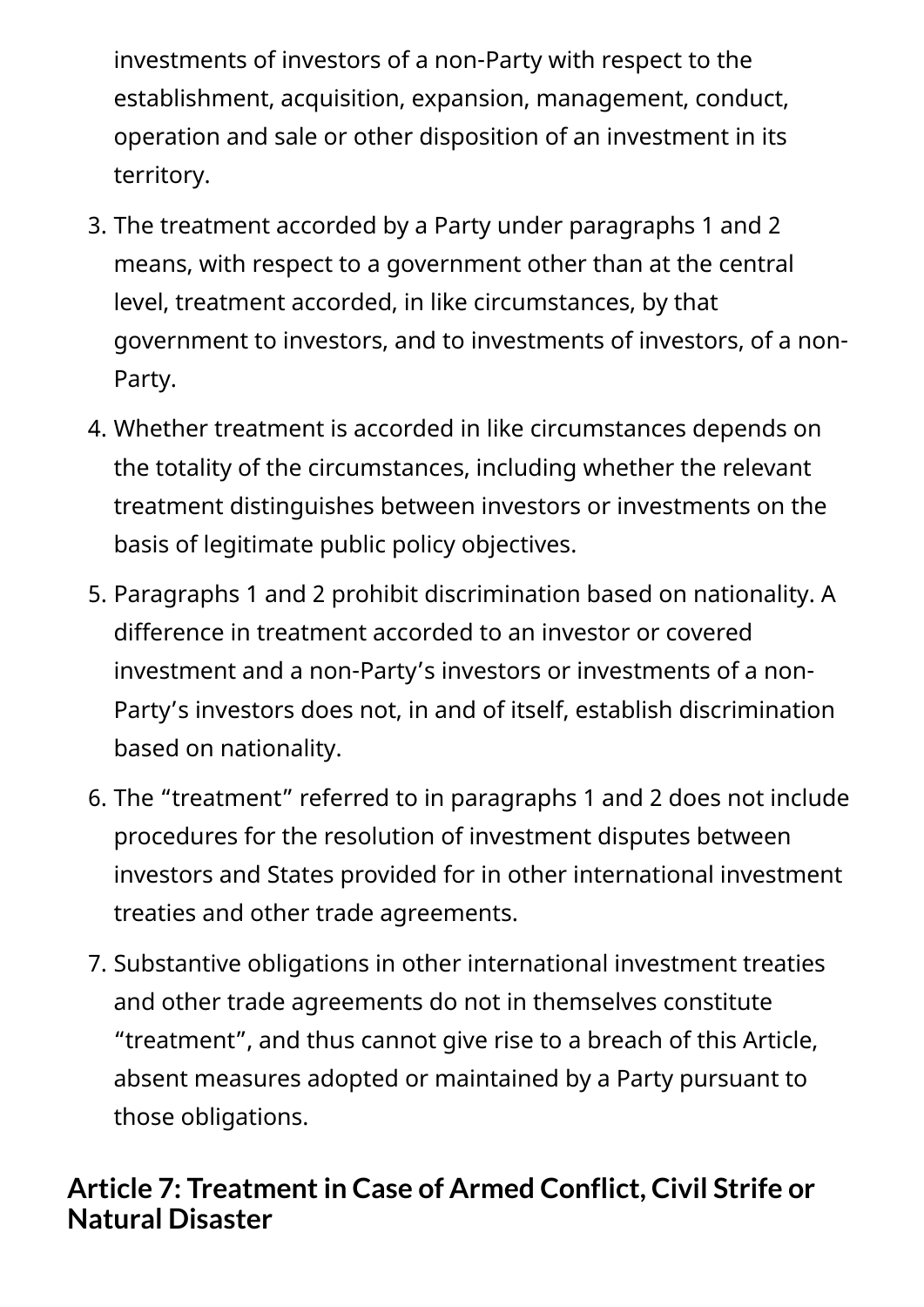- 1. Notwithstanding Article 21(6)(b) (Non-Conforming Measures), each Party shall accord to an investor of the other Party and to a covered investment treatment no less favourable than it accords to its own investors or investments, or to the investors or investments of a non-Party, whichever is more favourable to the investors or investments concerned, with respect to measures it adopts or maintains relating to restitution, indemnification, compensation or other settlement for losses incurred by investments in its territory as a result of armed conflict, civil strife, or a natural disaster.
- 2. Notwithstanding paragraph 1, if an investor of a Party, in a situation referred to in paragraph 1, suffers a loss in the territory of the other Party resulting from:

(a) requisitioning of its covered investment or part thereof by the latter's forces or authorities; or

(b) destruction of its covered investment or part thereof by the latter's forces or authorities, which was not required by the necessity of the situation;

the latter Party shall provide the investor restitution, compensation or both, as appropriate, for that loss.

3. Paragraph 1 shall not apply to an existing subsidy or grant provided by a Party, including a government supported loan, a guarantee, or insurance that would be inconsistent with Article 5 (National Treatment) but for Article 21(6)(b) (Non-Conforming Measures).

#### <span id="page-14-0"></span>**Article 8: Minimum Standard of Treatment**

1. Each Party shall accord in its territory to a covered investment of the other Party and to an investor with respect to their covered investment treatment in accordance with the customary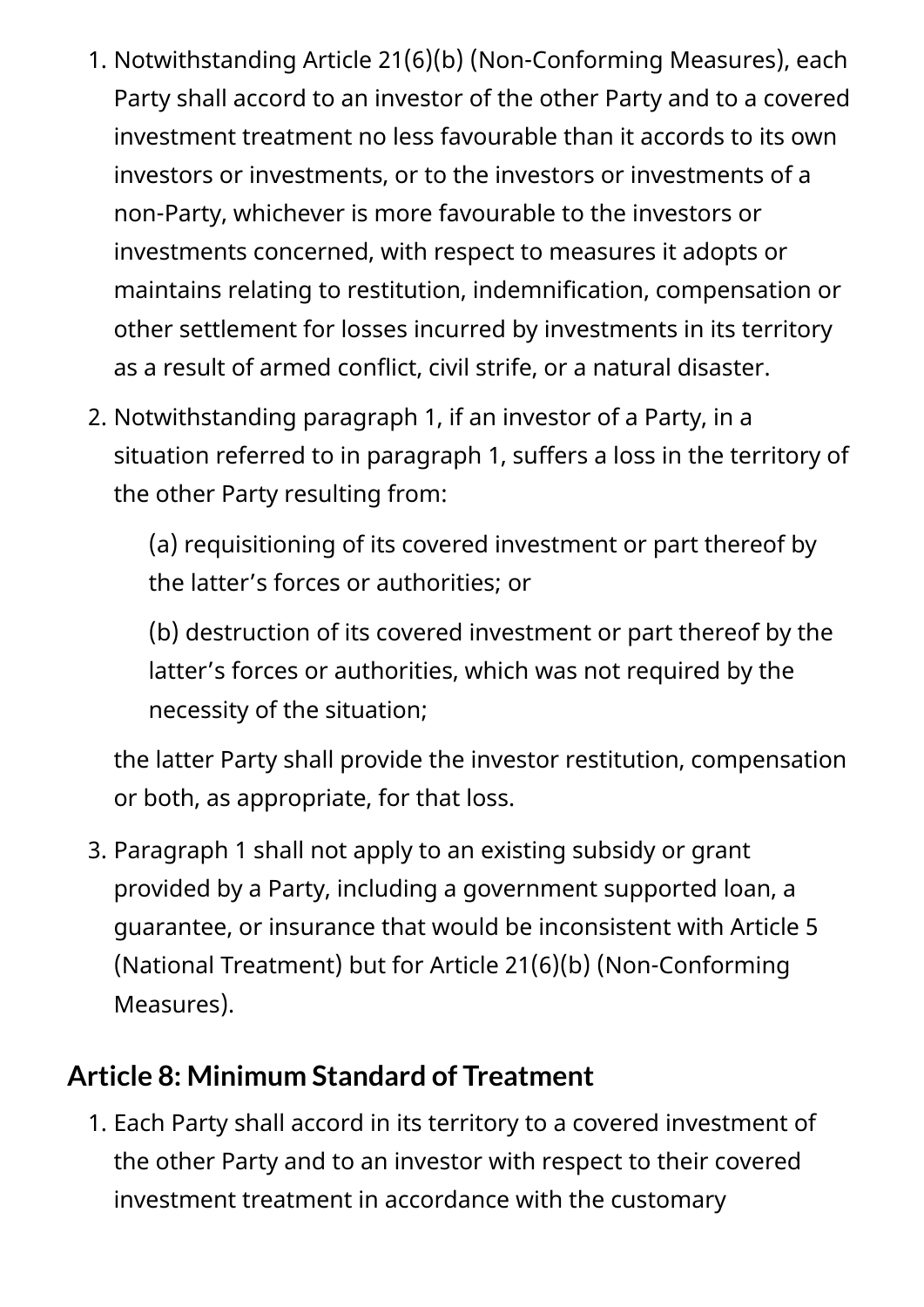international law minimum standard of treatment of aliens. A Party breaches this obligation only if a measure constitutes:

(a) denial of justice in criminal, civil or administrative proceedings;

(b) fundamental breach of due process in judicial and administrative proceedings;

(c) manifest arbitrariness;  $1$ 

(d) targeted discrimination on manifestly wrongful grounds such as gender, race or religious beliefs;

(e) abusive treatment of investors, such as physical coercion, duress and harassment; or

(f) a failure to provide full protection and security  $2$ .

- 2. A determination that there has been a breach of another provision of this Agreement, or of a separate international agreement, does not establish that there has been a breach of this Article.
- 3. The fact that a measure breaches domestic law does not establish a breach of this Article.

#### <span id="page-15-0"></span>**Article 9: Expropriation**

1. No Party shall expropriate a covered investment either directly or indirectly, except:

(a) for a public purpose;  $^{\underline{3}}$  $^{\underline{3}}$  $^{\underline{3}}$ 

- (b) in accordance with due process of law;
- (c) in a non-discriminatory manner; and

(d) on payment of compensation in accordance with paragraph 5.

2. A direct expropriation under paragraph 1 occurs only when a covered investment is taken by a Party through formal transfer of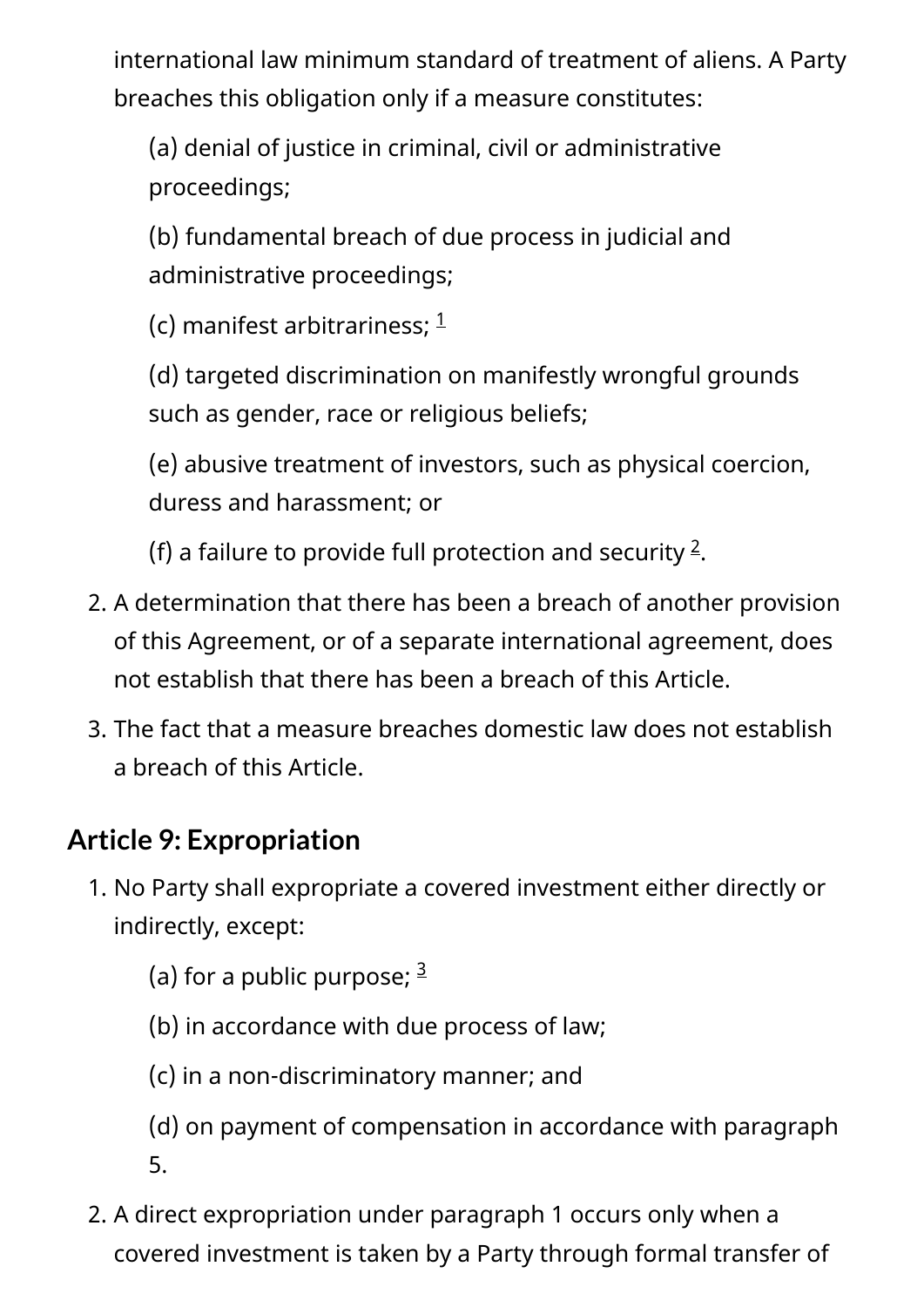title or outright seizure.

3. An indirect expropriation under paragraph 1 may occur when a measure or a series of measures of a Party has an effect equivalent to direct expropriation without formal transfer of title or outright seizure. A non-discriminatory measure of a Party that is adopted and maintained in good faith to protect legitimate public welfare objectives, such as health, safety and the environment, does not constitute indirect expropriation, even if it has an effect equivalent to direct expropriation. The determination of whether a measure or a series of measures of a Party has an effect equivalent to direct expropriation requires a case-by-case, fact-based inquiry that shall consider:

(a) the economic impact of the measure or the series of measures, although the sole fact that a measure or a series of measures of a Party has an adverse effect on the economic value of a covered investment does not establish that an indirect expropriation has occurred;

(b) the duration of the measure or series of measures of a Party;

(c) the extent to which the measure or the series of measures interferes with distinct, reasonable investment-backed expectations; and

(d) the character of the measure or the series of measures.

4. A measure of a Party cannot violate this Article unless it expropriates a covered investment that is a tangible or intangible property right under the domestic law of the Party in which the investment was made. This determination requires the consideration of relevant factors, such as the nature and scope of the tangible or intangible property right under the applicable domestic law of the Party in which the investment was made.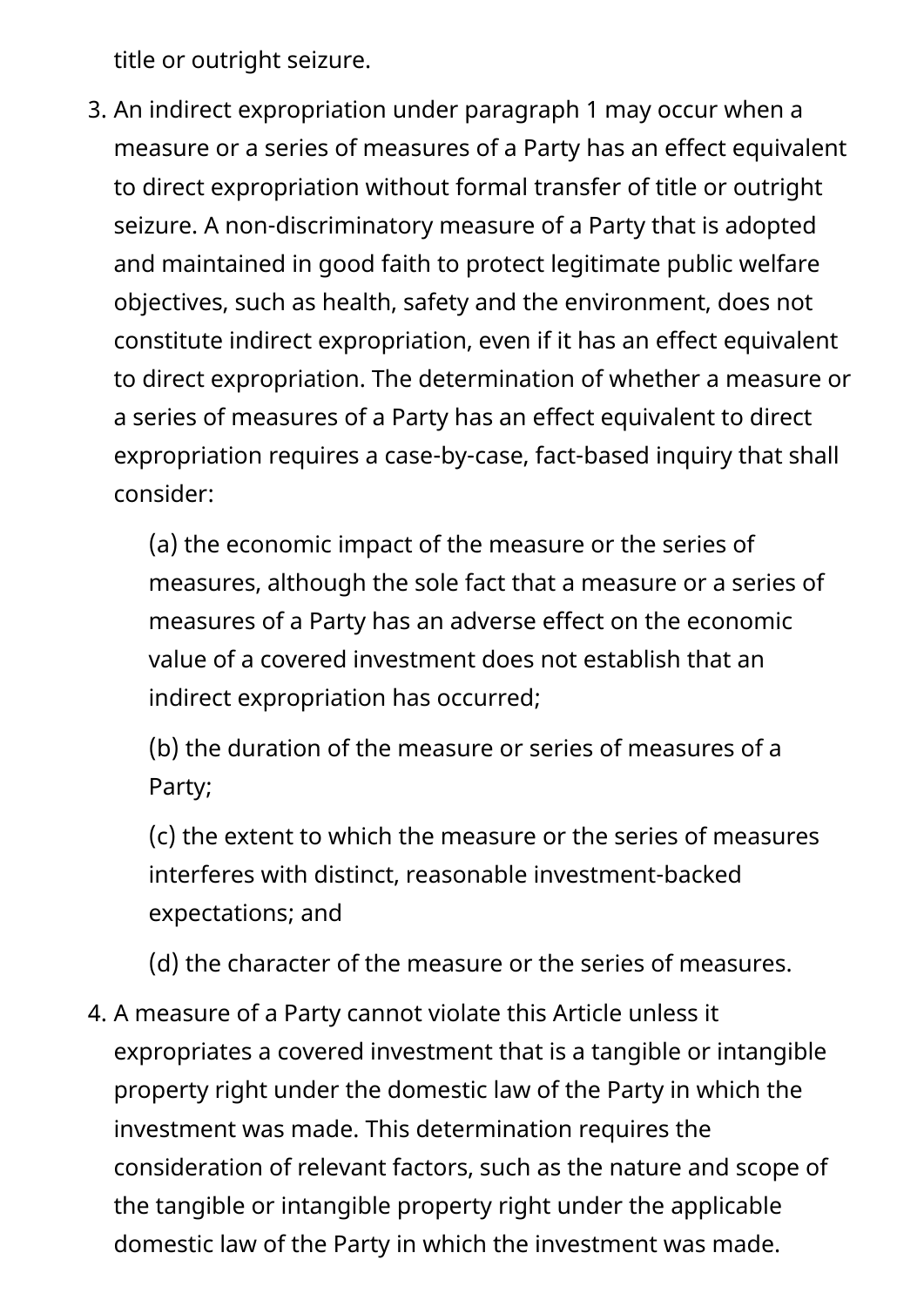5. The compensation referred to in paragraph 1 shall:

(a) be paid without delay in a freely convertible currency;

(b) be equivalent to the fair market value of the expropriated investment immediately before the expropriation took place (date of expropriation). Appropriate valuation criteria includes going concern value, asset value including the declared tax value of tangible property, and other criteria, which may be appropriate or relevant under the circumstances, to determine fair market value;

(c) not reflect any change in value occurring because the intended expropriation had become known earlier;

(d) include interest at a commercially reasonable rate for that currency from the date of the expropriation until the date of payment; and

(e) be freely transferable.

6. A measure of a Party that would otherwise constitute an expropriation of an intellectual property right under this Article does not constitute a breach of this Article if it is consistent with the TRIPS Agreement and any waiver or amendment of that Agreement accepted by that Party.

#### <span id="page-17-0"></span>**Article 10: Transfer of Funds**

1. Each Party shall permit all transfers of funds relating to a covered investment to be made freely, and without delay, into and out of its territory. Those transfers include:

(a) contributions to capital;

(b) profits, dividends, interest, capital gains, royalty payments, management fees, technical assistance and other fees;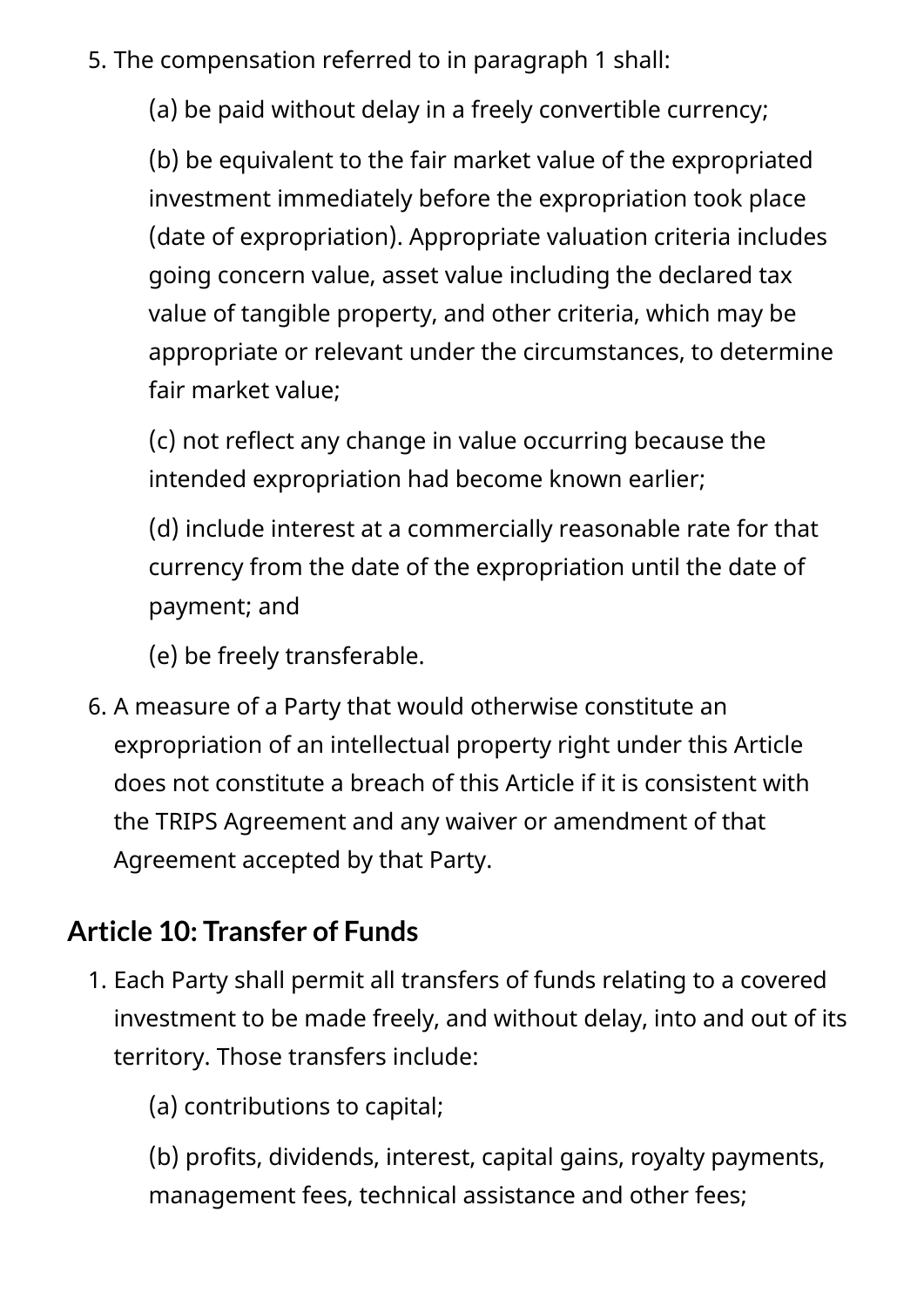(c) proceeds from the sale or liquidation of the whole or part of the covered investment;

(d) payments made under a contract entered into by the investor or the covered investment, including payments made pursuant to a loan agreement;

(e) payments made under Article 7 (Treatment in Case of Armed Conflict, Civil Strife or Natural Disaster) and Article 9 (Expropriation);

(f) earnings and other remuneration of foreign personnel working in connection with an investment; and

(g) payments arising out of a dispute.

- 2. Each Party shall permit transfers of funds relating to a covered investment to be made in a freely convertible currency at the market rate of exchange in effect at the time of transfer.
- 3. Each Party shall permit transfers of returns in kind relating to a covered investment to be made as authorized or specified in a written agreement between the Party and an investor of another Party or a covered investment.
- 4. No Party shall require its investors to transfer, or penalize one of its investors for failing to transfer, the income, earnings, profits or other amounts derived from, or attributable to, an investment in the territory of the other Party.
- 5. Notwithstanding paragraphs 1, 2, 3 and 4, a Party may prevent or limit a transfer through the equitable, non-discriminatory and good faith application of its domestic law relating to:

(a) bankruptcy, insolvency or the protection of the rights of a creditor;

(b) issuing, trading or dealing in securities;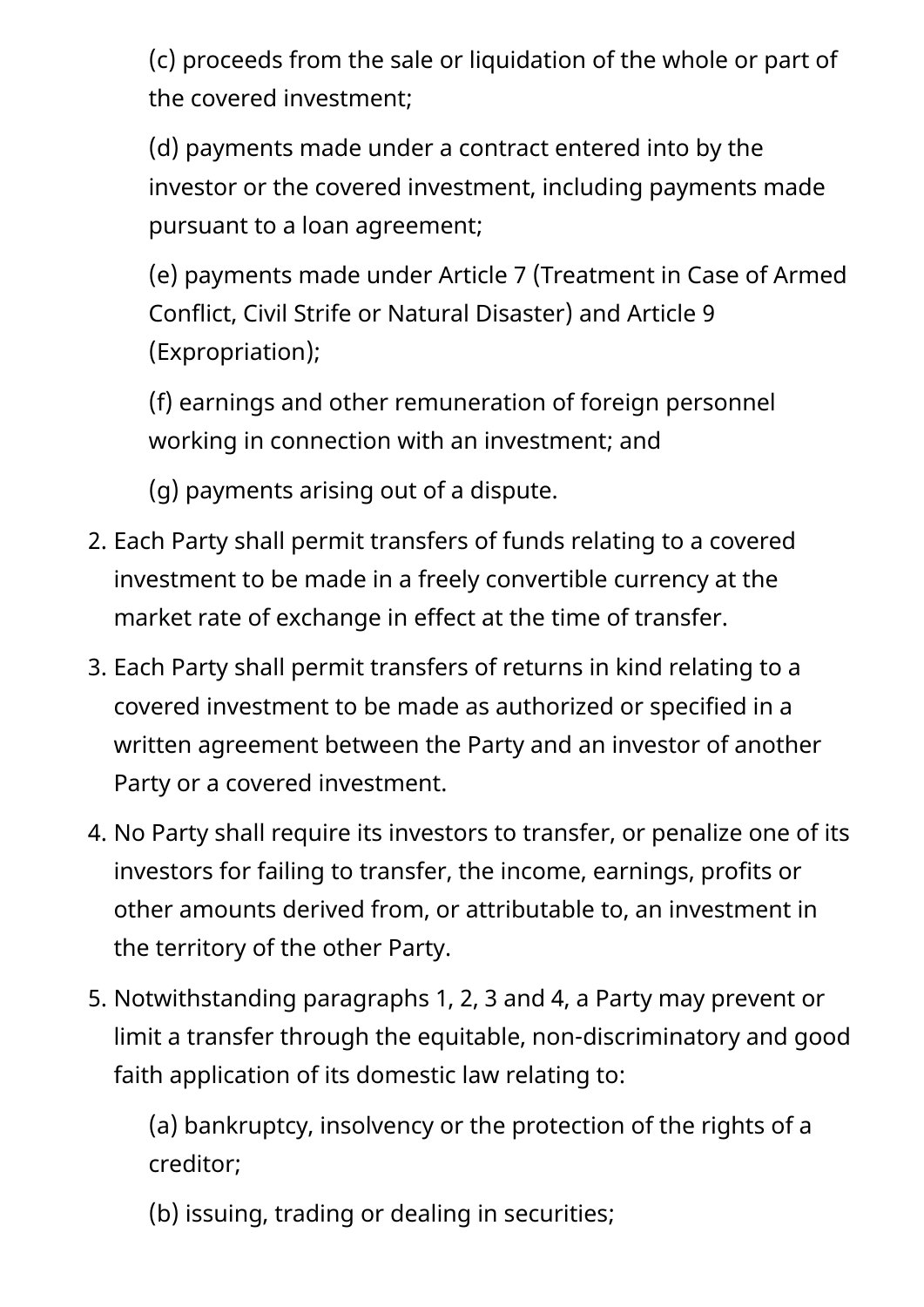(c) criminal or penal offences;

(d) financial reporting or record keeping of transfers if necessary to assist law enforcement or financial regulatory authorities;

(e) ensuring compliance with an order or judgment in judicial or administrative proceedings; or

(f) social security, public retirement or compulsory savings programmes.

- 6. Notwithstanding paragraphs 1, 2 and 4, and without limiting the applicability of paragraph 3, a Party may prevent or limit transfers by a financial institution to, or for the benefit of, an affiliate of or person related to that institution, through the equitable, nondiscriminatory and good faith application of a measure relating to maintenance of the safety, soundness, integrity or financial responsibility of financial institutions.
- 7. Notwithstanding paragraph 3, a Party may restrict transfers of returns in kind in circumstances in which it could otherwise restrict those transfers under the WTO Agreement and as set out in paragraph 5.

#### <span id="page-19-0"></span>**Article 11: Taxation Measures**

- 1. Except as set out in this Article, this Agreement does not apply to a taxation measure.
- 2. This Agreement does not affect the rights and obligations of a Party under a tax convention. In the event of any inconsistency between the provisions of this Agreement and any such convention, the provisions of that convention shall prevail to the extent of the inconsistency.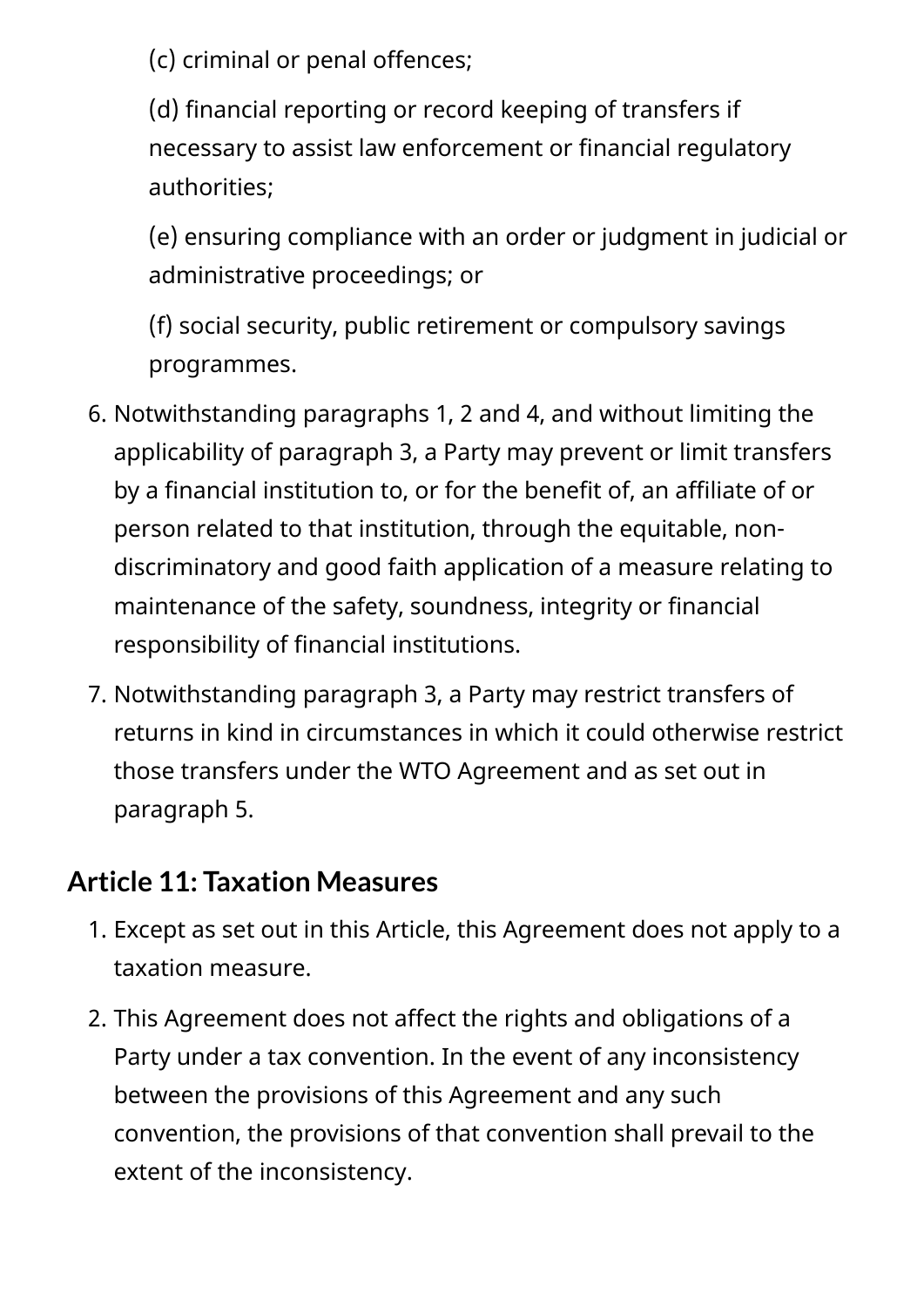3. Subject to paragraph 2, the provisions of Article 5 (National Treatment) and Article 6 (Most-Favoured-Nation Treatment) apply to all taxation measures, other than those on income, capital gains or on the taxable capital of corporations, except that nothing in those Articles applies:

(a) to a non-conforming provision of an existing taxation measure;

(b) to the continuation or prompt renewal of a non-conforming provision of an existing taxation measure;

(c) to an amendment to a non-conforming provision of an existing taxation measure to the extent that the amendment does not decrease its conformity at the time of the amendment with those Articles; or

(d) to a new taxation measure that is aimed at ensuring the equitable and effective imposition or collection of taxes (including, for greater certainty, a measure that is taken by a Party to ensure compliance with the Party's taxation system or to prevent the avoidance or evasion of taxes) and that does not arbitrarily discriminate between persons, goods or services of the Parties.

4. Provided that the conditions in paragraph 5 are met:

(a) a claim by an investor that a taxation measure of a Party is in breach of an agreement between a central government authority of that Party and the investor concerning an investment shall be considered a claim for breach of this Agreement; and

(b) the provisions of Article 9 (Expropriation) apply to taxation measures.

5. An investor may not make a claim under paragraph 4 unless: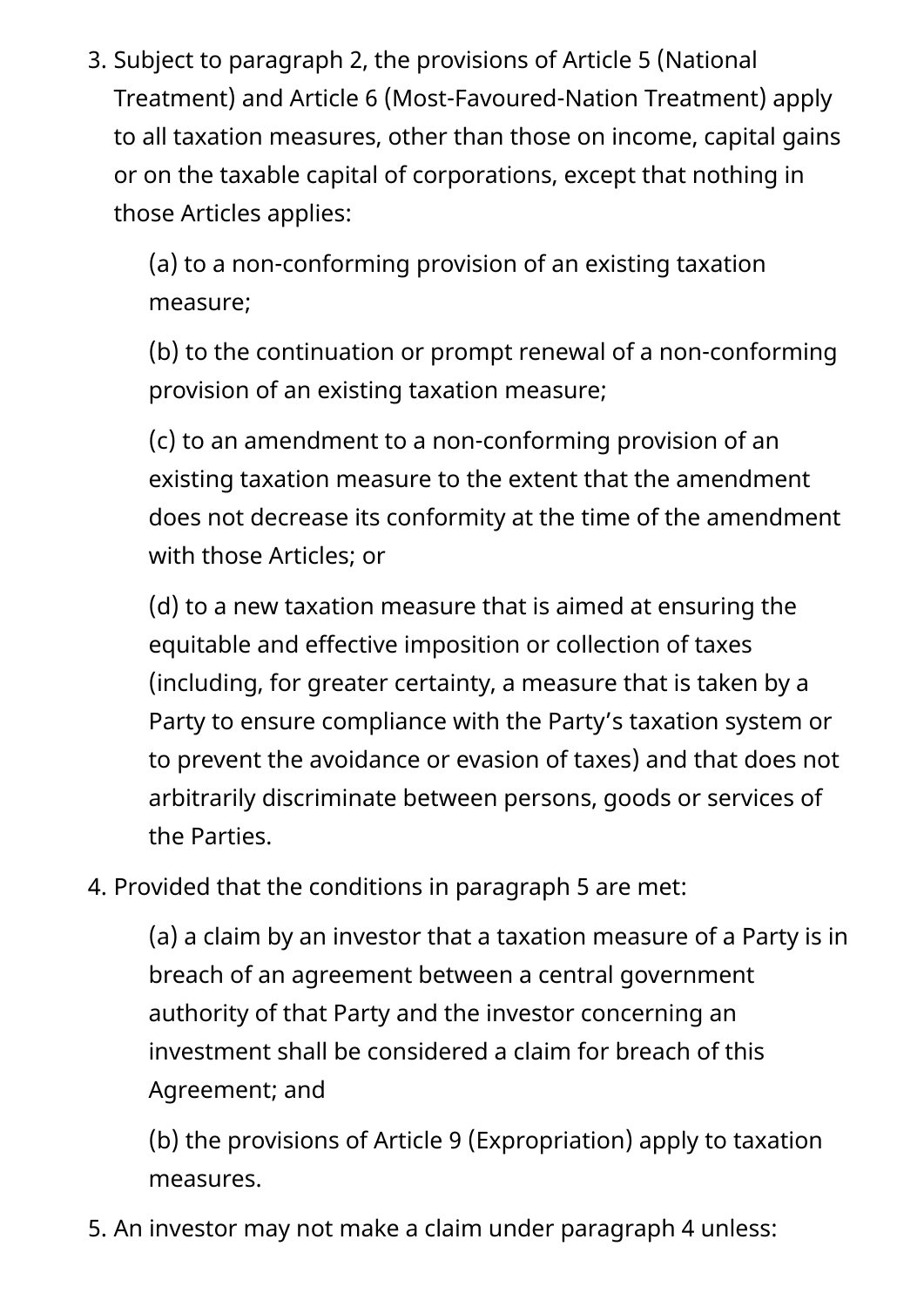(a) the investor provides a copy of the notice of claim to the taxation authorities of each Party, in which case, the taxation authority of a Party may submit in writing a request to the taxation authority of the other Party for a joint determination that, in the case of paragraph 4(a), the measure does not contravene an agreement between a central government authority of that Party and the investor concerning an investment, or, in the case of paragraph 4(b), the measure in question is not an expropriation; and

(b) six months after receiving notification of the claim by the investor, the taxation authorities of the Parties fail to reach a joint determination that, in the case of paragraph 4(a), the measure does not contravene an agreement between a central government authority of that Party and the investor concerning an investment, or in the case of paragraph 4(b), the measure in question is not an expropriation.

6. If, in connection with a claim by an investor of a Party or a dispute between the Parties, an issue arises as to whether a measure of a Party is a taxation measure or whether an inconsistency exists between this Agreement and a tax convention, a Party may submit in writing to the taxation authorities of each Party a request for a joint determination. A Tribunal or arbitral panel seized of a claim or a dispute for which such a request has been made may not proceed with the claim until:

(a) it receives the decision of the taxation authorities within six months of the request for joint determination, in which case, the decision of the taxation authorities shall bind the Tribunal formed pursuant to Section E (Investor-State Dispute Settlement) or arbitral panel formed pursuant to Section G (State-to-State Dispute Settlement); or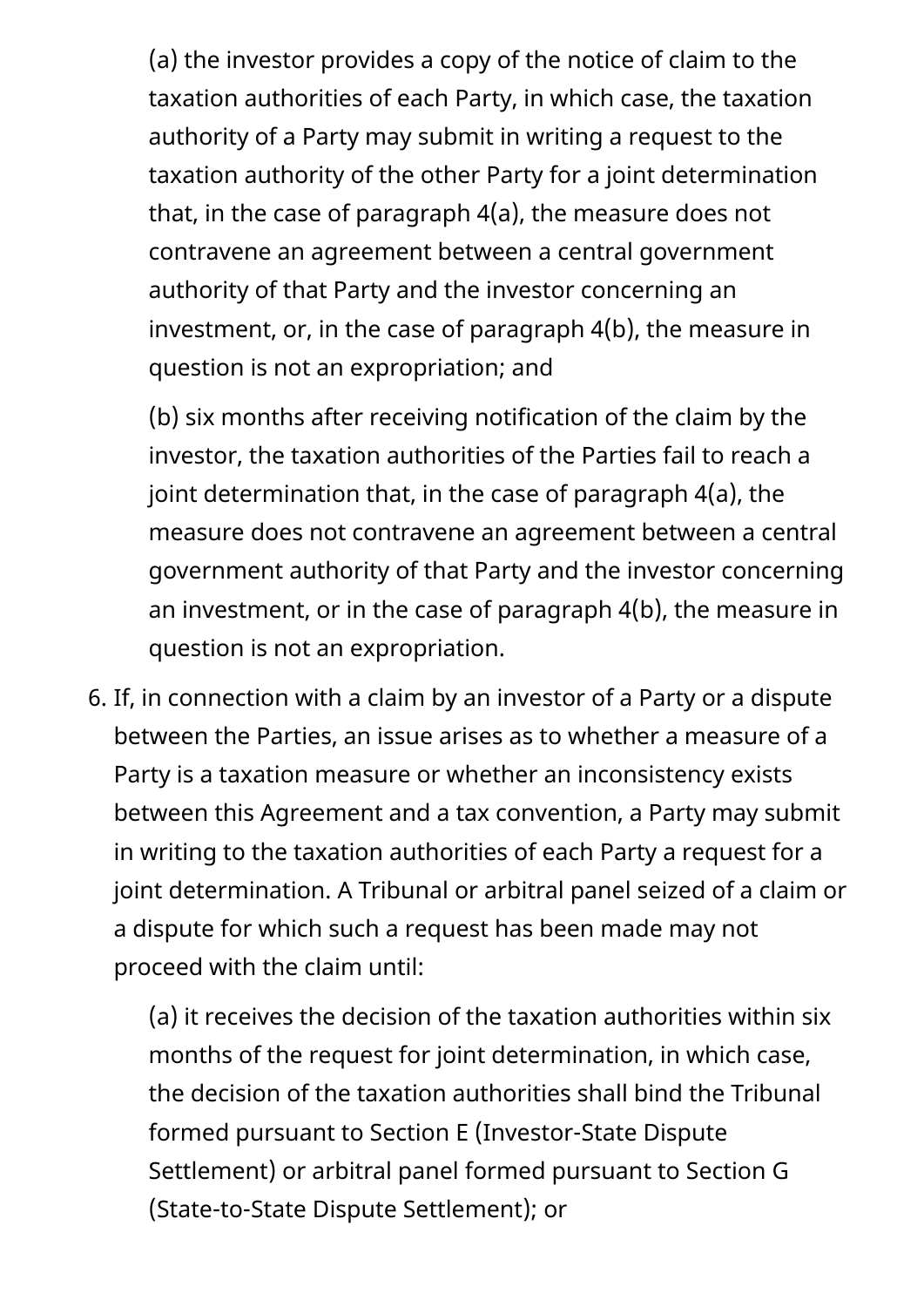(b) six months have passed following the request for joint determination and the taxation authorities have not decided the issue, in which case, the Tribunal or arbitral panel shall decide the issue before proceeding with the claim.

7. Each Party shall publish and notify the other Party by diplomatic note of the identity and contact information of the taxation authorities referred to in this Article.

### <span id="page-22-0"></span>**Article 12: Performance Requirements**

1. No Party shall, in connection with the establishment, acquisition, expansion, management, conduct, operation, or sale or other disposition of an investment in its territory, impose or enforce a requirement, or enforce a commitment or undertaking:

(a) to export a given level or percentage of a good or service;

(b) to achieve a given level or percentage of domestic content;

(c) to purchase, use, or accord a preference to a good produced or service provided in its territory, or to purchase a good or service from a person in its territory;

(d) to relate the volume or value of imports to the volume or value of exports or to the amount of foreign exchange inflows associated with that investment;

(e) to restrict sales of a good or service in its territory that the investment produces or provides by relating those sales to the volume or value of its exports or foreign exchange earnings;

(f) to transfer technology, a production process, source code of software, or other proprietary knowledge to a person in its territory;

(g)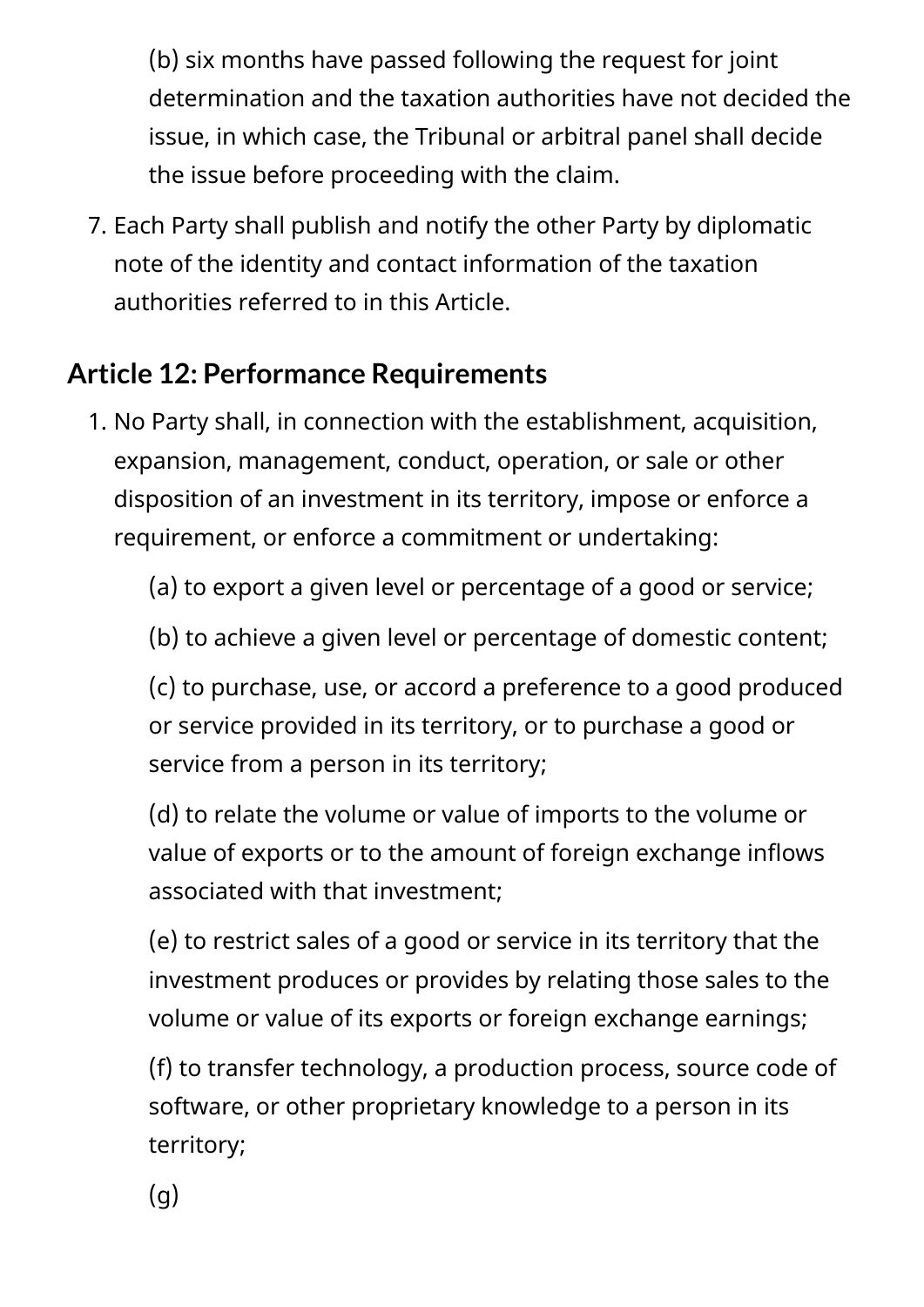(i) to purchase, use, or accord a preference to, in its territory, technology of the Party or of a person of the Party,  $\frac{4}{ }$  $\frac{4}{ }$  $\frac{4}{ }$  or

(ii) that prevents the purchase or use of, or the according of a preference to, in its territory, a technology;

(h) that prohibits or restricts the cross-border transfer of information by electronic means, if this transfer is related to the business of a covered investment or the business of an investor of a Party; or

(i) to supply exclusively from the territory of the Party a good that the investment produces or a service it provides to a specific regional market or to the world market.

2. No Party shall condition the receipt or continued receipt of an advantage, in connection with the establishment, acquisition, expansion, management, conduct, operation, or sale or other disposition of an investment in its territory, on compliance with a requirement:

(a) to achieve a given level or percentage of domestic content;

(b) to purchase, use, or accord a preference to a good produced in its territory, or to purchase a good from a producer in its territory;

(c) to relate the volume or value of imports to the volume or value of exports or to the amount of foreign exchange inflows associated with that investment; or

(d) to restrict sales of a good or service in its territory that the investment produces or provides by relating those sales to the volume or value of its exports or foreign exchange earnings.

3. The provisions of:

(a) paragraph 2 do not prevent a Party from conditioning the receipt or continued receipt of an advantage, in connection with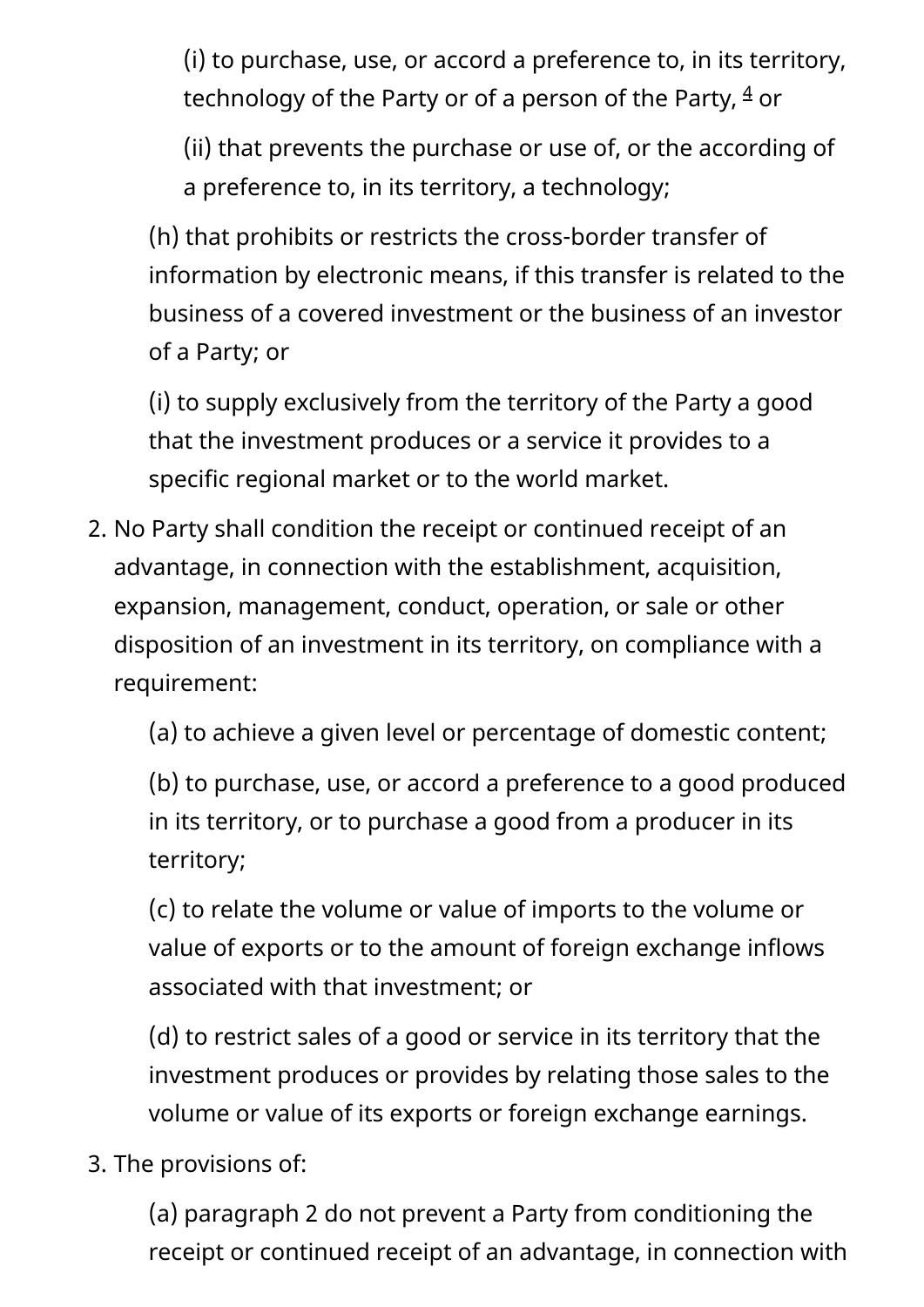any investments, on compliance with a requirement to locate production, provide a service, train or employ workers, construct or expand particular facilities, or carry out research and development in its territory;

(b) paragraphs  $1(a)$ ,  $1(b)$ ,  $1(c)$ ,  $2(a)$ , and  $2(b)$  do not apply to a qualification requirement for a good or service with respect to export promotion and foreign aid programs;

(c) paragraphs 1(b), 1(c), 1(f), 1(g), 1(h), 1(i), 2(a), and 2(b) do not apply to procurement by a Party;

(d) paragraphs 2(a) and 2(b) do not apply to a requirement imposed by an importing Party relating to the content of a good necessary to qualify for a preferential tariff or preferential quota;

(e) paragraphs 1(f) and 1(g) do not apply:

(i) if a Party authorizes use of an intellectual property right in accordance with Article 31  $5$  of the TRIPS Agreement, or to a measure requiring the disclosure of proprietary information that falls within the scope of, and is consistent with, Article 39 of the TRIPS Agreement, or

(ii) if the requirement is imposed or the requirement, commitment, or undertaking is enforced by a court, administrative tribunal or competition authority to remedy an alleged violation of domestic competition law;

(f) paragraphs 1(b), 1(c), 1(f), 1(g), 1(h), 2(a) and 2(b) shall not prevent a Party from adopting or maintaining a measure to achieve a legitimate public policy objective, provided that the measure:

(i) is not applied in a manner which would constitute a means of arbitrary or unjustifiable discrimination or a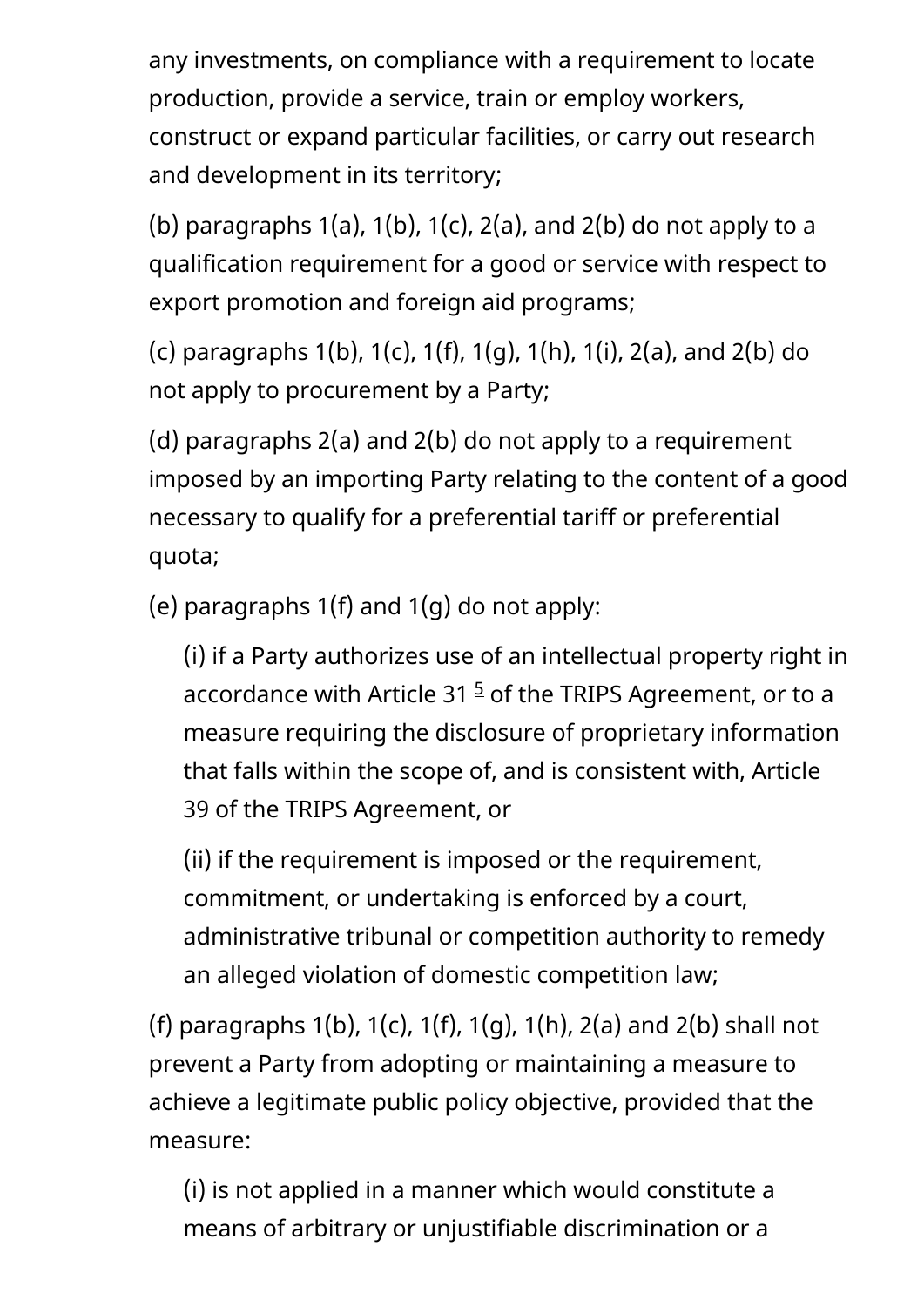disguised restriction on trade, and

(ii) does not impose restrictions greater than are required to achieve the objective;

(g) paragraph 1(f) do not preclude a regulatory body or judicial authority of a Party from requiring a person of the other Party to preserve and make available the source code of software, or an algorithm expressed in that source code, to the regulatory body for a specific investigation, inspection, examination, enforcement action, or judicial proceeding, <sup><u>[6](#page-82-2)</u> subject to</sup> safeguards against unauthorized disclosure;

(h) paragraphs 1(g) and 1(h) do not apply to a measure that a Party adopts or maintains relating to a financial institution; and

(i) paragraph 1(h) do not apply to information held or processed by or on behalf of a Party, or a measure related to this information, including a measure related to its collection.

#### <span id="page-25-0"></span>**Article 13: Senior Management, Boards of Directors and Entry of Personnel**

- 1. No Party shall require that an enterprise of that Party that is a covered investment appoint to a senior management position an individual of any particular nationality.
- 2. A Party may require that up to a majority of the board of directors, or a committee thereof, of an enterprise of that Party that is a covered investment be of a particular nationality or resident in the territory of the Party, provided that the requirement does not materially impair the ability of the investor to exercise control over its investment.
- 3. A Party should encourage enterprises to consider greater diversity in senior management positions or on board of directors, which may include a requirement to nominate women.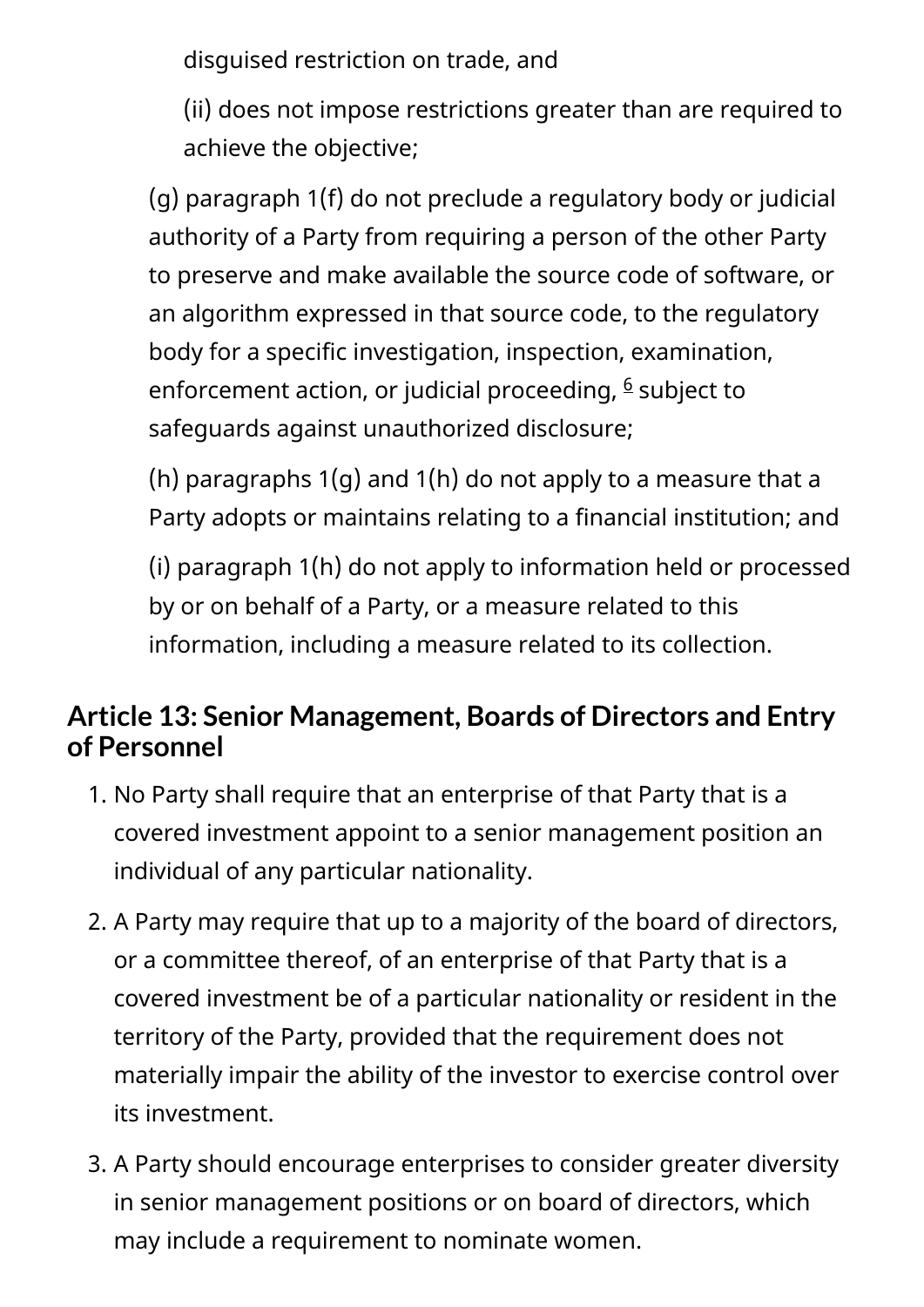4. Subject to its domestic law relating to the entry of foreign nationals, each Party shall grant temporary entry to nationals employed by an investor of the other Party who seek to render managerial or executive services, or services that require specialized knowledge, to a covered investment of that investor.

### <span id="page-26-0"></span>**Article 14: Subrogation**

If a Party or an agency of a Party makes a payment to one of its investors under a guarantee or a contract of insurance, or other form of indemnity it has entered into in respect of a covered investment:

(a) the other Party in whose territory the covered investment was made shall recognize the validity of the subrogation or transfer of any rights the investor would have possessed with respect to the covered investment but for the subrogation or transfer; and

(b) the investor shall be precluded from pursuing these rights to the extent of the subrogation or transfer, unless a Party or an agency of a Party authorizes the investor to act on its behalf.

#### <span id="page-26-1"></span>**Article 15: Transparency**

- 1. Each Party shall ensure that its laws, regulations, procedures, and administrative rulings of general application respecting a matter covered by this Agreement are promptly published or otherwise made available in such a manner as to enable interested persons and the other Party to become acquainted with them.
- 2. To the extent possible, each Party shall:

(a) publish in advance any measure referred to in paragraph 1 that it proposes to adopt;

(b) provide interested persons and the other Party a reasonable opportunity to comment on that proposed measure; and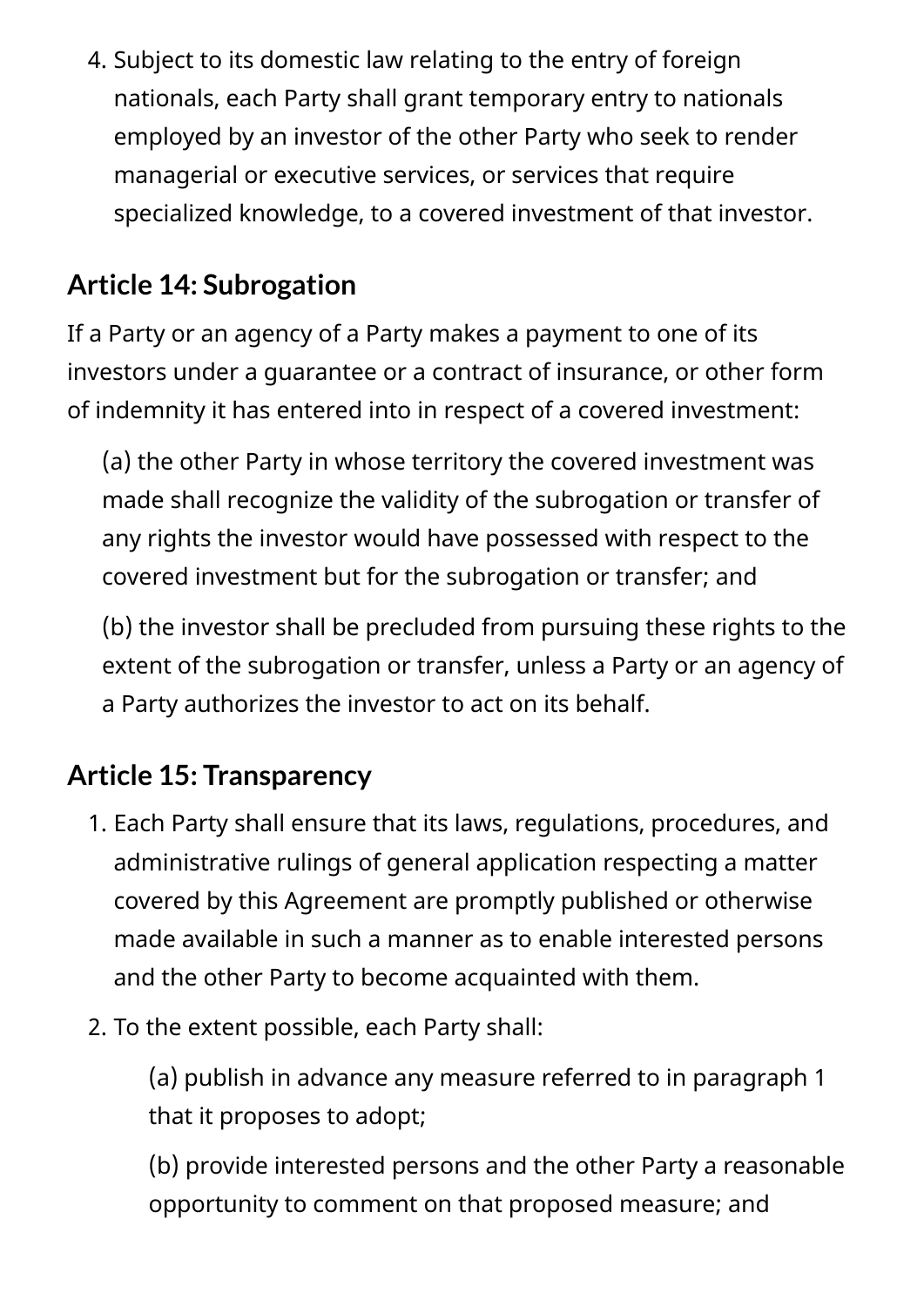(c) allow reasonable time between publication of the measure referred to in paragraph 1 and the date on which investors of a Party must comply with the measure.

- 3. Each Party shall ensure that its laws, regulations, procedures and administrative rulings with regards to the rights of Indigenous peoples, including any applicable consultation process, are made available in such a manner as to enable an interested person to duly comply with the Party's domestic laws.
- 4. Each Party shall maintain or establish appropriate mechanisms for responding to enquiries from interested persons regarding the measures referred to in paragraphs 1 and 3.
- 5. On request by a Party, the other Party shall promptly provide information and respond to questions pertaining to a proposed or actual measure that the requesting Party considers affects or may affect an investment. A Party may convey a request or provide information under this Article to the other Party through its contact point.
- 6. Each Party shall designate a contact point to facilitate communications between the Parties on any matter covered by this Agreement. Each Party shall notify the other Party in writing of its designated contact point no later than 60 days after the date of entry into force of this Agreement. Each Party shall promptly notify the other Party in the event of any change to its contact point.

#### <span id="page-27-0"></span>**Article 16: Responsible Business Conduct**

1. The Parties reaffirm that investors and their investments shall comply with domestic laws and regulations of the host State, including laws and regulations on human rights, the rights of Indigenous peoples, gender equality, environmental protection and labour.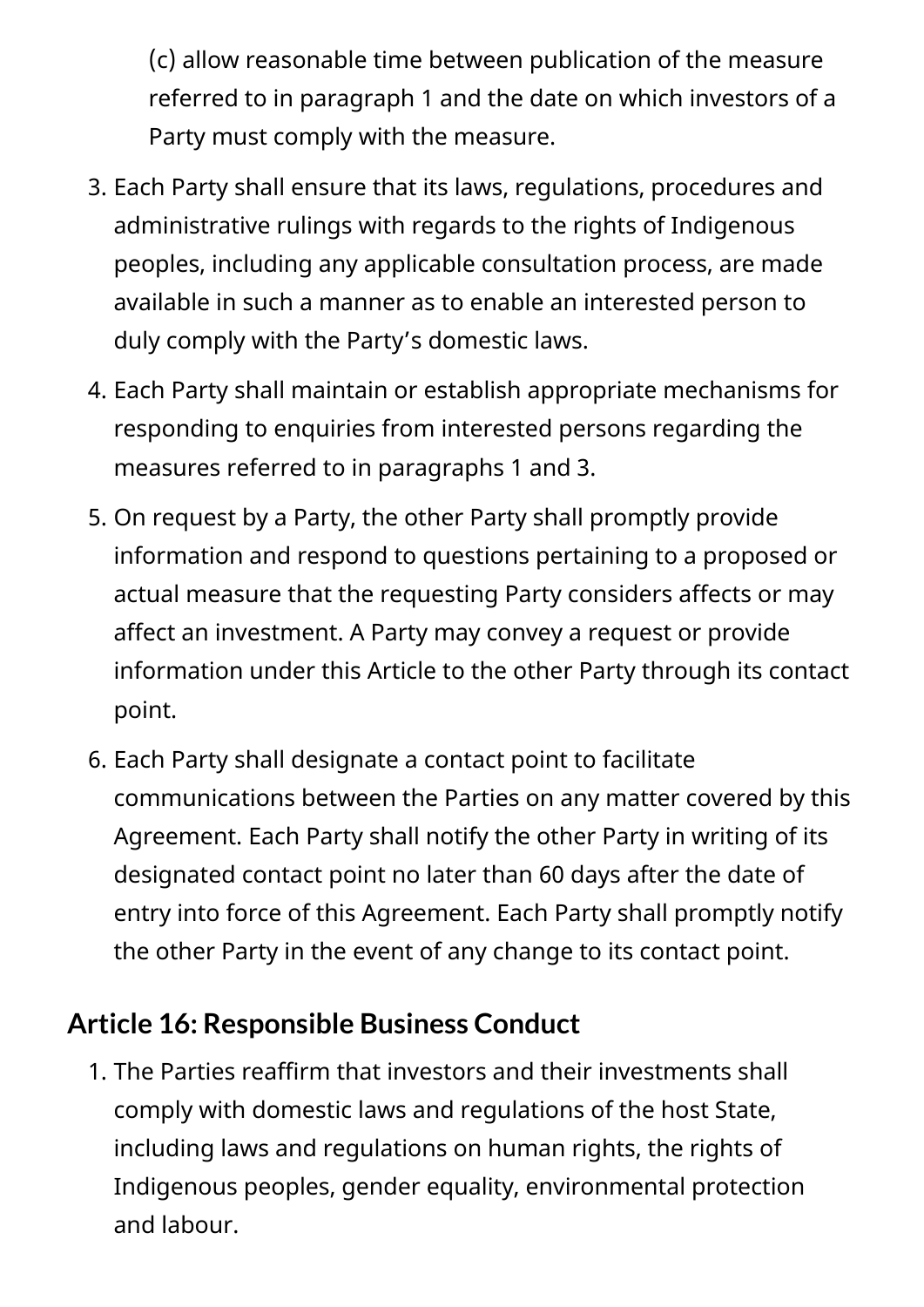- 2. Each Party reaffirms the importance of internationally recognized standards, guidelines and principles of responsible business conduct that have been endorsed or are supported by that Party, including the OECD Guidelines for Multinational Enterprises and the United Nations Guiding Principles on Business and Human Rights, and shall encourage investors and enterprises operating within its territory or subject to its jurisdiction to voluntarily incorporate these standards, guidelines and principles into their business practices and internal policies. These standards, guidelines and principles address areas such as labour, environment, gender equality, human rights, community relations and anti-corruption.
- 3. Each Party should encourage investors or enterprises operating within its territory to undertake and maintain meaningful engagement and dialogue, in accordance with international responsible business conduct standards, guidelines and principles that have been endorsed or are supported by that Party, with Indigenous peoples and local communities.
- 4. The Parties shall cooperate on and facilitate joint initiatives to promote responsible business conduct.

#### <span id="page-28-0"></span>**Article 17: Denial of Benefits**

A Party may, within a reasonable time and no later than its principal submission on the merits, such as the counter-memorial, in an arbitration under this Agreement, deny the benefits of this Agreement to an investor of the other Party that is an enterprise of that Party and to investments of that investor if:

(a) an investor of a non-Party owns or controls the enterprise; and

(b) the denying Party adopts or maintains a measure with respect to the non-Party or investors of the non-Party that: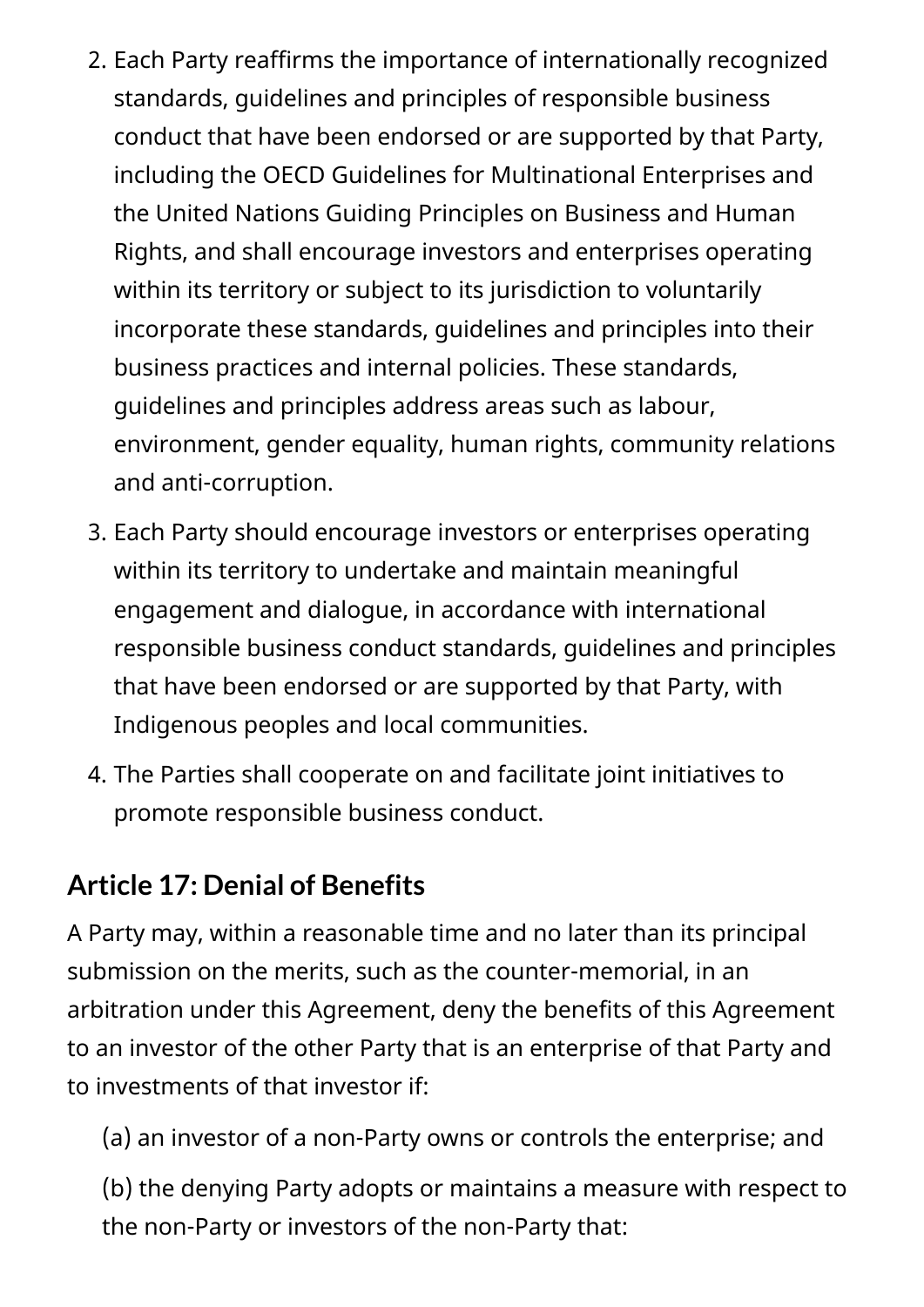(i) relates to the maintenance of international peace and security, and

(ii) prohibits transactions with the enterprise or would be violated or circumvented if the benefits of this Agreement were accorded to the enterprise or to its investment.

## <span id="page-29-0"></span>**Section C: Investment Promotion and Facilitation**

### <span id="page-29-1"></span>**Article 18: Promotion of Investment**

Each Party shall encourage the creation of favourable conditions for investment in its territory by investors of the other Party and shall admit those investments in accordance with this Agreement.

### <span id="page-29-2"></span>**Article 19: Processing of Applications for an Authorization**

- 1. Each Party shall ensure that authorization procedures it adopts or maintains do not unduly complicate or delay the establishment, acquisition, expansion, management, conduct, operation and sale or other disposition of an investment in the territory of a Party.
- 2. A Party's competent authority should:

(a) accept applications for an authorization in electronic format under similar conditions of authenticity as paper submissions; and

(b) accept authenticated copies, if considered appropriate, in place of original documents.

3. At the request of an investor of a Party, a Party's competent authority shall provide, without undue delay, information concerning the status of the application for an authorization.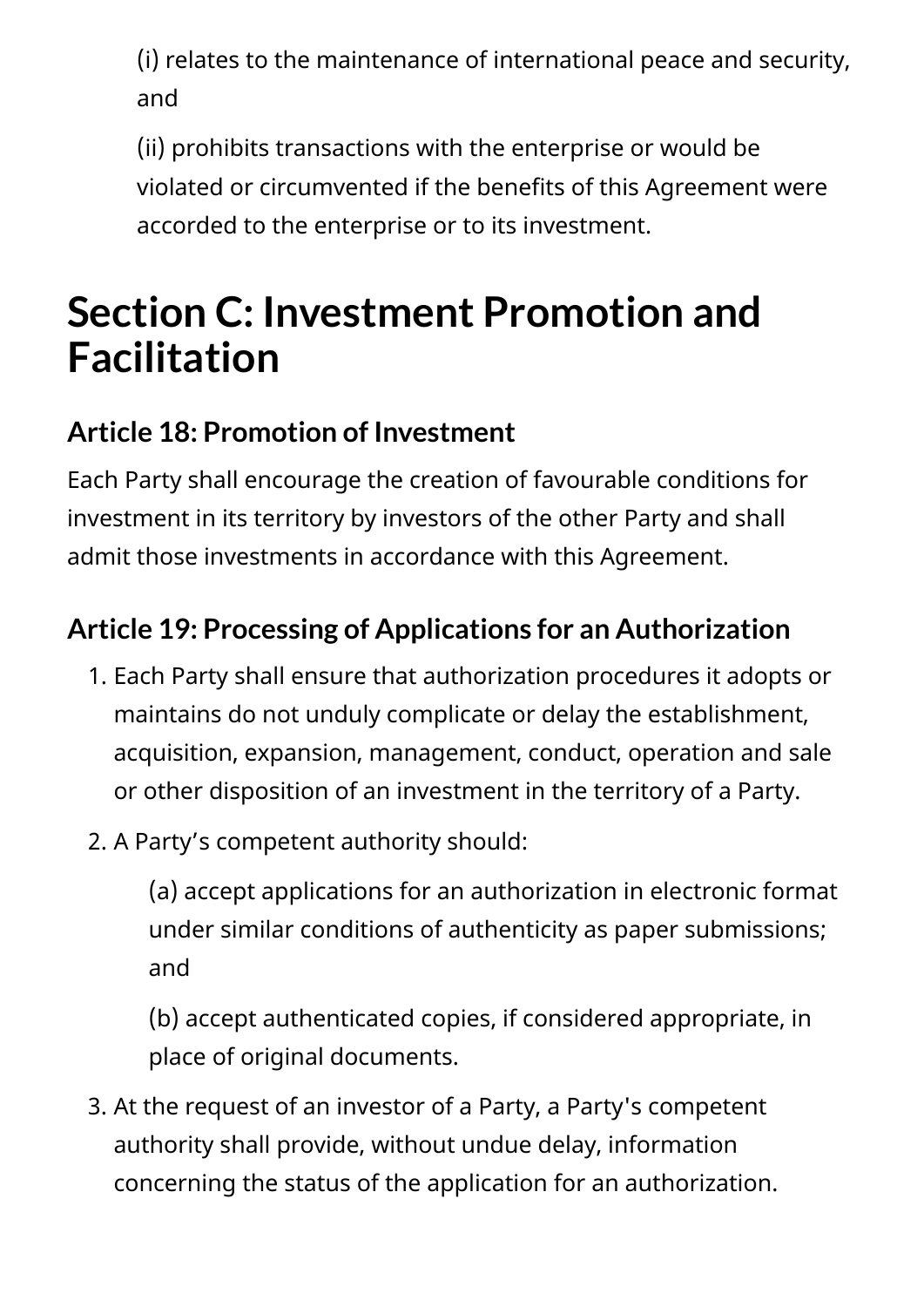- 4. If a Party's competent authority considers an application for an authorization to be incomplete, the competent authority shall, within a reasonable period of time, inform the applicant for an authorization, identify the additional information required to complete the application for an authorization, and provide the applicant for an authorization an opportunity to correct deficiencies.
- 5. Each Party shall ensure that the processing of an application for an authorization, including reaching a final decision, is completed within a reasonable timeframe from the submission of a complete application for an authorization.
- 6. Each Party shall ensure that an authorization, once granted, enters into effect without undue delay, in accordance with the terms and conditions specified therein.
- 7. If a Party's competent authority rejects an application for an authorization, the Party shall ensure that its competent authority:

(a) informs the applicant in writing and without undue delay;

(b) upon request of the applicant, informs the investor of the reasons the application for an authorization was rejected and of the timeframe for an appeal or review against the decision; and

(c) permits the applicant to resubmit an application for an authorization.

#### <span id="page-30-0"></span>**Article 20: Fees and Charges**

1. A fee that an investor of a Party may incur in relation to its application for an authorization shall be reasonable and commensurate with the costs incurred to process the application, and shall not in itself restrict the establishment, acquisition, expansion, management, conduct, operation and sale or other disposition of an investment in the territory of a Party.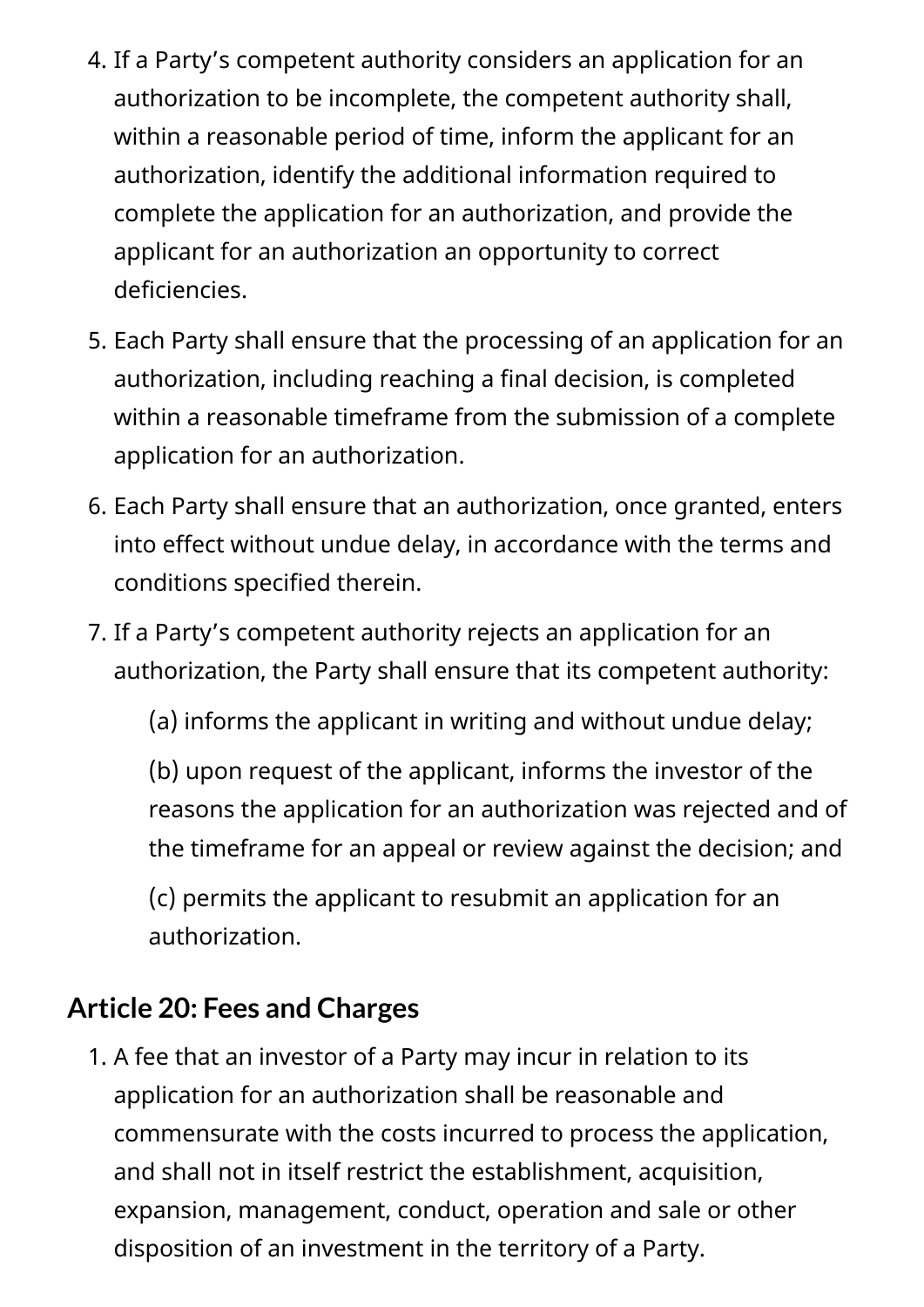- 2. Authorization fees do not include payments for auction, the use of natural resources, royalties, tendering or other non-discriminatory means of awarding concessions, or mandated contributions to provide a universal service.
- 3. This Article does not apply to a measure a Party adopts or maintains relating to a financial institution.

## <span id="page-31-0"></span>**Section D: Reservations, Exceptions, Exclusions**

#### <span id="page-31-1"></span>**Article 21: Non-Conforming Measures**

1. Article 5 (National Treatment), Article 6 (Most-Favoured-Nation Treatment), Article 12 (Performance Requirements), Article 13 (Senior Management, Boards of Directors and Entry of Personnel) and Section C (Investment Promotion and Facilitation) shall not apply to:

(a) any existing non-conforming measure, maintained in the territory of a Party;

(b) any measure adopted or maintained after the date of entry into force of this Agreement that, at the time of sale or other disposition of a government's equity interests in, or the assets of, an existing state enterprise or an existing governmental entity:

(i) prohibits or imposes limitations on the ownership or control of equity interests or assets, or

(ii) imposes nationality requirements relating to senior management or members of the board of directors;

(c) the continuation or prompt renewal of any non-conforming measure referred to in subparagraph (a) or (b); or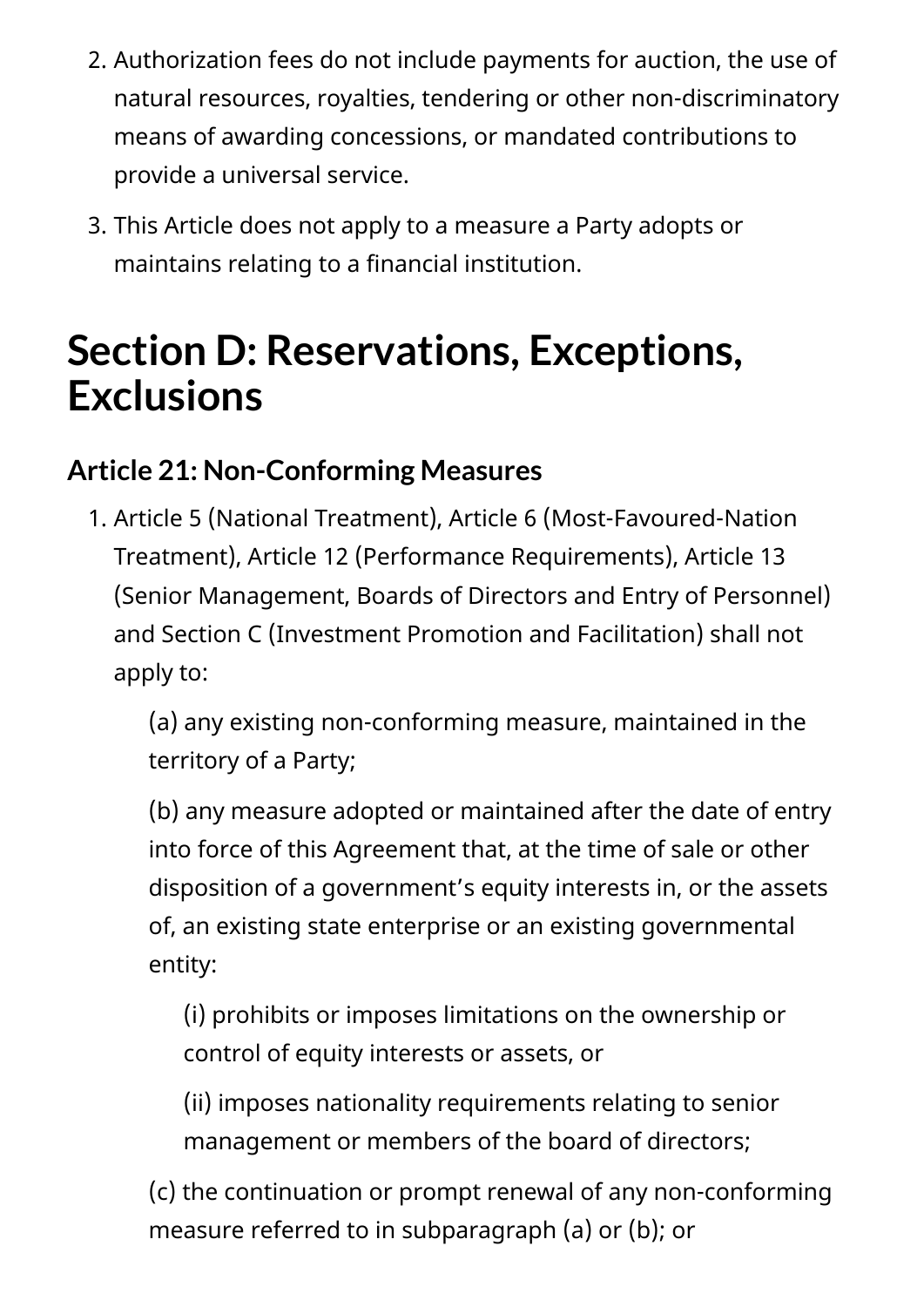(d) an amendment to any non-conforming measure referred to in subparagraph (a) or (b) to the extent that the amendment does not decrease the conformity of the measure, as it existed immediately before the amendment, with Article 5 (National Treatment), Article 6 (Most-Favoured-Nation Treatment), Article 12 (Performance Requirements), Article 13 (Senior Management, Boards of Directors and Entry of Personnel) and Section C (Investment Promotion and Facilitation).

- 2. Article 5 (National Treatment), Article 6 (Most-Favoured-Nation Treatment), Article 12 (Performance Requirements), Article 13 (Senior Management, Board of Directors and Entry of Personnel) and Section C (Investment Promotion and Facilitation) shall not apply to a measure that a Party adopts or maintains with respect to sectors, subsectors or activities, as set out in its schedule to Annex I.
- 3. No Party shall, under any measure adopted after the date of entry into force of this Agreement and covered by its Schedule to Annex I, require an investor of the other Party, by reason of its nationality, to sell or otherwise dispose of an investment existing at the time the measure becomes effective.
- 4. Article 6 (Most-Favoured-Nation Treatment) shall not apply to treatment accorded by a Party pursuant to agreements set out in its schedule to Annex II.
- 5. In respect of intellectual property rights, a Party may derogate from Article 5 (National Treatment), Article 6 (Most-Favoured-Nation Treatment) and Article 12 (Performance Requirements) in a manner that is consistent with:

(a) the TRIPS Agreement;

(b) an amendment to the TRIPS Agreement in force for both Parties; and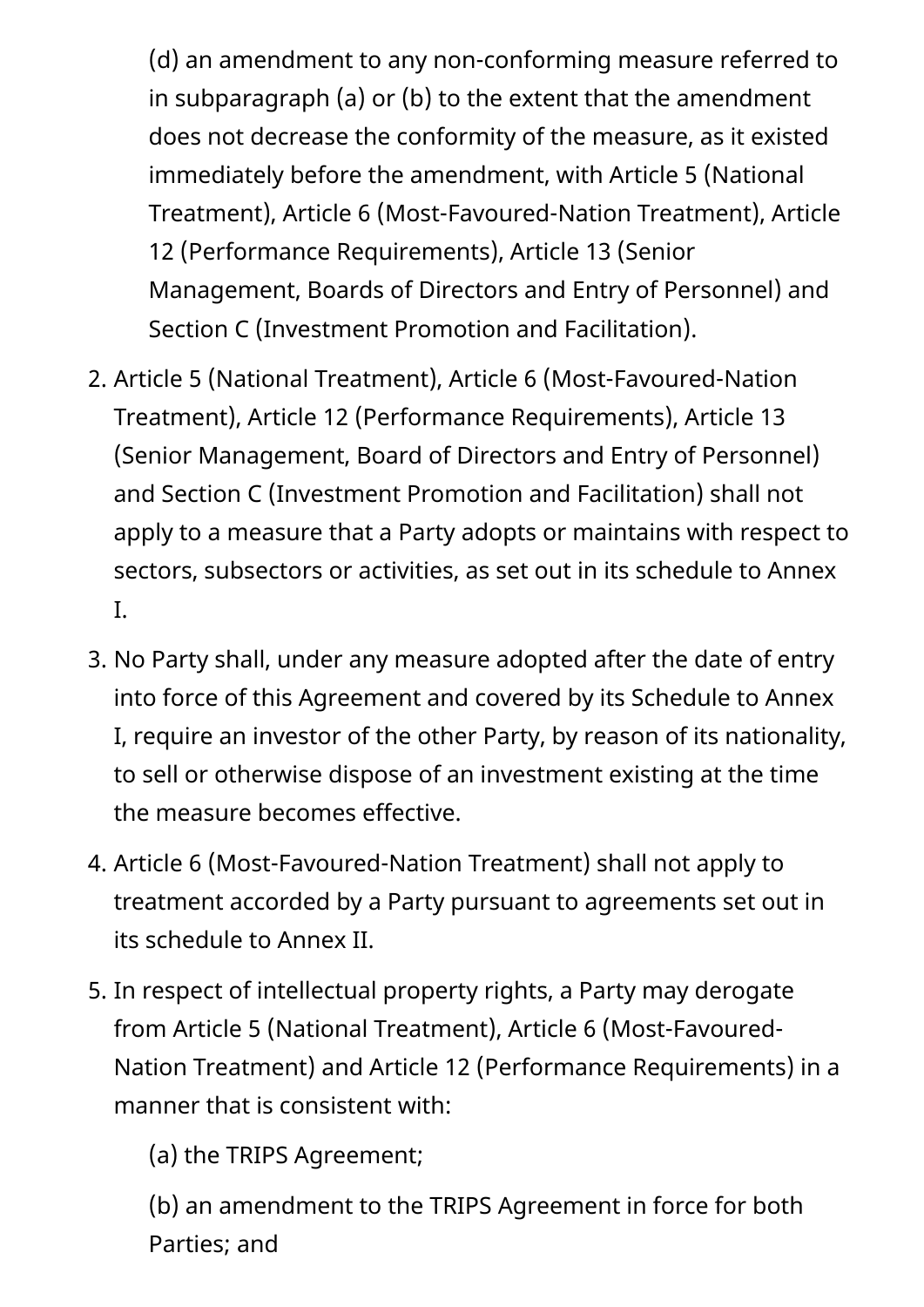(c) a waiver to the TRIPS Agreement granted pursuant to Article IX of the WTO Agreement.

6. Article 5 (National Treatment), Article 6 (Most-Favoured-Nation Treatment) and Article 13 (Senior Management, and Board of Directors and Entry of Personnel) do not apply to:

(a) procurement by a Party; or

(b) a subsidy or grant provided by a Party, including a government-supported loan, a guarantee or insurance.

#### <span id="page-33-0"></span>**Article 22: General Exceptions**

- 1. This Agreement does not prevent Canada from adopting or maintaining a measure necessary to fulfill Aboriginal or treaty rights as recognized and affirmed by section 35 of the *Constitution Act, 1982*, including land claims agreements, and those rights set out in self-government agreements between the central government or a regional level of government and Aboriginal peoples.
- 2. Notwithstanding the other provisions of this Agreement, a Party is not prevented from adopting or maintaining a measure for prudential reasons,  $^2$  including for the protection of investors, depositors, policy holders, or persons to whom a fiduciary duty is owed by a financial institution, or to ensure the integrity and stability of the financial system. If the measure does not conform with the provisions of this Agreement to which this exception applies, the measure must not be used as a means of avoiding the Party's commitments or obligations under those provisions.
- 3. This Agreement does not apply to non-discriminatory measures of general application taken by a central bank or monetary authority of a Party, or a financial institution that is owned or controlled by a Party, in pursuit of monetary and related credit or exchange rate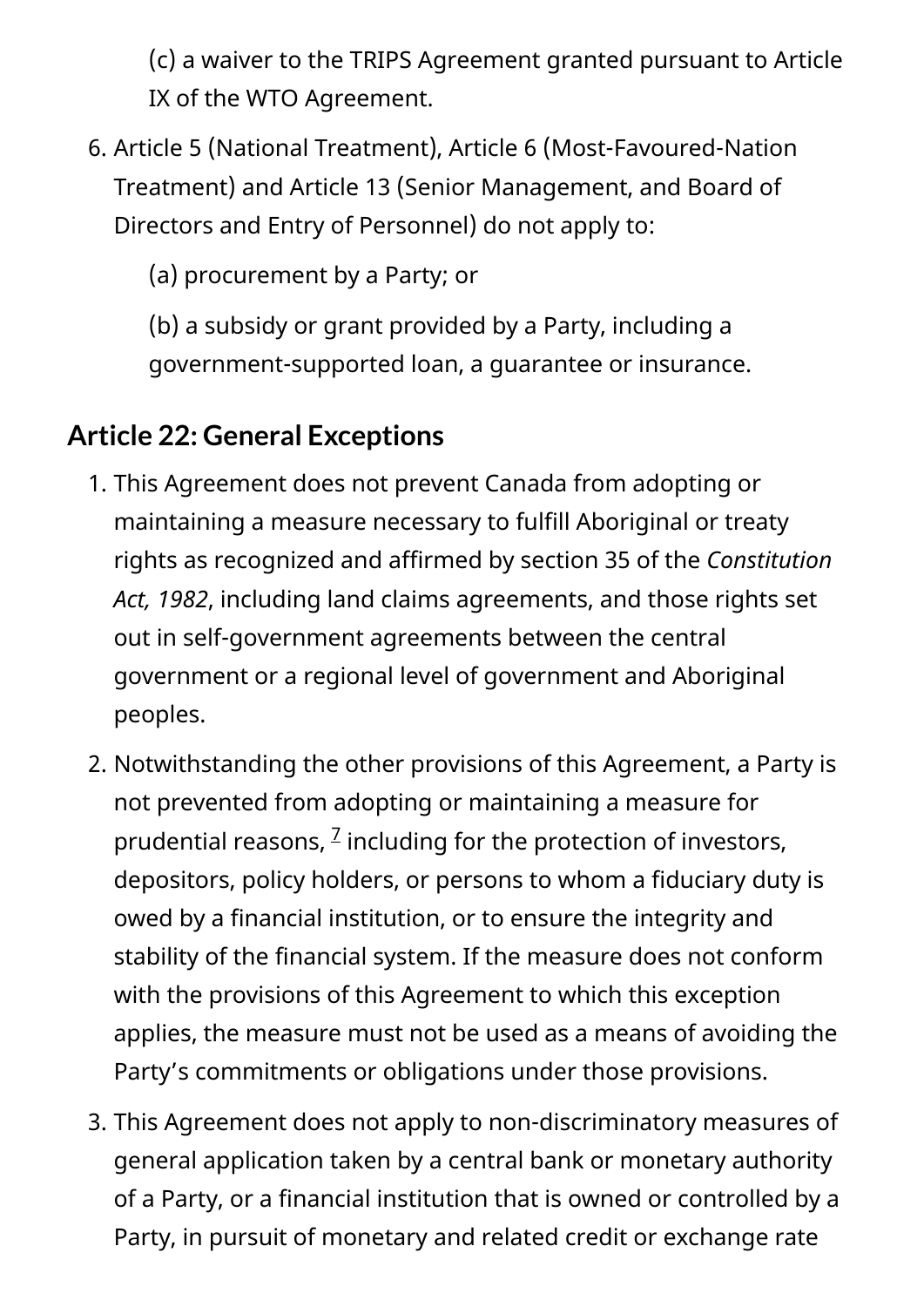policies. This paragraph shall not affect a Party's obligations under Article 10 (Transfers of Funds) or Article 12 (Performance Requirements).

4. This Agreement does not:

(a) require a Party to furnish or allow access to information if that Party determines that the disclosure of this information would be contrary to its essential security interests;

(b) prevent a Party from taking an action that it considers necessary to protect its essential security interests:

(i) relating to the traffic in arms, ammunition and implements of war and to such traffic and transactions in other goods, materials, services and technology undertaken directly or indirectly for the purpose of supplying a military or other security establishment,

(ii) taken in time of war or other emergency in international relations, or

(iii) relating to the implementation of national policies or international agreements respecting the non-proliferation of nuclear weapons or other nuclear explosive devices; or

(c) prevent a Party from fulfilling its obligations under the *United Nations Charter* for the maintenance of international peace and security.

- 5. This Agreement does not require a Party to furnish or allow access to information, the disclosure of which would be contrary to its law or would impede law enforcement, or otherwise be contrary to the public interest, or which would prejudice the legitimate commercial interests of particular enterprises, public or private.
- 6. This Agreement does not apply to a measure adopted or maintained by a Party with respect to a person engaged in a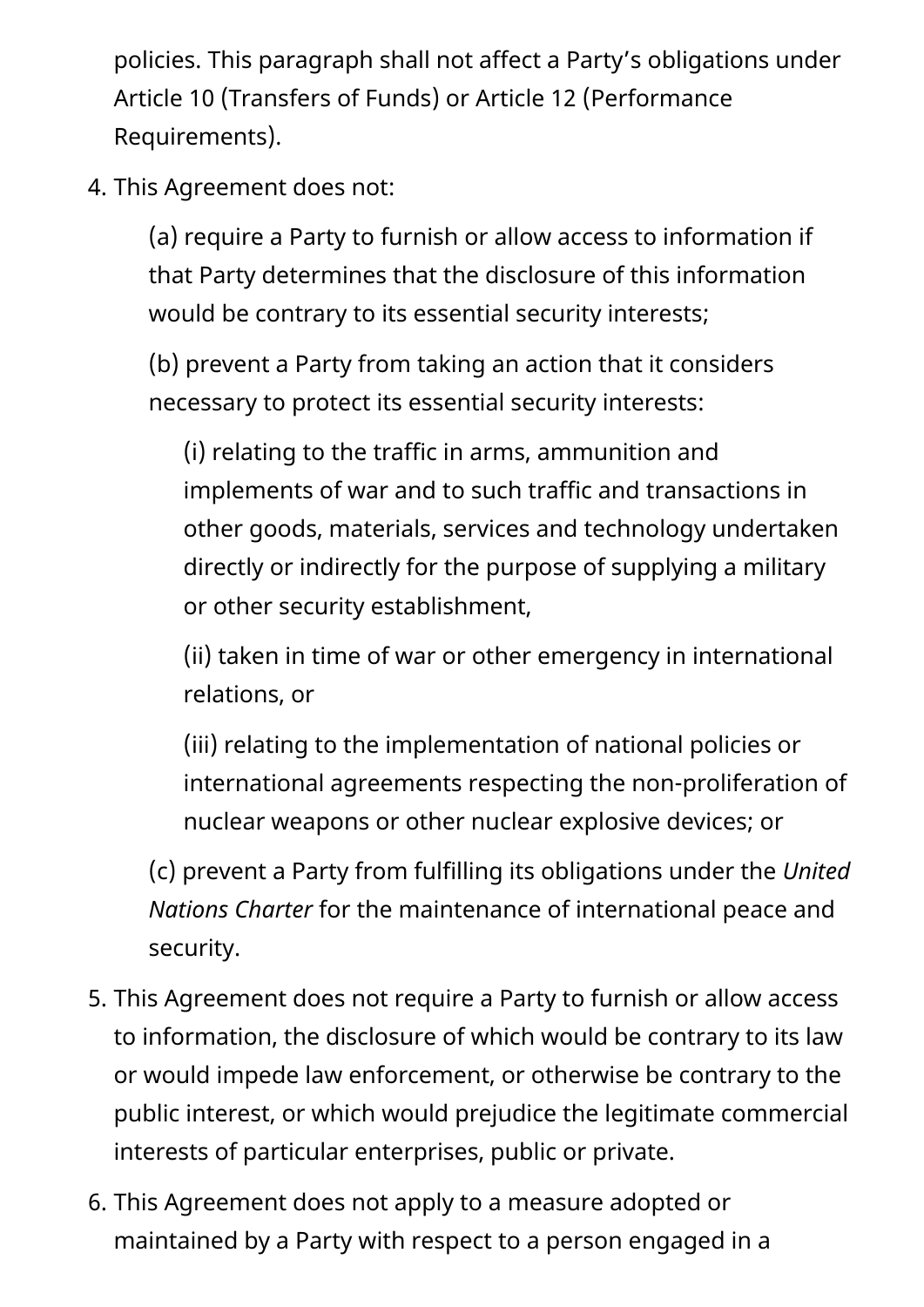cultural industry. "Person engaged in a cultural industry" means a person engaged in the following activities:

(a) the publication, distribution or sale of books, magazines, periodicals or newspapers in print or machine-readable form, except when printing or typesetting any of the foregoing is the only activity;

(b) the production, distribution, sale or exhibition of film or video recordings;

(c) the production, distribution, sale or exhibition of audio or video music recordings;

(d) the publication, distribution or sale of music in print or machine-readable form; or

(e) radio communications in which the transmissions are intended for direct reception by the general public, and all radio, television or cable broadcasting undertakings and all satellite programming and broadcast network services.

7. If a right or obligation in this Agreement duplicates one under the WTO Agreement, the Parties agree that a measure adopted or maintained by a Party in conformity with a waiver decision granted by the WTO pursuant to Article IX of the WTO Agreement is deemed to be also in conformity with the present Agreement. Such conforming measure of either Party may not give rise to a claim by an investor of one Party against the other under Section E (Investor-State Dispute Settlement).

#### <span id="page-35-0"></span>**Article 23: Exclusions**

Section E (Investor-State Dispute Settlement), Section F (Expedited Arbitration) and Section G (State-to-State Dispute Settlement) do not apply to the matters set out in Annex III (Exclusions from Dispute Settlement).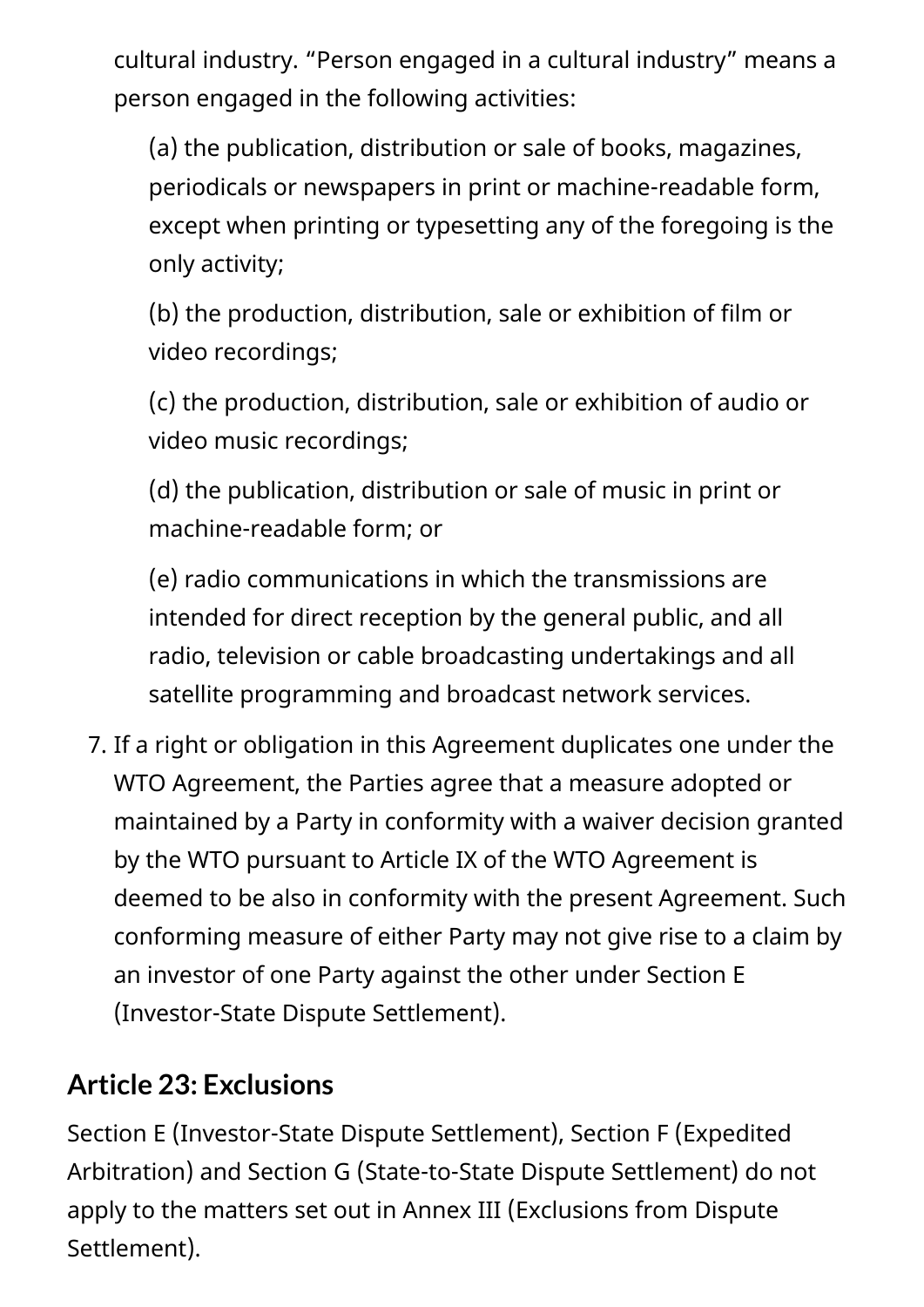# **Section E: Investor-State Dispute Settlement**

#### **Article 24: Scope and Purpose**

- 1. Without prejudice to the rights and obligations of the Parties under Section G (State-to-State Dispute Settlement), the Parties establish in this Section a mechanism for the settlement of investment disputes.
- 2. Under this Section, an investor of a Party may submit a claim that the other Party has breached an obligation under Section B (Investment Protections), other than Article 4 (Non-Derogation), Article 12 (Performance Requirements), Article 13(3) and (4) (Senior Management, Boards of Directors and Entry of Personnel), Article 15 (Transparency), or Article 16 (Responsible Business Conduct).

#### **Article 25: Request for Consultations**

- 1. In the event of an investment dispute under this Agreement, an investor of a Party shall seek to resolve the dispute through consultations, which may include the use of non-binding, third party procedures, such as good offices, conciliation or mediation.
- 2. An investor of a Party shall deliver to the other Party a written request for consultations, which shall specify:

(a) whether the investor intends to claim under Article 27(1) or (2) (Submission of a Claim to Arbitration);

(b) the name and address of the investor and evidence to establish that the investor is an investor of the other Party;

(c) the investment at issue and evidence to establish that the investor owns or controls the investment, including, if the investment is an enterprise, the name, address, and place of incorporation of the enterprise;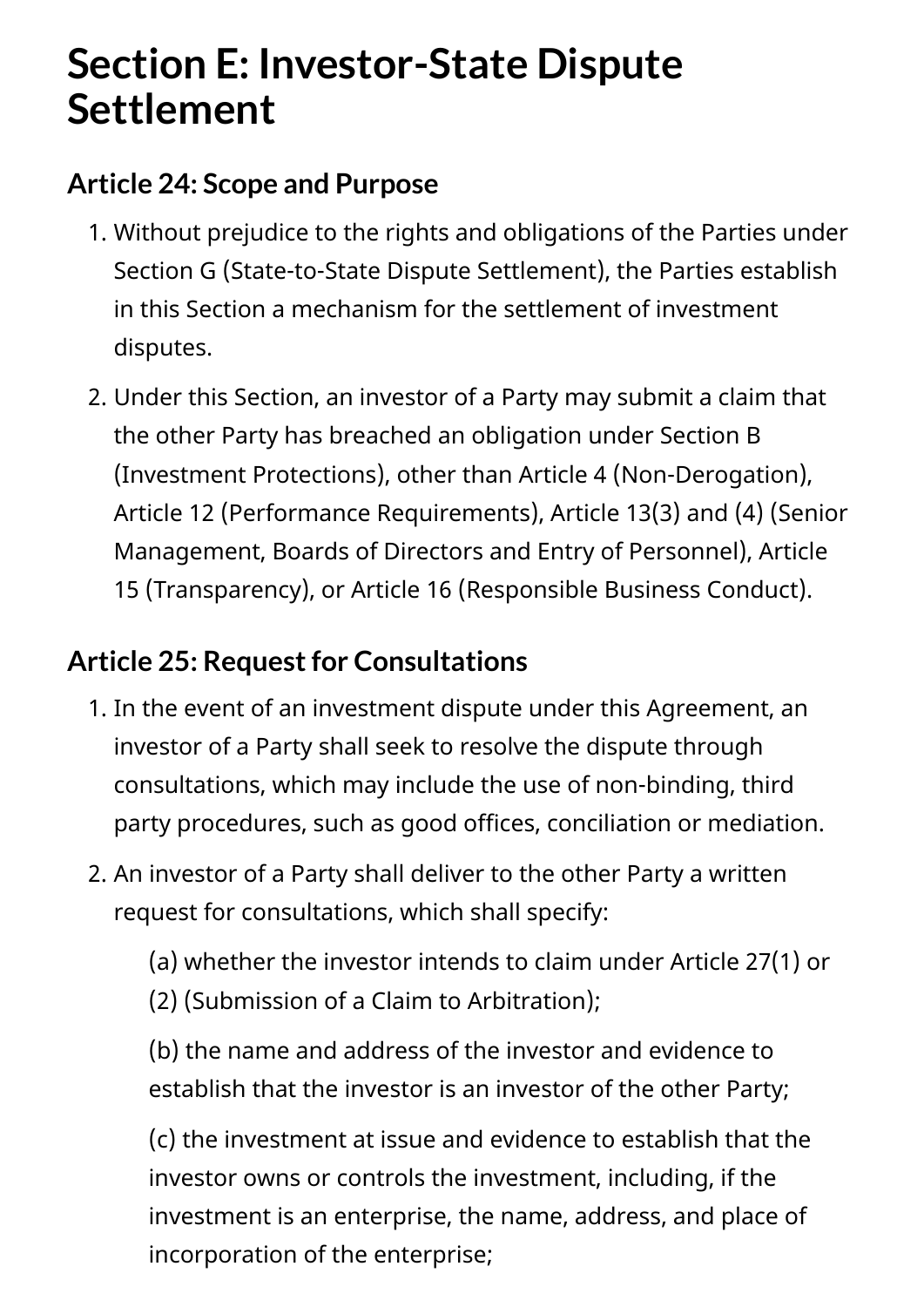(d) for each claim:

(i) the provision of this Agreement alleged to have been breached, and

(ii) the factual basis for the alleged breach, including the measure at issue; and

(e) the relief sought and the approximate amount of damages claimed.

- 3. An investor of a Party may, when submitting a request for consultations, propose to hold the consultations by videoconference, telephone or similar means of communication as appropriate. The other Party should give sympathetic consideration to that request, in particular if the investor is a micro, small, or medium-sized enterprise.
- 4. The request for consultations shall be submitted to the other Party under this Article no later than:

(a) three years from the date on which the investor or, as applicable, the enterprise referred to in Article 27(2) (Submission of a Claim to Arbitration), first acquired or should have first acquired knowledge of the alleged breach and knowledge that the investor or, as applicable, the enterprise, has incurred loss or damage by reason of, or arising out of, that breach; or

(b) if the investor or, as applicable, the enterprise, has initiated a claim or proceeding before an administrative tribunal or court under the law of a Party with respect to the measure at issue in the investor's request for consultations delivered pursuant to paragraph 2, two years after:

(i) the investor or, as applicable, the enterprise, ceases to pursue that claim, or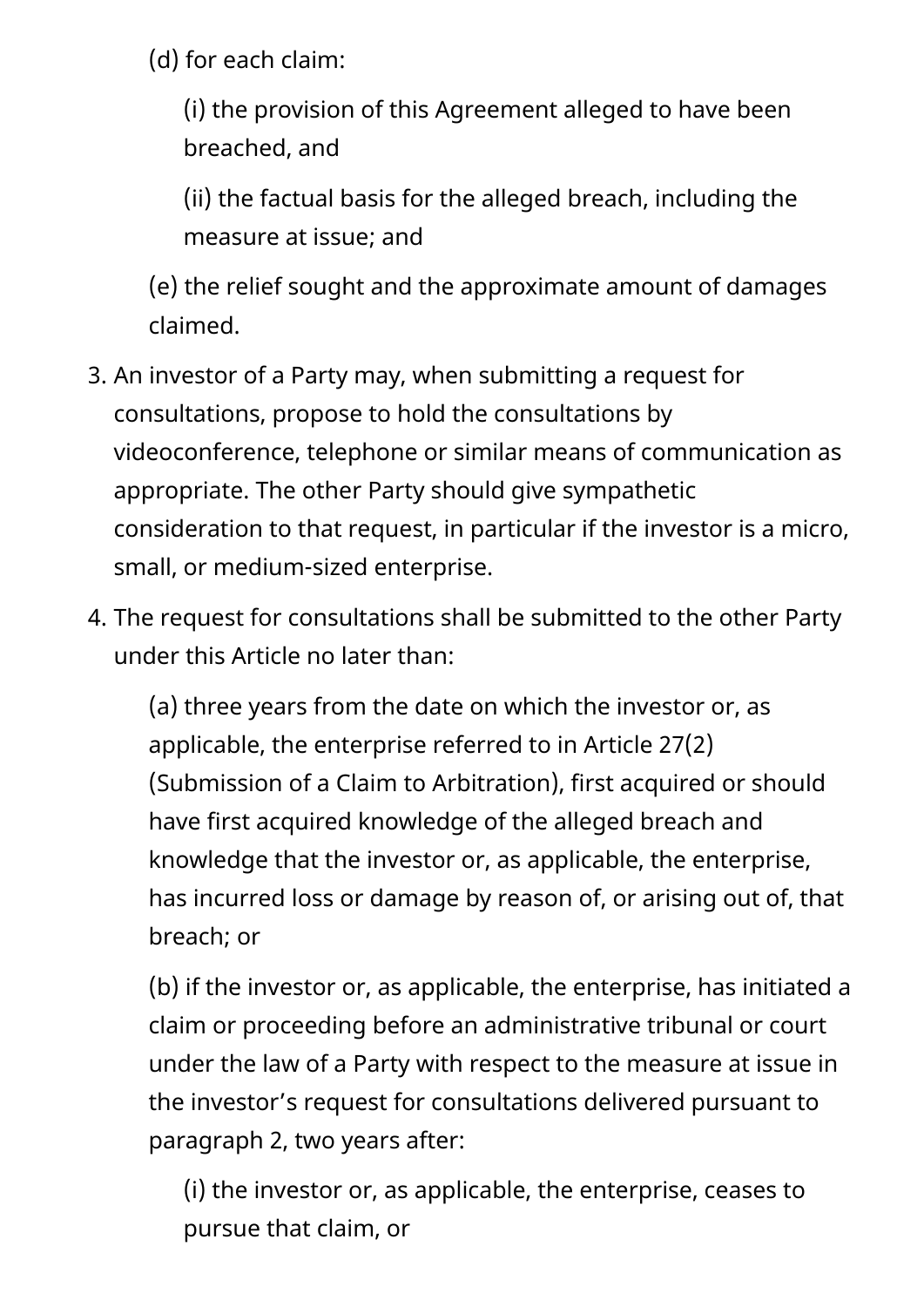(ii) when that proceeding has otherwise ended;

provided that it is no later than seven years after the date on which the investor or, as applicable, the enterprise, first acquired or should have first acquired knowledge of the alleged breach and knowledge that the investor or, as applicable, the enterprise, has incurred loss or damage by reason of, or arising out of, that breach.

Neither a continuing breach nor the occurrence of similar or related acts or omissions may renew or interrupt the periods set out in subparagraphs (a) and (b).

- 5. Unless otherwise agreed, consultations shall be held within 90 days of the delivery of the request for consultations pursuant to paragraph 2.
- 6. Unless otherwise agreed, the place of consultations shall be the capital city of the other Party.
- 7. If the investor has not submitted a claim under Article 27 (Submission of a Claim to Arbitration) within one year of the delivery of the request for consultations, the investor is deemed to have withdrawn its request for consultations and shall not submit a claim under this Section with respect to the same measure. This period may be extended by agreement between the investor of a Party and the other Party.

#### **Article 26: Mediation**

The disputing parties may at any time agree to have recourse to mediation. Recourse to mediation is without prejudice to the legal position or rights of the disputing parties under this Section and is governed by the rules agreed to by the disputing parties, including the appointment of the mediator. If the disputing parties agree to have recourse to mediation, Article 25(4) and (7) (Request for Consultations)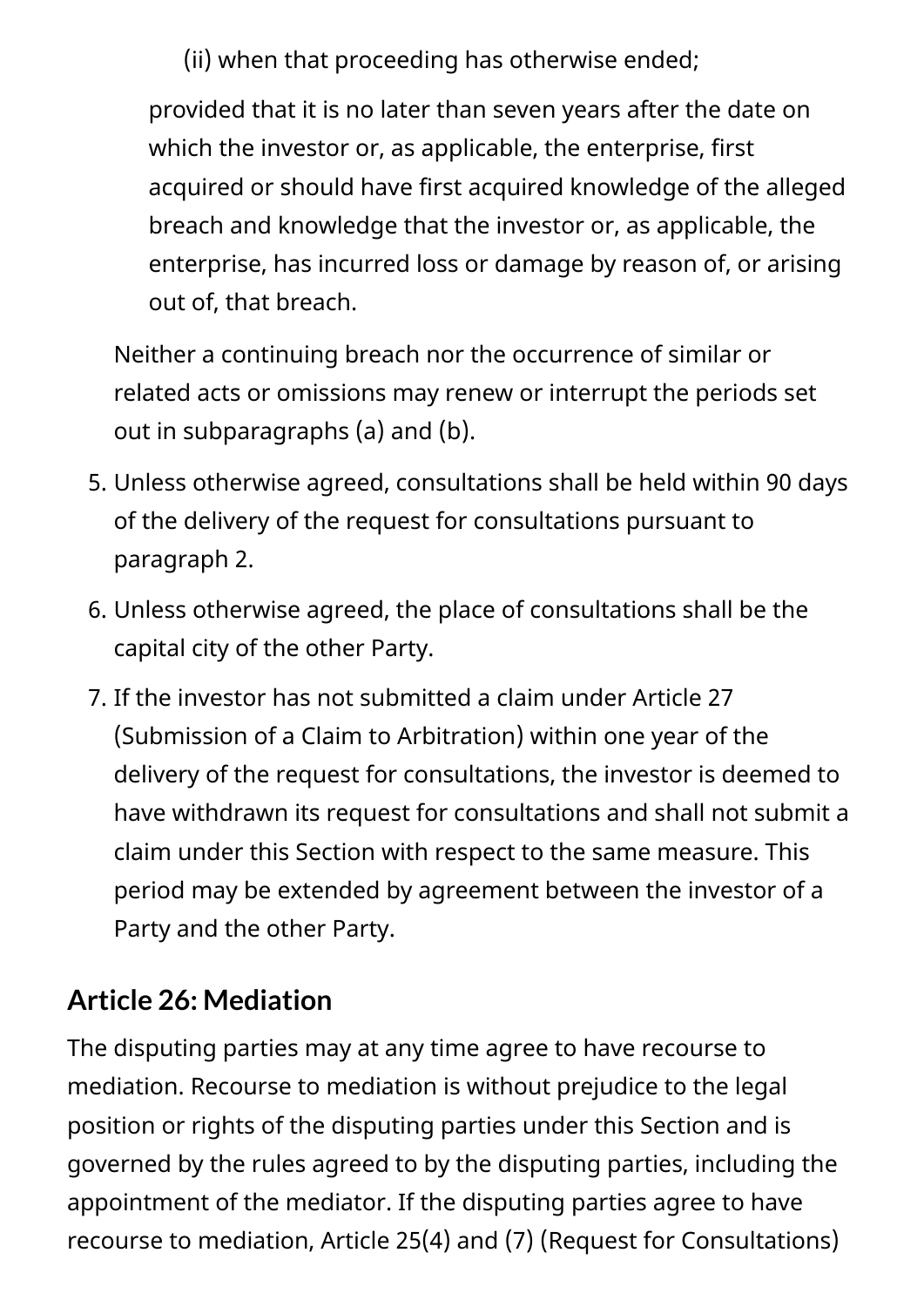and all timelines pursuant to an arbitration under this section are suspended from the date on which the disputing parties agreed to have recourse to mediation, and shall resume on the date on which either disputing party decides to terminate the mediation. A decision by a disputing party to terminate the mediation shall be transmitted by way of letter to the mediator and the other disputing party.

### **Article 27: Submission of a Claim to Arbitration**

1. An investor of a Party may make a claim that the other Party has breached an obligation in accordance with Article 24 (Scope and Purpose), and that the investor has incurred loss or damage by reason of, or arising out of, that breach, only if:

(a) the investor has fulfilled the requirements of Article 25 (Request for Consultations);

(b) 180 days have elapsed since the receipt by the other Party of a request for consultations under Article 25 (Request for Consultations);

(c) the claim relates to measures identified in the investor's request for consultations under Article 25 (Request for Consultations);

(d) the investor consents to dispute settlement in accordance with the procedures set out in this Agreement; and

(e) the investor and, if the claim is for loss or damage to an interest in an enterprise of the other Party that is a juridical person that the investor owns or controls directly or indirectly, the enterprise, waives its right to initiate or continue before any administrative tribunal or court under the law of any Party, or other dispute settlement procedure, any proceeding with respect to the measure of the other Party that is alleged to be a breach referred to in Article 25(2) (Request for Consultations),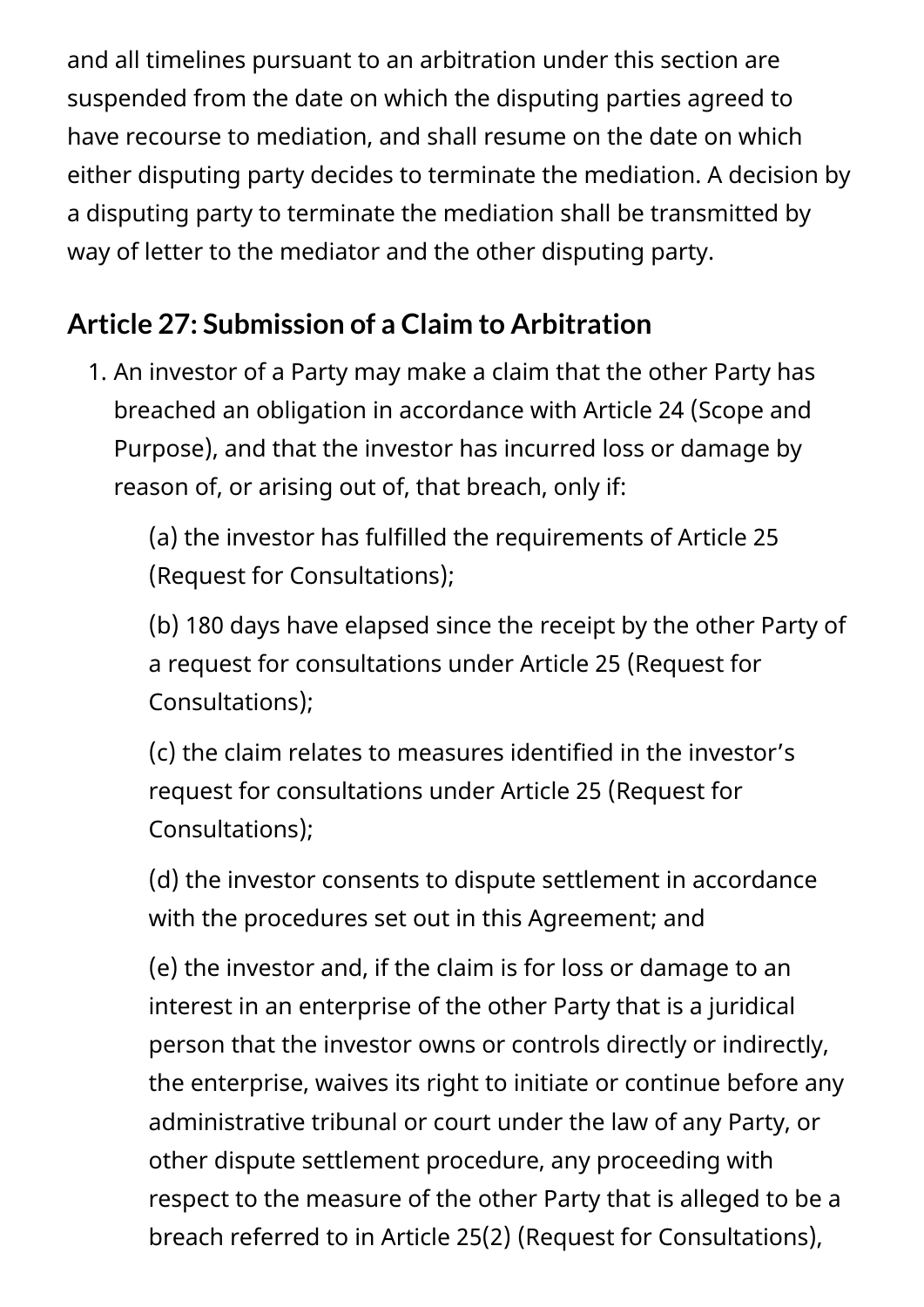except for a proceeding for injunctive, declaratory or other extraordinary relief, not involving the payment of damages, before an administrative tribunal or court under the law of the other Party.

2. An investor of a Party, on behalf of an enterprise of the other Party that is a juridical person that the investor owns or controls directly or indirectly, may make a claim that the other Party has breached an obligation in accordance with Article 24 (Scope and Purpose), and that the enterprise has incurred loss or damage by reason of, or arising out of, that breach, only if:

(a) the investor has fulfilled the requirements of Article 25 (Request for Consultations);

(b) 180 days have elapsed since the receipt by the other Party of a request for consultations under Article 25 (Request for Consultations);

(c) the claim relates to measures identified in the investor's request for consultations under Article 25 (Request for Consultations);

(d) the investor consents to dispute settlement in accordance with the procedures set out in this Agreement; and

(e) both the investor and the enterprise waive their right to initiate or continue before an administrative tribunal or court under the law of any Party, or other dispute settlement procedure, any proceeding with respect to the measure of the other Party that is alleged to be a breach referred to in Article 25(2) (Request for Consultations), except for a proceeding for injunctive, declaratory or other extraordinary relief, not involving the payment of damages, before an administrative tribunal or court under the law of the other Party.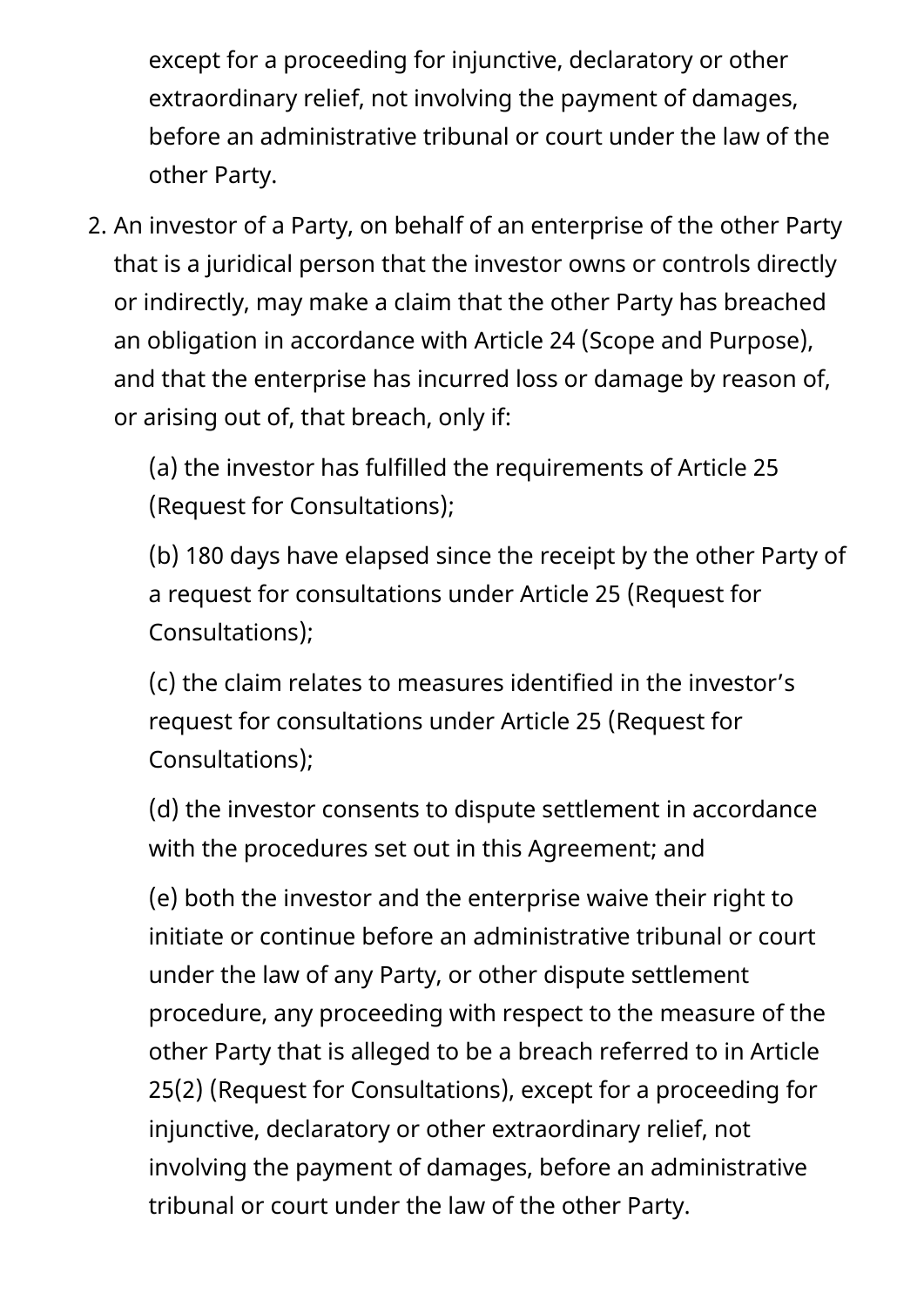- 3. A consent and waiver required by this Article shall be in writing, shall be delivered to the respondent Party, and shall be included in the submission of a claim to arbitration.
- 4. Notwithstanding paragraph 3, a waiver from the enterprise under paragraph 1(e) or 2(e) is not required if the other Party has deprived the investor of control of the enterprise.
- 5. If an investor of a Party makes a claim under paragraph 2 and the investor or a non-controlling investor in the enterprise makes a claim under paragraph 1 arising out of the same events or circumstances, and two or more of the claims are submitted to dispute settlement under this Article, the claims should be heard together by a Tribunal constituted under Article 34 (Consolidation), unless the Tribunal finds that the interests of a disputing party would be prejudiced thereby.
- 6. An investor of a Party may submit a claim to dispute settlement under:

(a) the ICSID Convention, provided that both Parties are parties to the ICSID Convention;

- (b) the ICSID Additional Facility Rules, if only one Party is a party to the ICSID Convention;
- (c) the UNCITRAL Arbitration Rules; or
- (d) any other rules on agreement of the disputing parties.
- 7. Except to the extent modified by this Agreement, the arbitration shall be governed by the most recent version of the arbitration rules applicable under paragraph 6 that are in effect on the date that the claim is submitted to dispute settlement under this Article.
- 8. If the claimant proposes rules pursuant to paragraph 6(d), the respondent Party shall reply to the claimant's proposal within 45 days of receipt of the proposal. If the disputing parties have not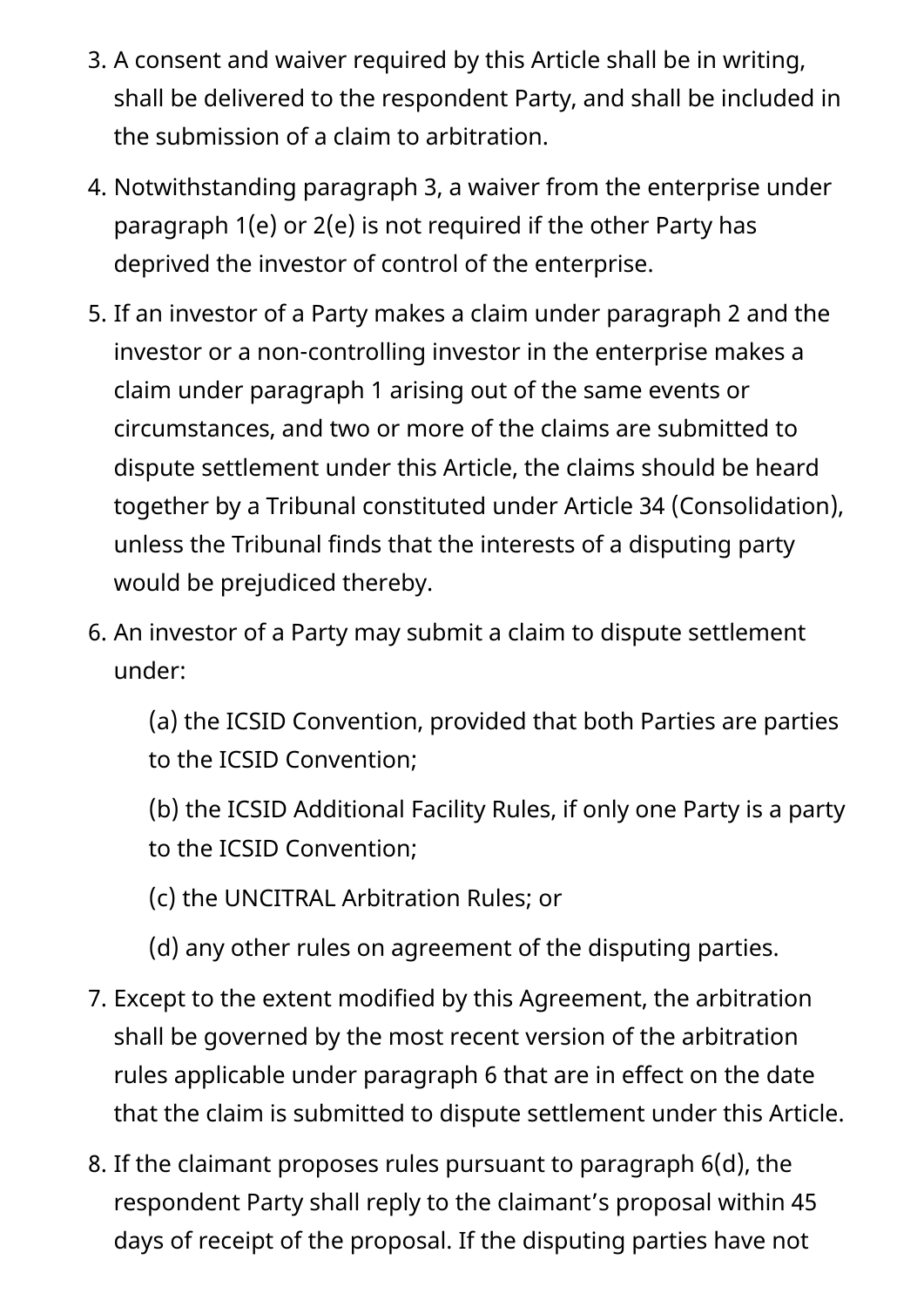agreed on those rules within 60 days of receipt, the claimant may submit a claim under the rules provided for in paragraph 6(a), 6(b), or  $6(c)$ .

- 9. An investor of a Party may, when submitting a claim under this Article, propose that a sole member of a Tribunal should hear the claim. The respondent Party may give sympathetic consideration to that request, in particular if the investor is a micro, small, or medium-sized enterprise or the compensation or damages claimed are relatively low.
- 10. A claim is submitted to arbitration under this Article when:

(a) the request for arbitration under Article 36(1) of the ICSID Convention is received by the Secretary-General of ICSID;

(b) the request for arbitration under Article 2 of Schedule C of the ICSID Additional Facility Rules is received by the Secretariat of ICSID; or

(c) the notice of arbitration under Article 3 of the UNCITRAL Arbitration Rules is received by the respondent Party.

#### **Article 28: Consent to Arbitration**

- 1. Each Party consents to the submission of a claim to arbitration under this Section in accordance with the provisions of this Agreement, including the requirements of Article 25 (Request for Consultations) and Article 27 (Submission of a Claim to Arbitration).
- 2. The consent under paragraph 1 and the submission of a claim to arbitration under Article 27 (Submission of a Claim to Arbitration) shall satisfy the requirement of:

(a) Chapter II of the ICSID Convention (Jurisdiction of the Centre) and the ICSID Additional Facility Rules for written consent of the parties to the dispute;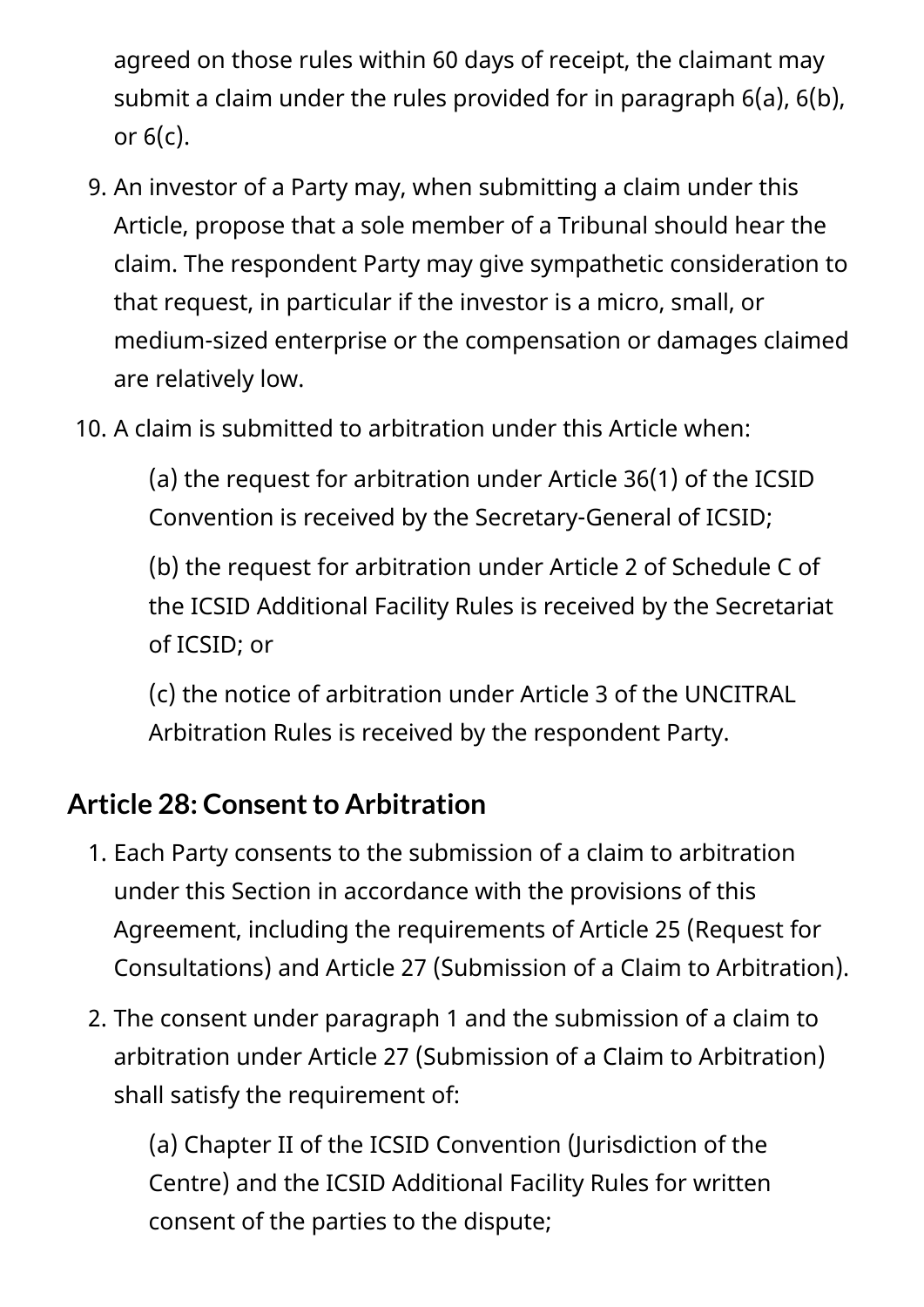(b) Article II of the New York Convention for an "agreement in writing"; and

(c) Article I of the Inter-American Convention for an "agreement".

#### **Article 29: Discontinuance**

If the claimant fails to take a step in the proceeding within 180 days of the submission of a claim to arbitration under Article 27 (Submission of a Claim to Arbitration), or such other time period as agreed to by the disputing parties, the claimant is deemed to have withdrawn its claim and to have discontinued the proceeding. The Tribunal, if constituted, shall, at the request of the respondent Party, and after notice to the disputing parties, in an order take note of the discontinuance. After the order has been rendered the authority of the Tribunal shall cease.

#### **Article 30: Arbitrators**

- 1. Except in respect of a Tribunal established under Article 34 (Consolidation), and unless the disputing parties agree otherwise, the Tribunal shall be composed of three arbitrators. Each disputing party shall appoint one arbitrator, and the third arbitrator, who will be the presiding arbitrator, shall be appointed by agreement of, or pursuant to an appointment process agreed to by, the disputing parties. The disputing parties are encouraged to consider greater diversity in arbitrator appointments, including through the appointment of women.
- 2. Arbitrators should have expertise or experience in public international law, international investment law or international trade law, or dispute resolution arising under international investment or international trade agreements.
- 3. Arbitrators shall be independent of, and not be affiliated with or take instructions from, a Party or the disputing investor.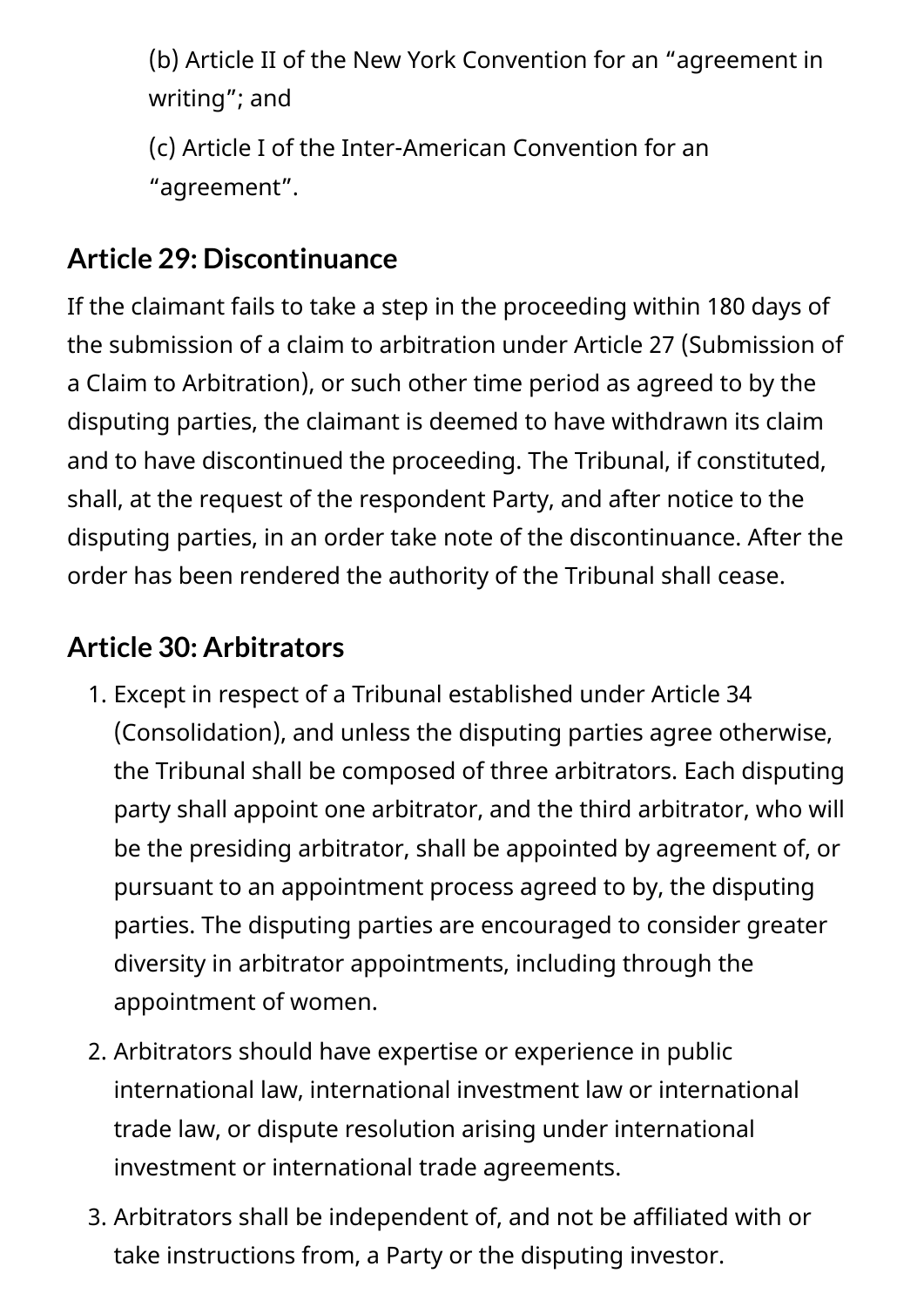- 4. If the disputing parties do not agree on the remuneration of the arbitrators before the Tribunal is constituted, the prevailing ICSID rate for arbitrators shall apply.
- 5. If a Tribunal, other than a Tribunal established under Article 34 (Consolidation), has not been constituted within 90 days of the submission of a claim to arbitration, a disputing party may ask the Secretary-General of ICSID to appoint the arbitrator or arbitrators not yet appointed. In accordance with this Article, the Secretary-General of ICSID shall make the appointment at his or her own discretion and, to the extent practicable, shall make this appointment in consultation with the disputing parties. The Secretary-General of ICSID shall not appoint as presiding arbitrator a national of a Party.
- 6. Arbitrators shall abide by the Code of Conduct (Arbitrator Code of Conduct for Dispute Settlement).

#### **Article 31: Agreement to Appointment of Arbitrators by ICSID**

For the purposes of Article 39 of the ICSID Convention and Article 7 of Schedule C to the ICSID Additional Facility Rules, and without prejudice to an objection to an arbitrator based on a ground other than nationality:

(a) the respondent Party agrees to the appointment of each individual member of a Tribunal established under the ICSID Convention or the ICSID Additional Facility Rules;

(b) an investor of a Party referred to in Article 27(1) (Submission of a Claim to Arbitration) may submit a claim to arbitration or continue a claim under the ICSID Convention or the ICSID Additional Facility Rules only if the investor agrees in writing to the appointment of each member of the Tribunal; and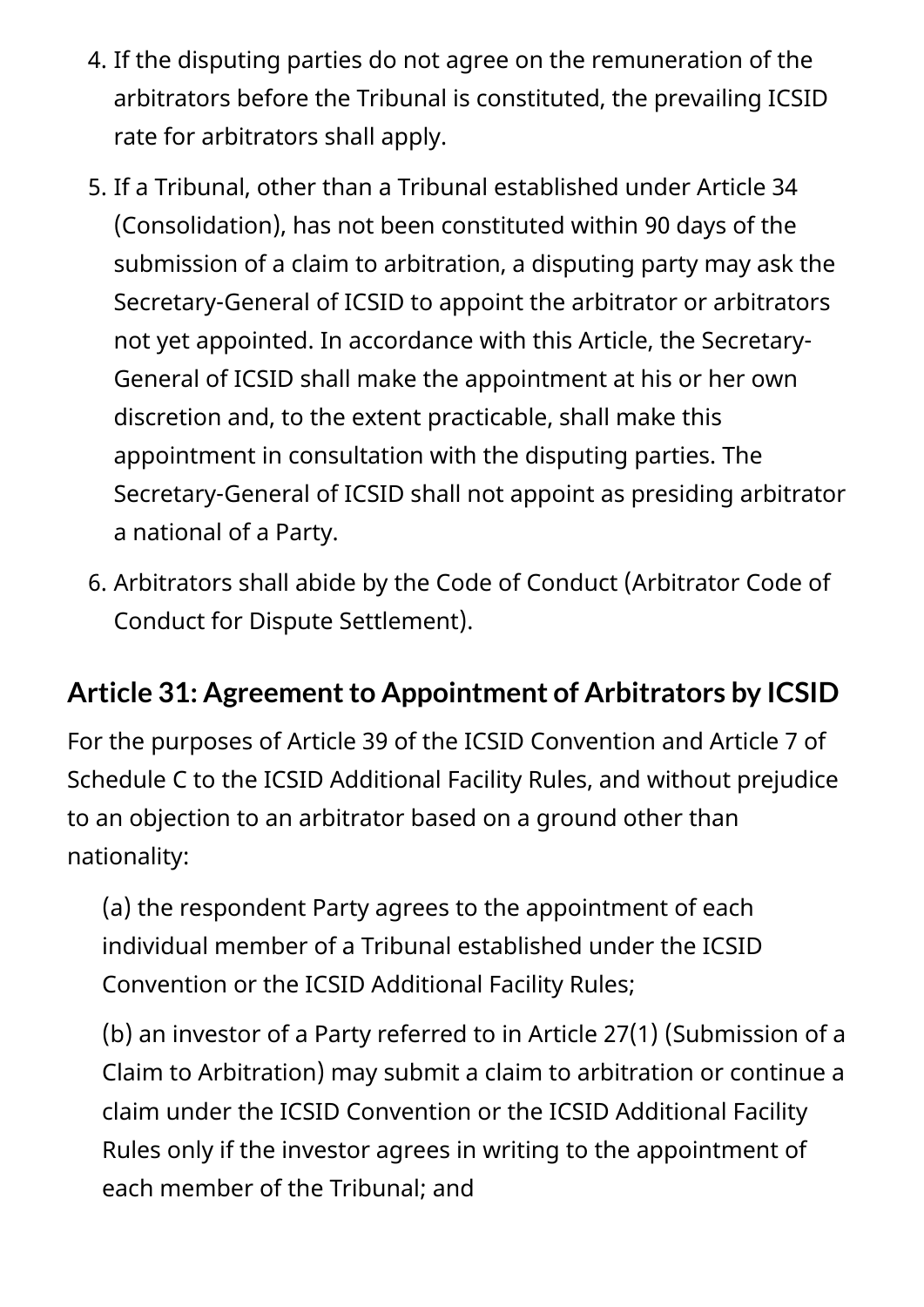(c) an investor of a Party referred to in Article 27(2) (Submission of a Claim to Arbitration) may submit a claim to arbitration or continue a claim under the ICSID Convention or the ICSID Additional Facility Rules only if the investor and the enterprise agree in writing to the appointment of each member of the Tribunal.

### **Article 32: Applicable Law and Interpretation**

- 1. A Tribunal constituted under this Section shall apply this Agreement as interpreted in accordance with the Vienna Convention on the Law of Treaties, and other rules and principles of international law applicable between the Parties.
- 2. If serious concerns arise as regards matters of interpretation, the Minister for International Trade of Canada and [window controlled and  $\lceil$ may agree to adopt an interpretation of this Agreement. An interpretation adopted by the Minister for International Trade of Canada and [\_\_\_\_\_\_\_\_\_\_\_\_\_\_\_\_\_\_\_] shall be binding on a Tribunal established under this Section.
- 3. A Tribunal has no jurisdiction to determine the legality of a measure, alleged to constitute a breach of this Agreement, under the domestic law of a Party. In determining the consistency of a measure with this Agreement, the Tribunal may consider, as appropriate, the domestic law of a Party as a matter of fact. In doing so, the Tribunal shall follow the prevailing interpretation given to the domestic law by the courts or authorities of that Party, and any meaning given to domestic law by the Tribunal is not binding on the courts or authorities of that Party.
- 4. If an investor of a Party submits a claim to arbitration under Article 27 (Submission of a Claim to Arbitration), including a claim that a Party breached Article 8 (Minimum Standard of Treatment), the investor has the burden of proving all elements of its claim,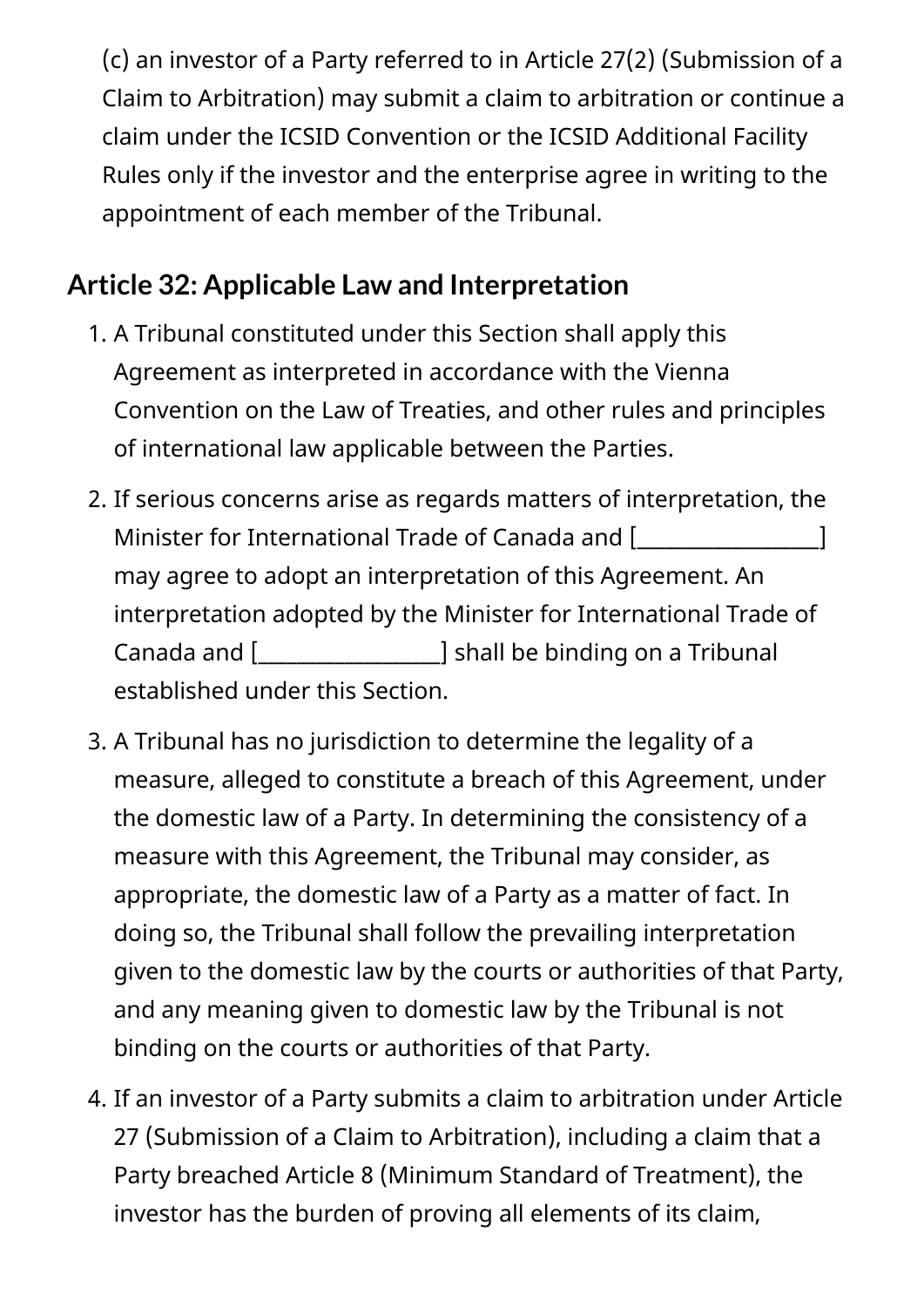consistent with the general principles of international law applicable to international arbitration.

#### **Article 33: Preliminary Objections**

- 1. Without prejudice to a Tribunal's authority to address other questions as a preliminary objection, a Tribunal shall address and decide as a preliminary question an objection by the respondent Party that, as a matter of law, a claim submitted is not a claim for which an award in favour of the investor may be made under this Agreement, including that a dispute is not within the competence of the Tribunal, or that a claim is manifestly without legal merit.
- 2. An objection under paragraph 1 shall be submitted to the Tribunal within 60 days of constitution of the Tribunal. The Tribunal shall suspend any proceeding on the merits and issue a decision or award on the objection, stating the grounds therefor, within 180 days of the objection. However, if a disputing party requests a hearing, the Tribunal may take an additional 30 days to issue the decision or award. Regardless of whether a disputing party requests a hearing, a Tribunal may, on a showing of extraordinary cause, delay issuing its decision or award by an additional brief period, which may not exceed 30 days.
- 3. When deciding an objection under paragraph 1, the Tribunal shall assume to be true the factual allegations in the claim to arbitration under Article 27 (Submission of a Claim to Arbitration), or any amendment to that claim. The Tribunal may also consider relevant facts not in dispute.
- 4. Whether or not a respondent Party raises an objection under paragraph 1 concerning the competence of the Tribunal, the respondent Party shall have the right to raise, and the Tribunal the authority to address and decide, a question pertaining to its competence in the course of the proceedings.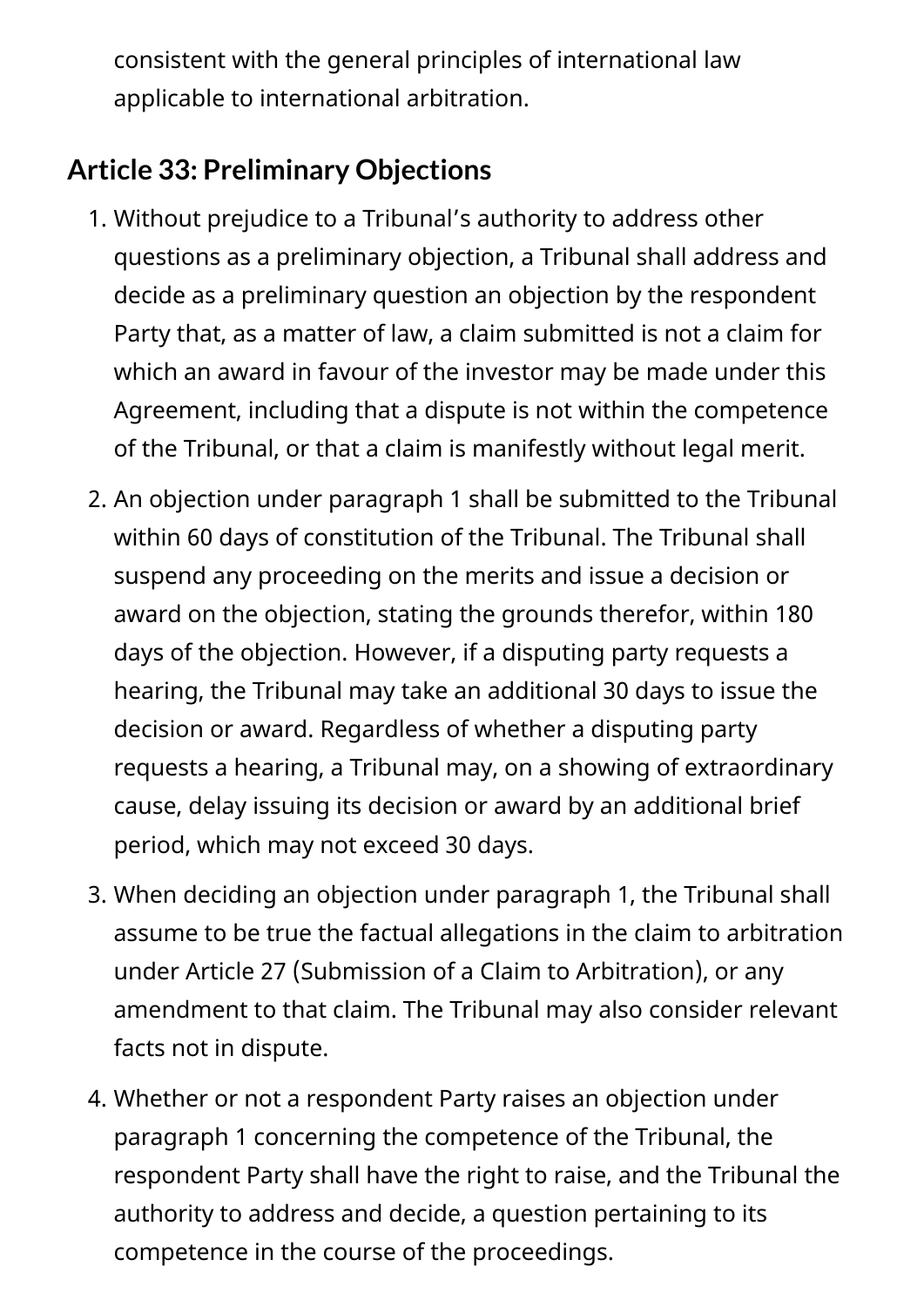5. The provisions on costs in Article 40 (Final Award) shall apply to decisions or awards issued under this Article.

### **Article 34: Consolidation**

- 1. If two or more claims have been submitted separately to arbitration under Article 27 (Submission of a Claim to Arbitration) and the claims have a question of law or fact in common and arise out of the same events or circumstances, a disputing party may seek a consolidation order in accordance with the agreement of all the disputing parties sought to be covered by the order or the terms of paragraphs 2 through 10.
- 2. A disputing party that seeks a consolidation order under this Article shall deliver, in writing, a request to the Secretary-General of ICSID to establish a Tribunal and shall specify in the request:

(a) the name of the respondent Party, or the investors, against which the order is sought;

- (b) the nature of the order sought; and
- (c) the grounds for the order sought.
- 3. The disputing party shall deliver a copy of the request to the respondent Party, or the investors, against which the order is sought.
- 4. Unless the disputing parties sought to be covered by the order agree to a different appointment process, the Secretary-General of ICSID shall, within 60 days of receiving the request, establish a Tribunal composed of three arbitrators. The Secretary-General of ICSID shall appoint one member who is a national of the respondent Party, one member who is a national of the Party of the investors that submitted the claims, and a presiding arbitrator who is not a national of a Party.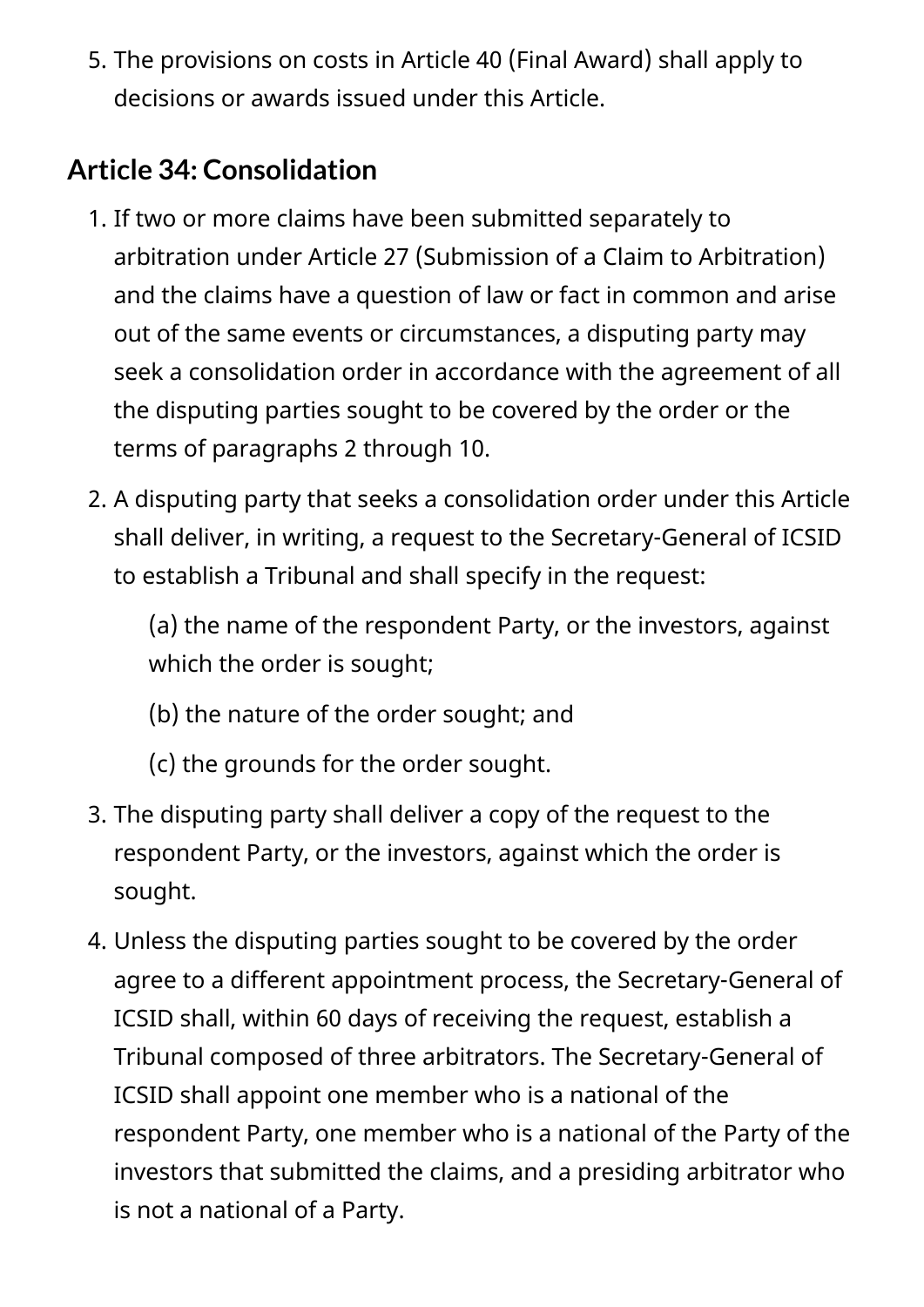- 5. A Tribunal established under this Article shall be established under the UNCITRAL Arbitration Rules and shall conduct its proceedings in accordance with the UNCITRAL Arbitration Rules, except as modified by this Section.
- 6. If a Tribunal established under this Article is satisfied that the claims submitted to arbitration under Article 27 (Submission of a Claim to Arbitration) have a question of law or fact in common, the Tribunal may, in the interest of fair and efficient resolution of the claims and after hearing the disputing parties, by order:

(a) assume jurisdiction over, and hear and determine together, all or part of the claims; or

(b) assume jurisdiction over, and hear and determine one or more of the claims, the determination of which it believes would assist in resolving the other claims.

- 7. If a Tribunal has been established under this Article, an investor that has submitted a claim to arbitration under Article 27 (Submission of a Claim to Arbitration) and that has not been named in a request made under paragraph 2 may make a written request to the Tribunal that it be included in an order made under paragraph 4. The request shall specify:
	- (a) the name and address of the investor;
	- (b) the nature of the order sought; and
	- (c) the grounds on which the order is sought.
- 8. An investor referred to in paragraph 7 shall deliver a copy of its request to the disputing parties named in a request under paragraph 1.
- 9. A Tribunal established under Article 27 (Submission of a Claim to Arbitration) does not have jurisdiction to decide a claim, or a part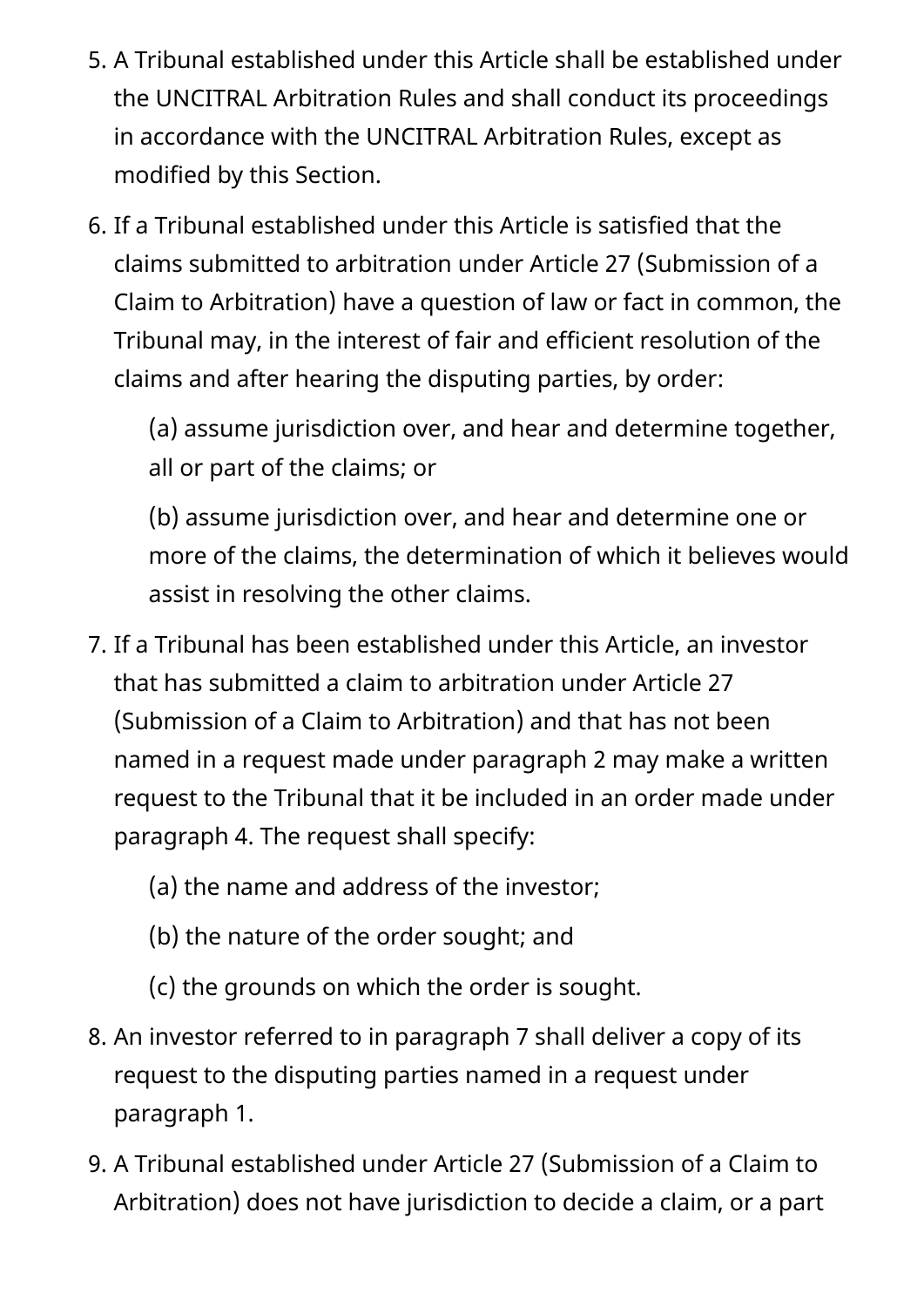of a claim, over which a Tribunal established under this Article has assumed jurisdiction.

10. On application of a disputing party, a Tribunal established under this Article, pending its decision under paragraph 6, may order that the proceedings of a Tribunal established under Article 27 (Submission of a Claim to Arbitration) be stayed unless the latter Tribunal has already adjourned its proceedings.

## **Article 35: Seat of Arbitration**

The disputing parties may agree on the seat of arbitration under the arbitration rules applicable under Article 27 (Submission of a Claim to Arbitration) or Article 34 (Consolidation). If the disputing parties fail to agree, the Tribunal shall determine the seat of arbitration in accordance with the applicable arbitration rules, provided that the seat of arbitration shall be in the territory of a State that is a party to the New York Convention.

### **Article 36: Transparency of Proceedings**

- 1. The UNCITRAL Transparency Rules, as modified by this Agreement, shall apply in connection with proceedings under this Section.
- 2. The agreement to mediate, the notice of intent to challenge a member of the Tribunal, the decision on challenge to a member of the Tribunal, and the request for consolidation shall be included in the list of documents to be made available to the public under Article 3(1) of the UNCITRAL Transparency Rules.
- 3. Exhibits shall be included in the list of documents to be made available to the public under Article 3(2) of the UNCITRAL Transparency Rules.
- 4. Prior to the constitution of the Tribunal, the respondent Party shall make publicly available in a timely manner relevant documents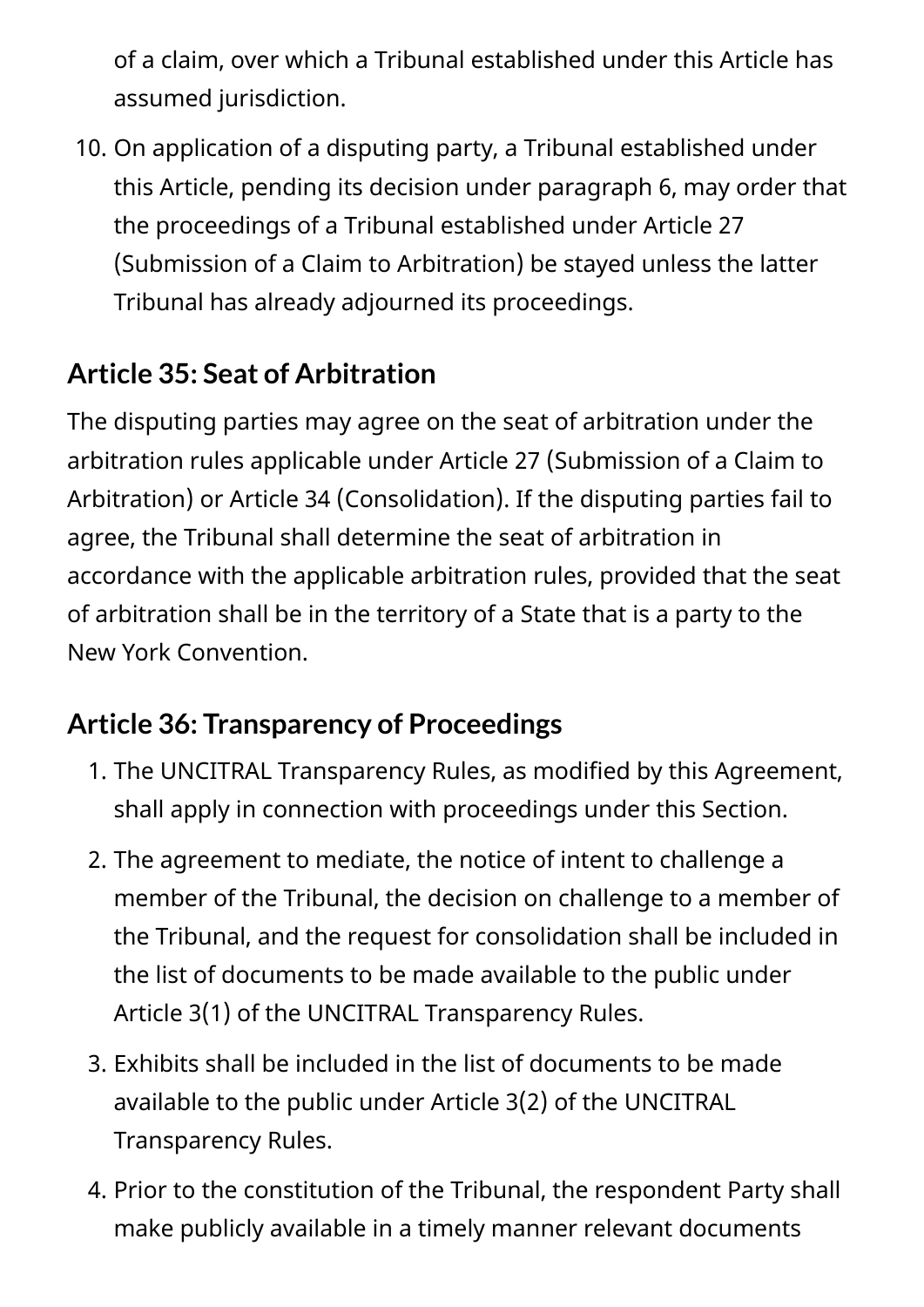pursuant to paragraph 2, subject to the redaction of confidential or protected information. That documentation may be made publicly available by communication to the repository referred to in paragraph 9.

- 5. A disputing party may disclose to other persons in connection with the proceedings, including witnesses and experts, unredacted documents that it considers necessary to disclose in the course of proceedings under this Section. However, the disputing party shall ensure that those persons protect the confidential information in those documents as directed by the Tribunal.
- 6. A Party may disclose to government officials and officials of a government other than at the federal level, if applicable, unredacted documents that it considers necessary to disclose in the course of proceedings under this Section. However, that Party shall ensure that those persons protect the confidential information in those documents as directed by the Tribunal.
- 7. Hearings shall be open to the public. The Tribunal shall determine, in consultation with the disputing parties, the appropriate logistical arrangements to facilitate public access to the hearings. If the Tribunal determines that there is a need to protect confidential or protected information, it shall make the appropriate arrangements to hold in private that part of the hearing requiring that protection.
- 8. Nothing in this Agreement requires a respondent Party to withhold from the public information required to be disclosed by the respondent Party's law. To the extent that a Tribunal's confidentiality order designates information as confidential and a Party's law on access to information requires public access to that information, the Party's law on access to information shall prevail. The respondent Party should apply those laws in a manner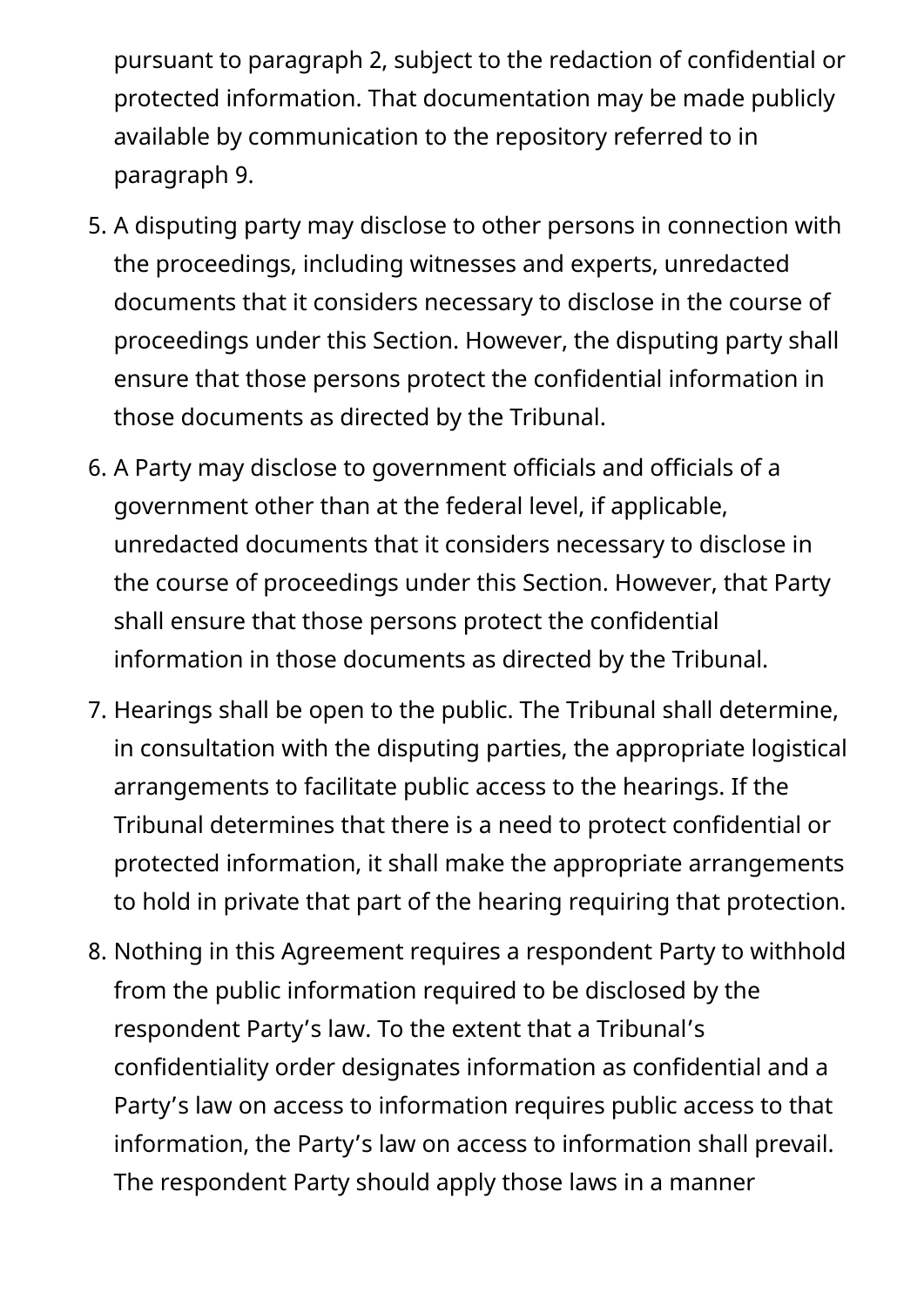sensitive to protecting from disclosure information that has been designated as confidential or protected information.

9. The administering authority to which a claim is submitted under this Section shall be the repository of information published pursuant to this Article.

### **Article 37: Participation of a Non-Disputing Party**

- 1. The UNCITRAL Transparency Rules shall apply with respect to the participation of a non-disputing Party in proceedings under this Section, except as modified by this Agreement.
- 2. The respondent Party shall deliver to the non-disputing Party:

(a) a claim submitted pursuant to Article 27 (Submission of a Claim to Arbitration), a request for consolidation, and any document that is appended to such documents;

- (b) on request:
	- (i) a request for consultations;
	- (ii) pleadings, memorials, briefs, requests, and other submissions made to the Tribunal by a disputing party;

(iii) written submissions made to the Tribunal pursuant to Article 4 of the UNCITRAL Transparency Rules;

(iv) minutes or transcripts of hearings of the Tribunal, if available;

(v) orders, awards, and decisions of the Tribunal; and

(c) on request and at the cost of the non-disputing Party, all or part of the evidence that has been tendered to the Tribunal, unless the requested evidence is publicly available.

3. The non-disputing Party receiving materials pursuant to paragraph 2 shall treat the information as if it were the respondent Party.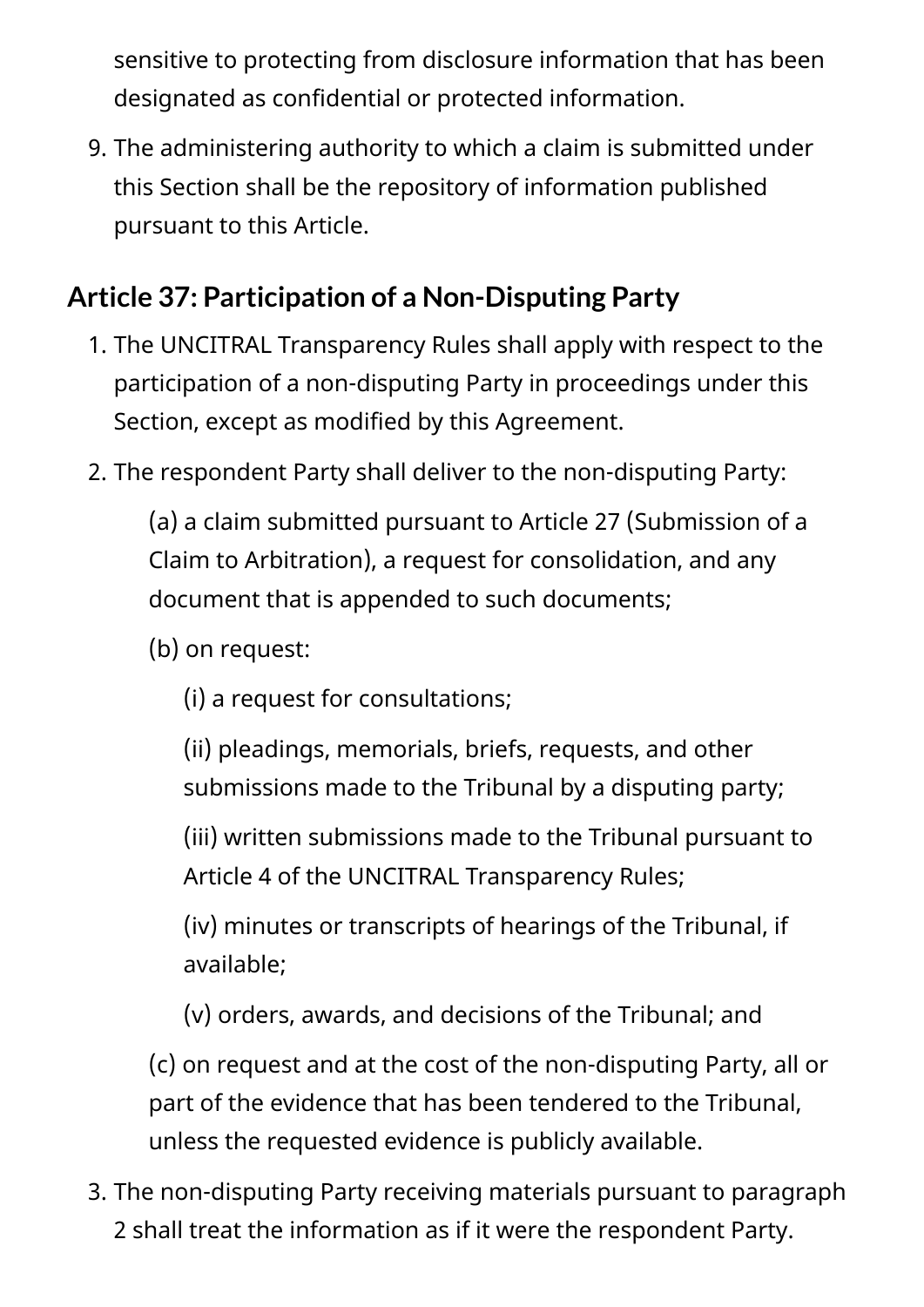- 4. The Tribunal shall accept or, after consultation with the disputing parties, may invite, oral or written submissions from the nondisputing Party regarding the interpretation of this Agreement. The non-disputing Party may attend a hearing held under this Section.
- 5. The Tribunal shall not draw any inference from the absence of a submission pursuant to paragraph 4.
- 6. The Tribunal shall ensure that the disputing parties are given a reasonable opportunity to present their observations on a submission by the non-disputing Party.

#### **Article 38: Expert Reports**

Without prejudice to the appointment of other kinds of experts if authorized by the applicable arbitration rules, the Tribunal may, at the request of a disputing party or, unless the disputing parties disapprove, on its own initiative, appoint one or more experts to report to it in writing on any factual issue, including the rights of Indigenous peoples or scientific matters raised by a disputing party in a proceeding, subject to any terms and conditions agreed on by the disputing parties.

#### **Article 39: Interim Measures of Protection**

- 1. A Tribunal may order an interim measure of protection to preserve the rights of a disputing party or to ensure that the Tribunal's jurisdiction is made fully effective, including an order to preserve evidence in the possession or control of a disputing party or to protect the Tribunal's jurisdiction. A Tribunal shall not order attachment or enjoin the application of the measure alleged to constitute a breach referred to in Article 27 (Submission of a Claim to Arbitration). For the purposes of this paragraph, an order includes a recommendation.
- 2. At the request of a disputing party, the Tribunal may order the other disputing party to provide security for all or part of the costs,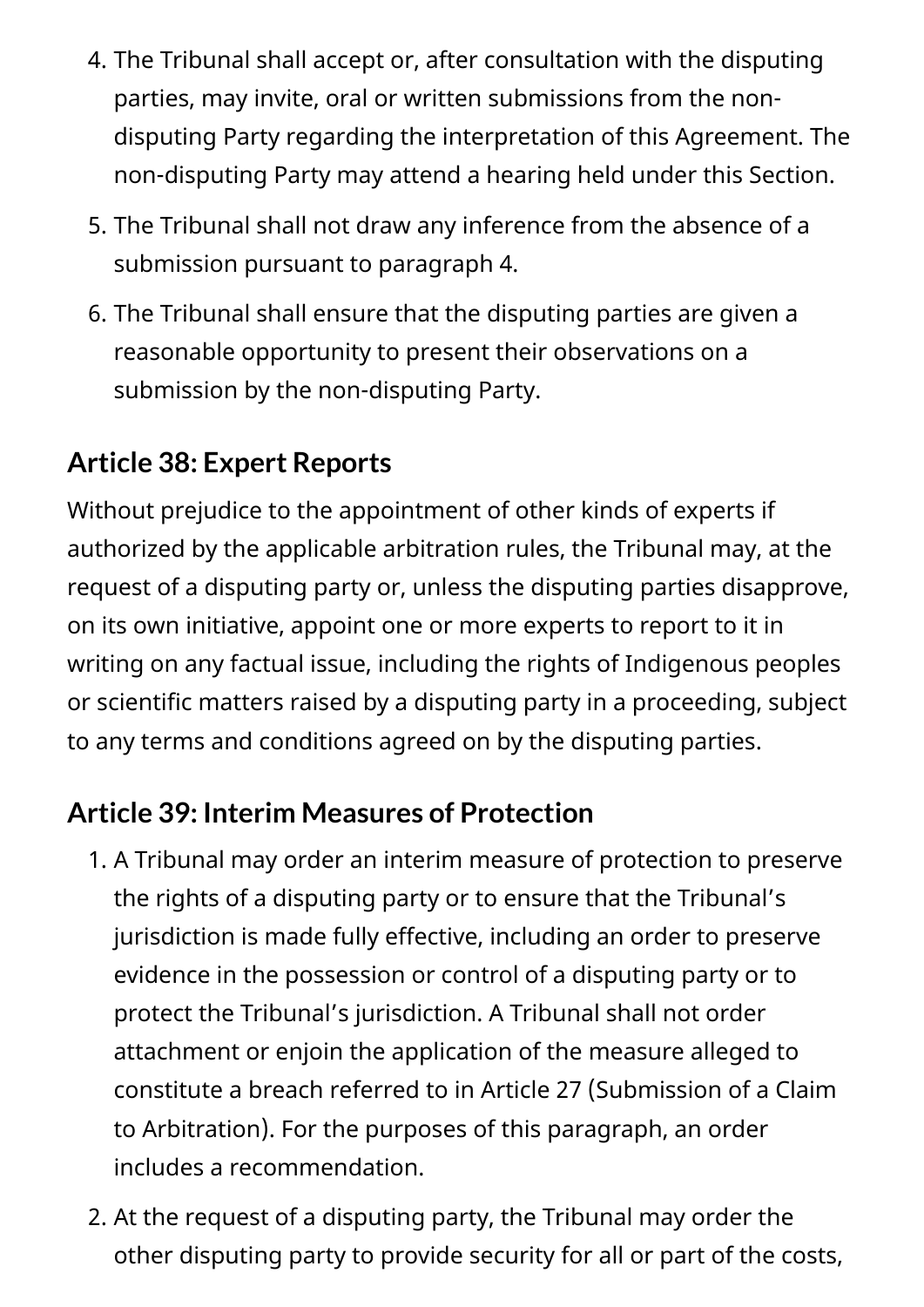if there are reasonable grounds to believe that there is a risk the disputing party may not be able to honour a potential costs award against it. In considering that request, the Tribunal may take into account evidence of third party funding. If the security for costs is not posted in full within 30 days of the Tribunal's order, or within any other time period set by the Tribunal, the Tribunal shall so inform the disputing parties and may order the suspension or termination of the proceedings.

### **Article 40: Final Award**

1. If a Tribunal makes a final award against the respondent Party, in respect of its finding of liability, the Tribunal may award, separately or in combination, only:

(a) monetary damages and any applicable interest; and

(b) restitution of property, in which case the award shall provide that the respondent Party may pay monetary damages and any applicable interest in lieu of restitution.

2. Subject to paragraph 1, if a claim is made under Article 27(2) (Submission of a Claim to Arbitration):

(a) an award of monetary damages and any applicable interest shall provide that the sum be paid to the enterprise;

(b) an award of restitution of property shall provide that restitution be made to the enterprise;

(c) an award of costs in favour of the investor shall provide that the sum be paid to the investor; and

(d) the award shall provide that it is made without prejudice to a right that a person, other than a person which has provided a waiver pursuant to Article 27 (Submission of a Claim to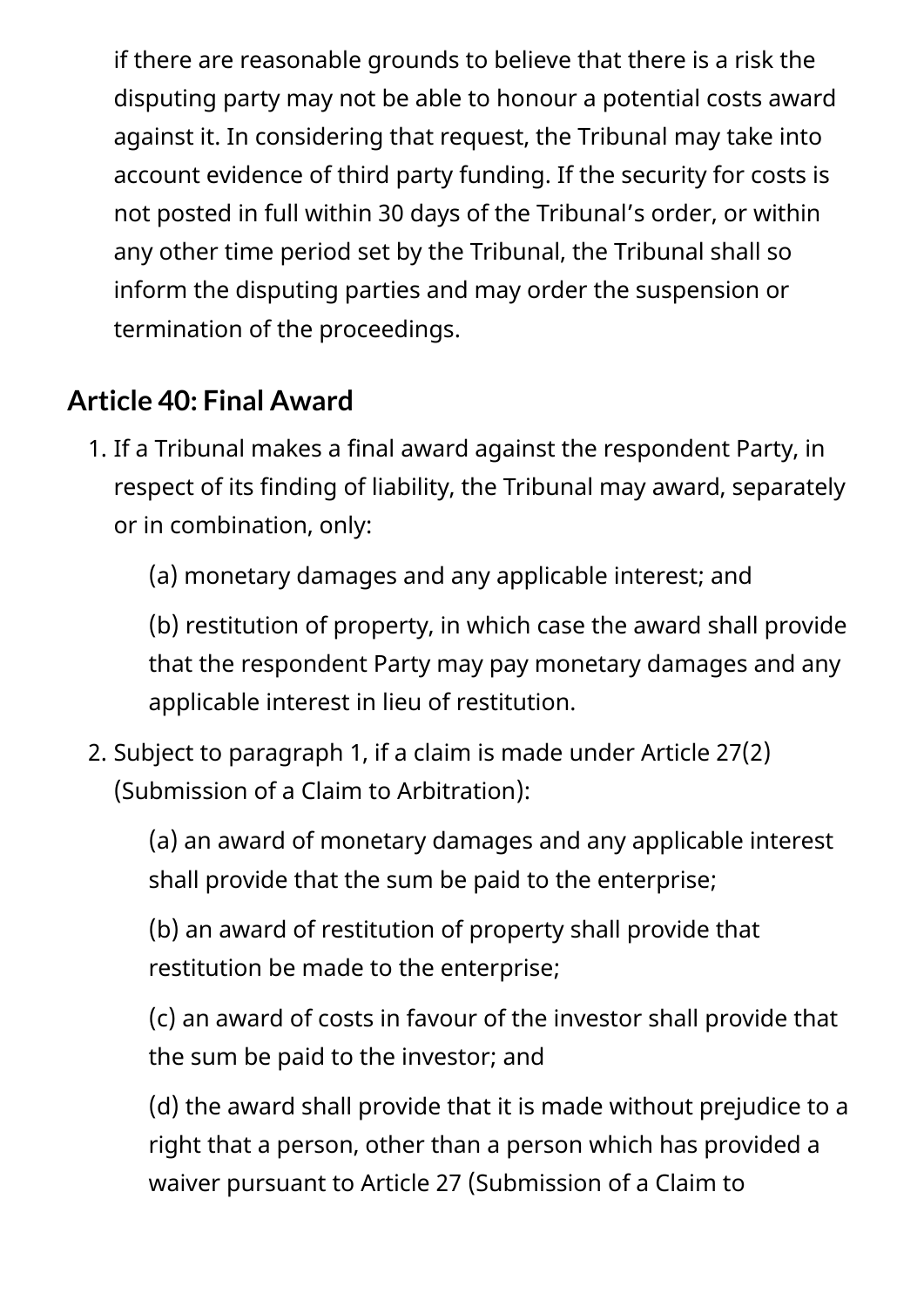Arbitration), may have in monetary damages or property awarded under a Party's domestic law.

3. The Tribunal shall make an order with respect to the costs of the arbitration, which shall in principle be borne by the unsuccessful disputing party or parties. In determining the appropriate apportionment of costs, the Tribunal shall consider all relevant circumstances, including:

(a) the outcome of any part of the proceeding, including the number or extent of the successful parts of the claims or defenses;

(b) the disputing parties' conduct during the proceeding, including the extent to which they acted in an expeditious and cost-effective manner;

(c) the complexity of the issues; and

(d) the reasonableness of the costs claimed.

- 4. The Tribunal and the disputing parties shall make every effort to ensure the dispute settlement process is carried out in a timely manner. The Tribunal shall issue its final award within 12 months of the final date of the hearing on the merits. A Tribunal may, with good cause and notice to the disputing parties, delay issuing its final award by an additional brief period.
- 5. Monetary damages in an award:

(a) shall not be greater than the loss or damage incurred by the investor, or, as applicable, by the enterprise referred to in Article 27(2) (Submission of a Claim to Arbitration), as valued on the date of the breach  $\frac{8}{7}$  $\frac{8}{7}$  $\frac{8}{7}$ ;

(b) shall only reflect loss or damage incurred by reason of, or arising out of, the breach; and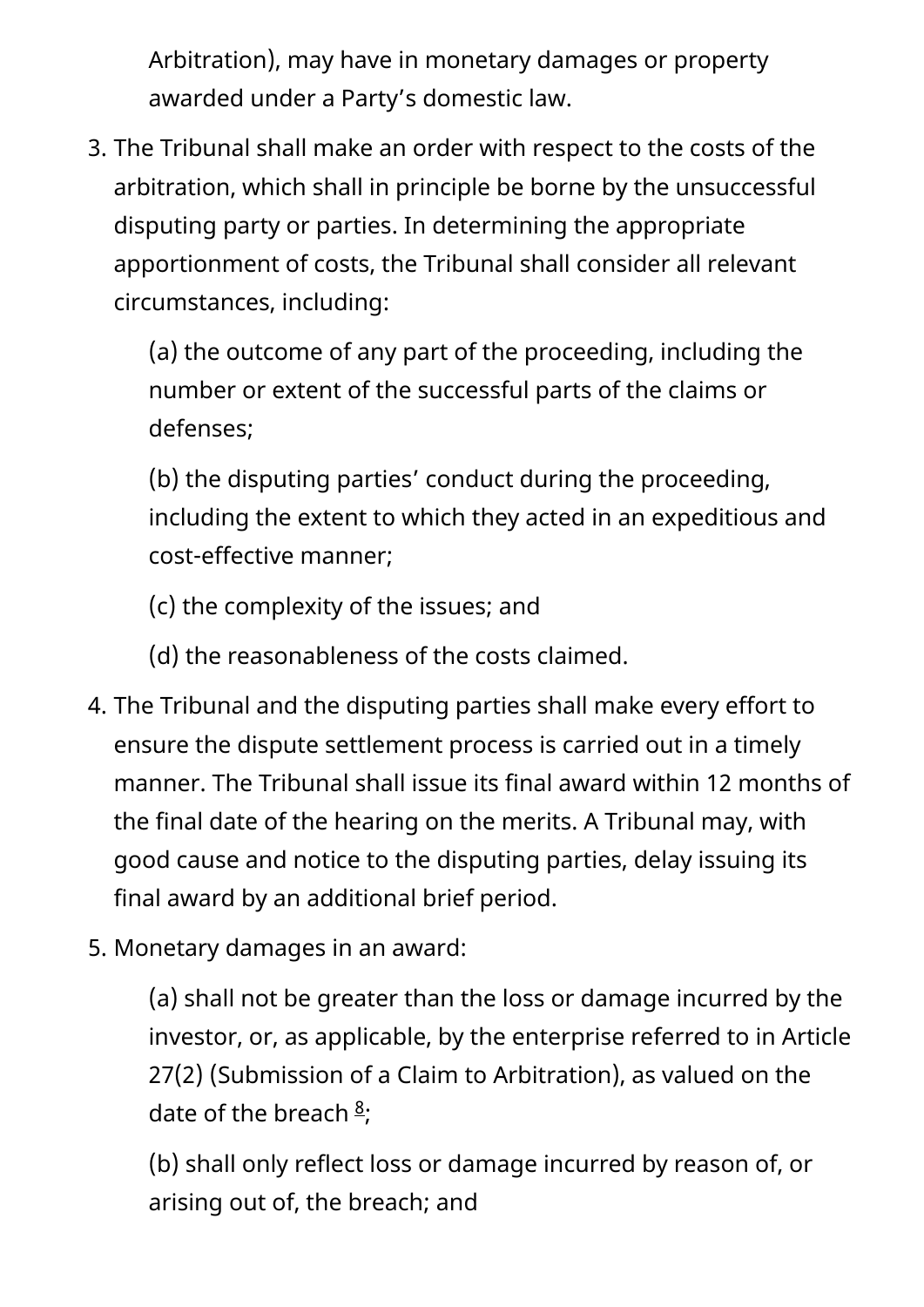(c) shall be determined with reasonable certainty, and shall not be speculative or hypothetical.

6. In making an award under paragraph 5, the Tribunal shall calculate monetary damages based only on the submissions of the disputing parties, and shall consider, as applicable:

(a) contributory fault, whether deliberate or negligent;

(b) failure to mitigate damages;

(c) prior damages or compensation received for the same loss; or

(d) restitution of property, or repeal or modification of the measure.

- 7. The Tribunal may award monetary damages for lost future profits only insofar as such damages satisfy the requirements under paragraph 5. Such determination requires a case-by-case, factbased inquiry that takes into consideration, among other factors, whether a covered investment has been in operation in the territory of the respondent Party for a sufficient period of time to establish a performance record of profitability.
- 8. The Tribunal may award pre-award and post-award interest at a reasonable rate of return compounded annually.
- 9. The Tribunal shall not award punitive damages.
- 10. The Tribunal shall not award monetary damages under Article 27(1) (Submission of a Claim to Arbitration) for loss or damage incurred by the investment.

## **Article 41: Finality and Enforcement of an Award**

1. An award made by a Tribunal has no binding force except between the disputing parties and in respect of that particular case.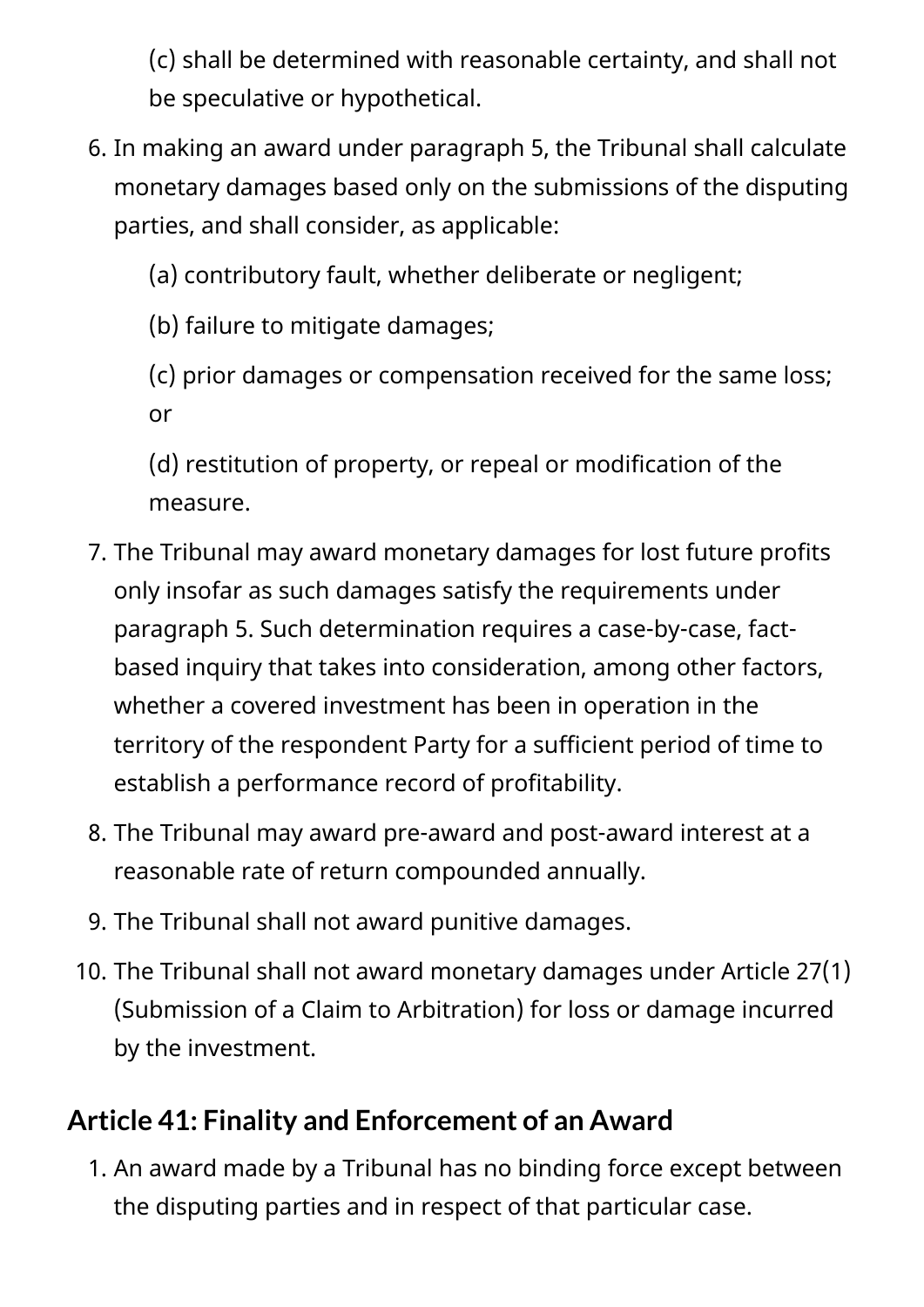- 2. Subject to paragraph 3 and the applicable review procedure for an interim award, a disputing party shall abide by and comply with an award without delay.
- 3. A disputing party shall not seek enforcement of a final award until:

(a) in the case of a final award made under the ICSID Convention:

(i) 120 days have elapsed from the date the award was rendered provided that a disputing party has not requested the award be revised or annulled, or

(ii) revision or annulment proceedings have been completed; and

(b) in the case of a final award under the ICSID Additional Facility Rules or the UNCITRAL Arbitration Rules:

(i) 90 days have elapsed from the date the award was rendered and no disputing party has commenced a proceeding to revise, set aside, or annul the award, or

(ii) a court has dismissed or allowed an application to revise, set aside, or annul the award, and there is no further appeal.

- 4. Each Party shall provide for the enforcement of an award in its territory.
- 5. A claim submitted to arbitration under Article 27 (Submission of a Claim to Arbitration) shall be considered to arise out of a commercial relationship or transaction for the purposes of Article I of the New York Convention.

#### **Article 42: Third Party Funding**

1. A claimant benefiting from a third party funding arrangement shall disclose to the respondent Party and to the Tribunal the name and address of the third party funder.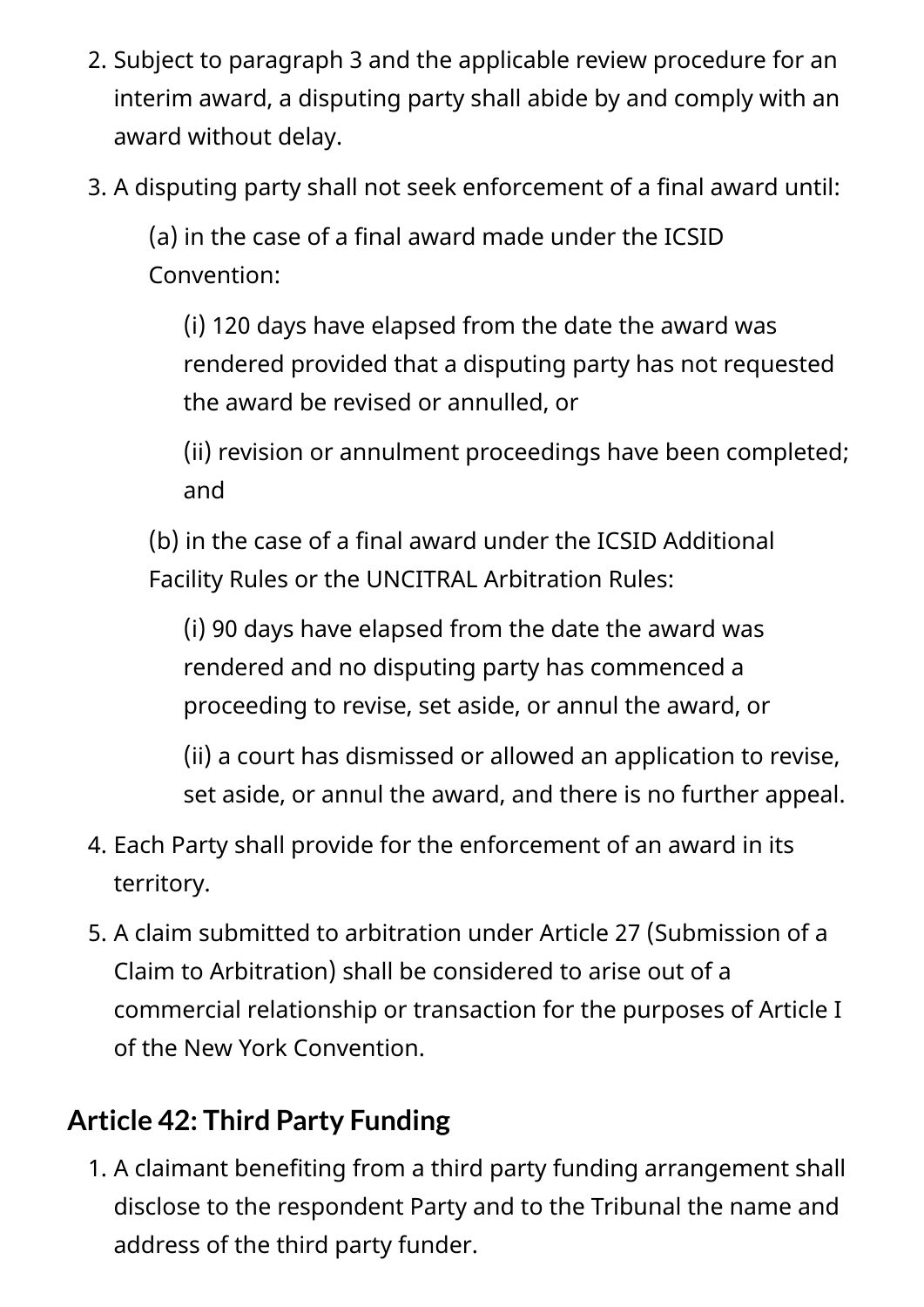- 2. The claimant shall make the disclosure under paragraph 1 at the time of the submission of a claim to arbitration under Article 27 (Submission of a Claim to Arbitration), or, if the third party funding is arranged after the submission of a claim, within ten days of the date on which the third party funding was arranged.
- 3. The claimant shall have a continuing obligation to disclose any changes to the information referred to in paragraph 1 occurring after its initial disclosure, including termination of the third party funding arrangement.

#### **Article 43: Service of Documents**

Each Party shall promptly make publicly available, and notify the other Party by diplomatic note, the location for delivery of notice and other documents, including any subsequent change to the location for delivery. Investors shall ensure that service of documents to a Party is made to the appropriate location.

#### **Article 44: Receipts under Insurance or Guarantee Contracts**

In an arbitration under this Section, a respondent Party may not assert as a defence, counterclaim, right of set-off, or otherwise, that the claimant has received or will receive, under an insurance or guarantee contract, indemnification or other compensation for all or part of its alleged damages.

### **Article 45: Special Rules Regarding Financial Services**

1. With respect to a measure adopted or maintained by a Party relating to:

(a) a financial institution of the other Party; or

(b) an investor of the other Party, or a covered investment in a financial institution in the territory of the other Party,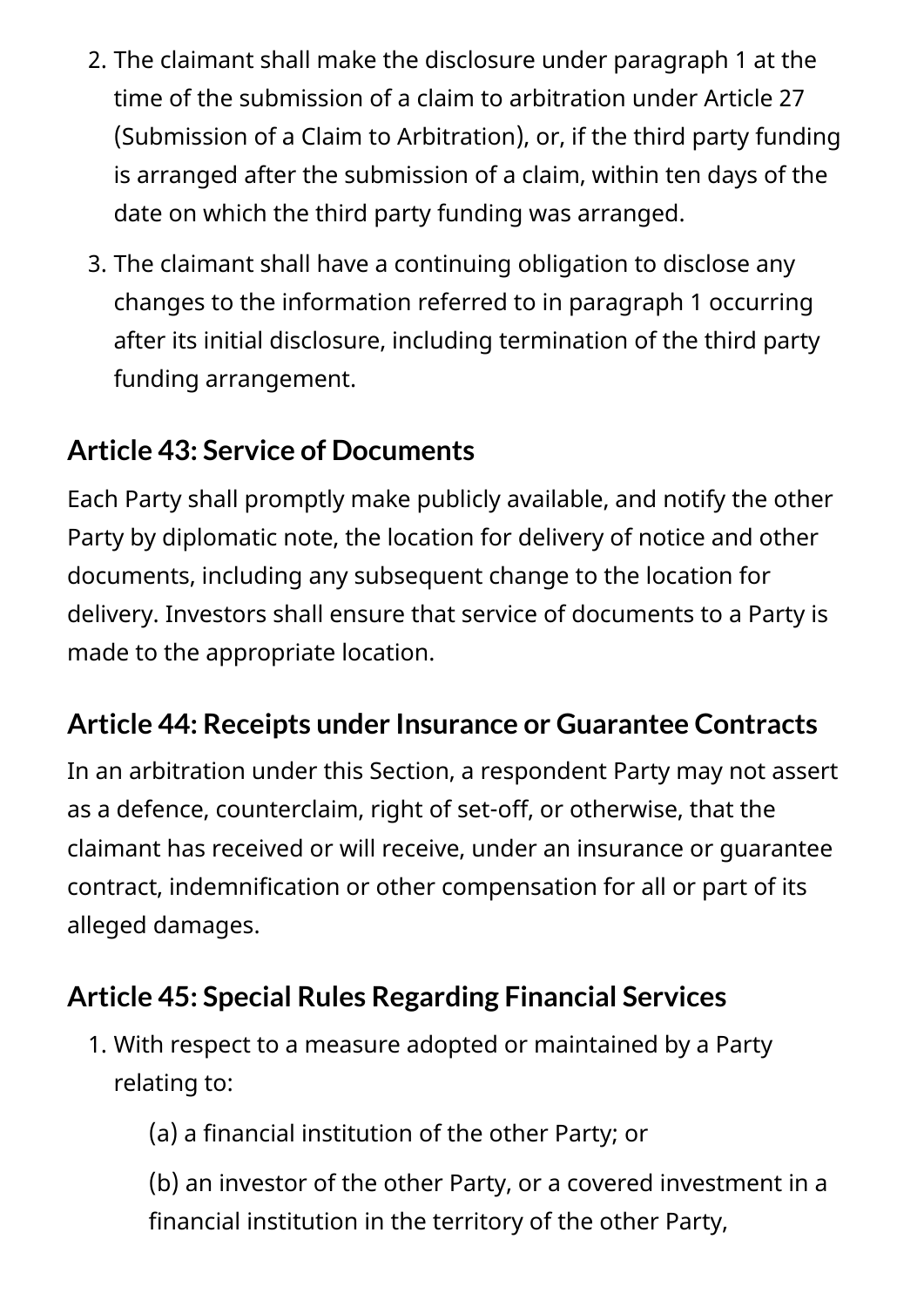this Section applies only in respect of a claim that the other Party has breached an obligation under Article 7 (Treatment in Case of Armed Conflict, Civil Strife or Natural Disaster), Article 9 (Expropriation), or Article 10 (Transfers of Funds).

2. If a disputing party claims that a dispute involves measures referred to in paragraph 1, the arbitrators shall be selected in accordance with Article 30 (Arbitrators) as modified in this Article, such that:

(a) the presiding arbitrator shall meet the qualifications set out in Article 30 (Arbitrators) and have expertise or experience in financial services law or practice, such as the regulation of financial institutions; and

(b) each of the other arbitrators of the Tribunal shall:

(i) meet the qualifications set out in Article 30 (Arbitrators); or

(ii) have expertise or experience in financial services law or practice, such as the regulation of financial institutions, and meet the qualifications set out in paragraphs 1, 3, and 6 of Article 30 (Arbitrators).

3. If an investor of a Party submits a claim to arbitration under Article 27 (Submission of a Claim to Arbitration), and the respondent Party asserts a defence under Article 10 (Transfers of Funds), or Article 22(2) or (3) (General Exceptions), the respondent Party shall, no later than the date the Tribunal fixes for the respondent Party to submit its principal submission on the merits, such as the countermemorial, submit to the financial authority of the other Party a written request for a joint determination by the financial authorities of the Parties on the issue of whether, and to what extent, the defence asserted is a valid defence to the claim. The respondent Party shall provide the Tribunal, if constituted, a copy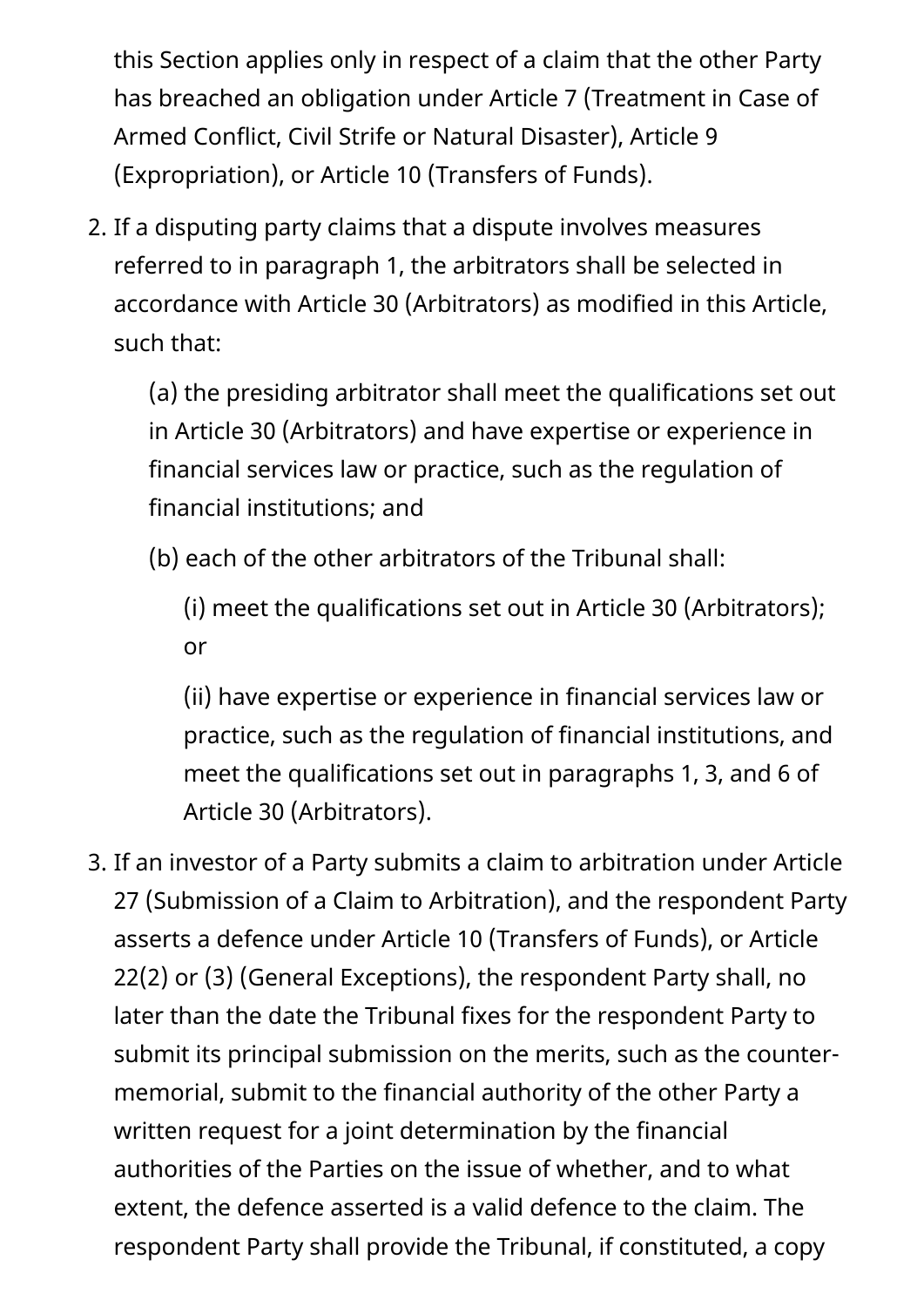of its request. The Tribunal shall proceed to hear the claim only as provided in paragraphs 5, 6 or 7.

4. With respect to the joint determination by the financial authorities of the Parties referred to in paragraph 3:

(a) the financial authorities of the Parties shall have 60 days from the date of the receipt of the request to exchange positions;

(b) the financial authorities of the Parties shall have 60 days from the exchange of positions under subparagraph (a) to make a joint determination;

(c) if the financial authorities of the Parties have made a joint determination under subparagraph (b), the financial authority of either Party shall transmit their joint determination to the disputing parties and the Tribunal, if constituted; and

(d) if the financial authorities of the Parties have not made a joint determination under subparagraph (b), either Party may request, within 130 days of the receipt of the request for a joint determination, an arbitral panel to be established under Section G (State-to-State Dispute Settlement) to decide whether, and to what extent, the paragraph asserted is a valid defence to the claim. The arbitral panel shall transmit its decision to the disputing parties and to the Tribunal, if constituted.

5. If the financial authorities of the Parties in a joint determination referred to in paragraph 4(b), or the arbitral panel in a decision referred to in paragraph 4(d), decide that the paragraph asserted is a valid defence to all parts of the claim, the claimant is deemed to have withdrawn its claim and to have discontinued the proceeding, with prejudice. The Tribunal, if constituted, shall take note of the discontinuance of the claim in an order, after which the authority of the Tribunal shall cease.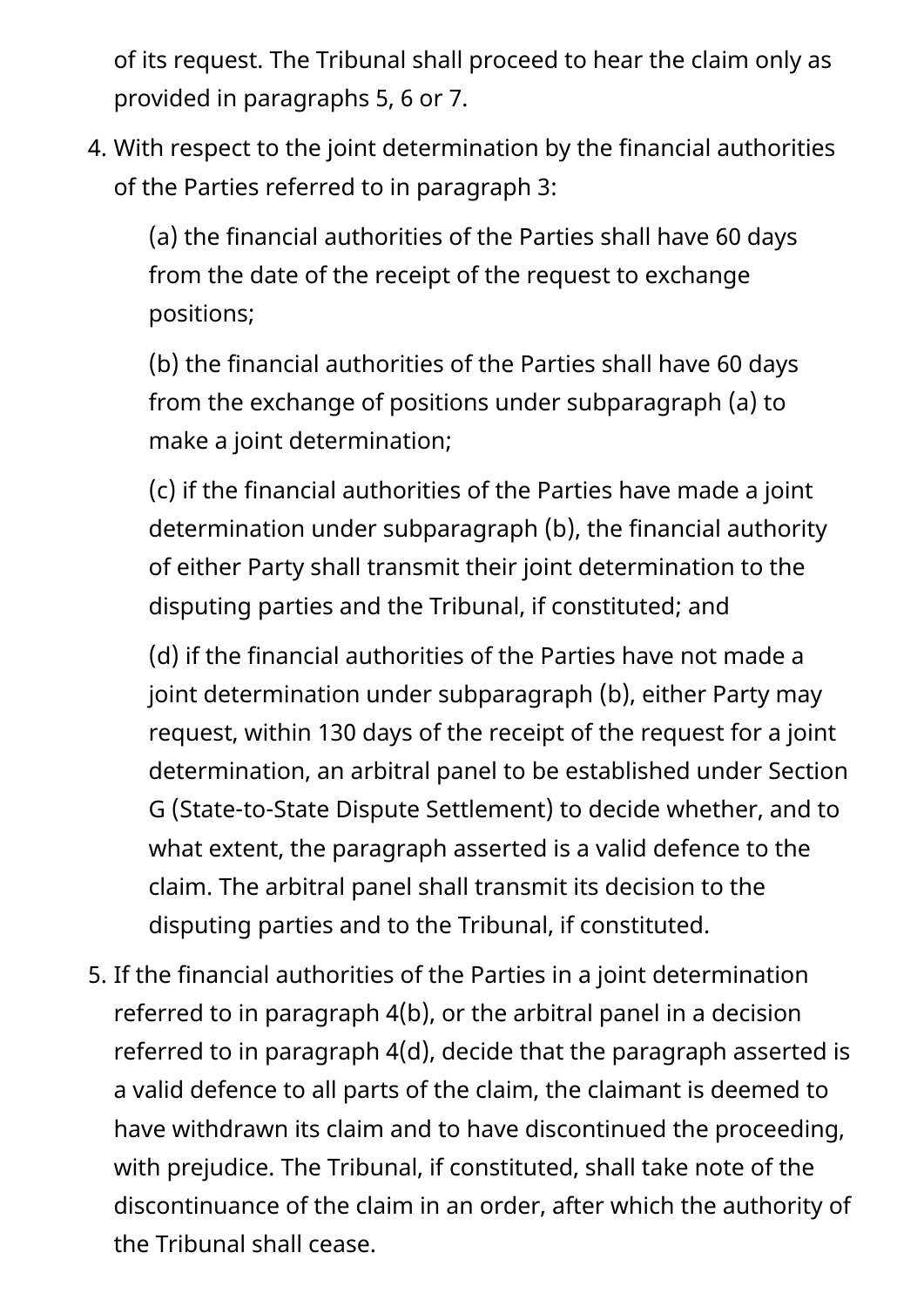- 6. If the financial authorities of the Parties in a joint determination referred to in paragraph 4(b), or the arbitral panel in a decision referred to in paragraph 4(d), decide that the paragraph asserted is only a valid defence to a part of the claim, the claimant is deemed to have withdrawn that part of the claim and to have discontinued that part of the proceeding, with prejudice. The Tribunal shall take note of the discontinuance of that part of the claim in an order, and shall not proceed with the part of the claim for which the paragraph asserted is determined to be a valid defence.
- 7. If the financial authorities of the Parties do not make a joint determination under paragraph 4(b), and neither Party has requested the establishment of an arbitral panel under paragraph 4(d), the Tribunal may decide the matter, provided that:

(a) in addition to the disputing parties, the Party of the investor may make oral or written submissions to the Tribunal regarding the issue of whether, and to what extent, the paragraph asserted is a valid defence to the claim prior to the Tribunal deciding this issue. Unless it makes such a submission, the Party of the investor shall be presumed, for the purposes of the arbitration, to take a position on the application of the paragraph asserted that is not inconsistent with the position of the respondent Party; and

(b) the Tribunal shall draw no inference regarding the application of the paragraph asserted from the fact that the financial authorities of the Parties have not made a joint determination referred to in paragraph 4(b).

#### **Article 46: Establishment of a First Instance Investment Tribunal or an Appellate Mechanism for Investor-State Dispute Settlement**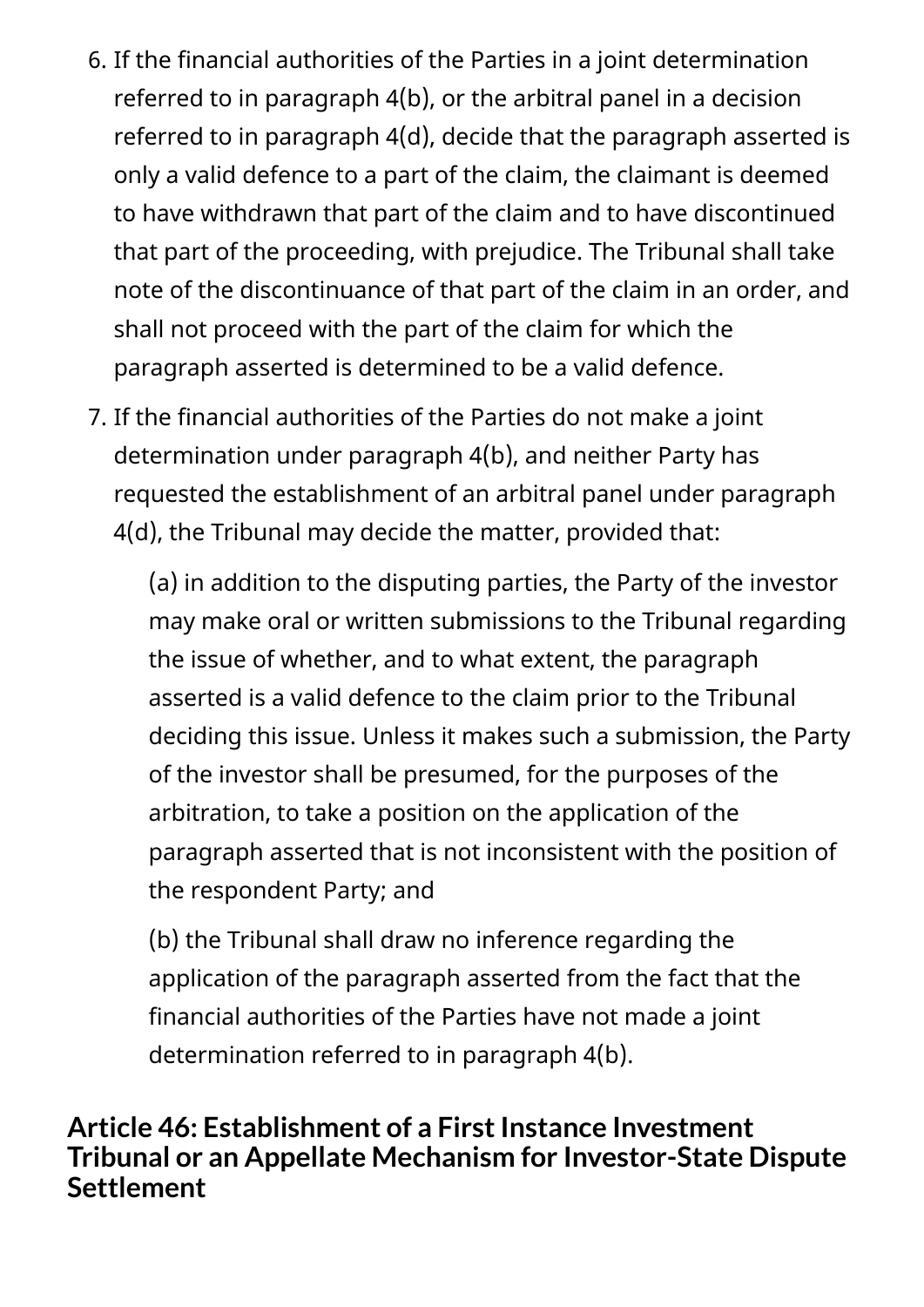If an investor-State dispute settlement mechanism, consisting of a first instance investment tribunal or an appellate mechanism, is developed under other institutional arrangements and is open to the Parties for acceptance, the Parties shall consider whether, and to what extent, a dispute under this Section should be decided pursuant to that investor-State dispute settlement mechanism.

# **Section F: Expedited Arbitration**

#### **Article 47: Consent to Expedited Arbitration**

- 1. The disputing parties to an arbitration under Section E (Investor-State Dispute Settlement) may consent to expedite the arbitration in accordance with this Section, when the damages claimed do not exceed CAD\$ 10 million, by following the procedure in paragraph 2.
- 2. The disputing parties shall jointly notify the ICSID Secretariat in writing of their consent to an expedited arbitration in accordance with this Section. The notice must be received within 20 days of the submission of a claim to arbitration under Article 27(6)(a) or (b) (Submission of a Claim to Arbitration).
- 3. Section E (Investor-State Dispute Settlement), as modified by this Section, applies to the investment dispute, except for Article 33 (Preliminary Objections), which does not apply.

#### **Article 48: Mediation**

- 1. The disputing parties may consent to have recourse to mediation in accordance with this Section. Recourse to mediation is without prejudice to the legal position or rights of a disputing party under this Section.
- 2. If the disputing parties jointly agree to have recourse to mediation, the disputing parties shall appoint a mediator to facilitate the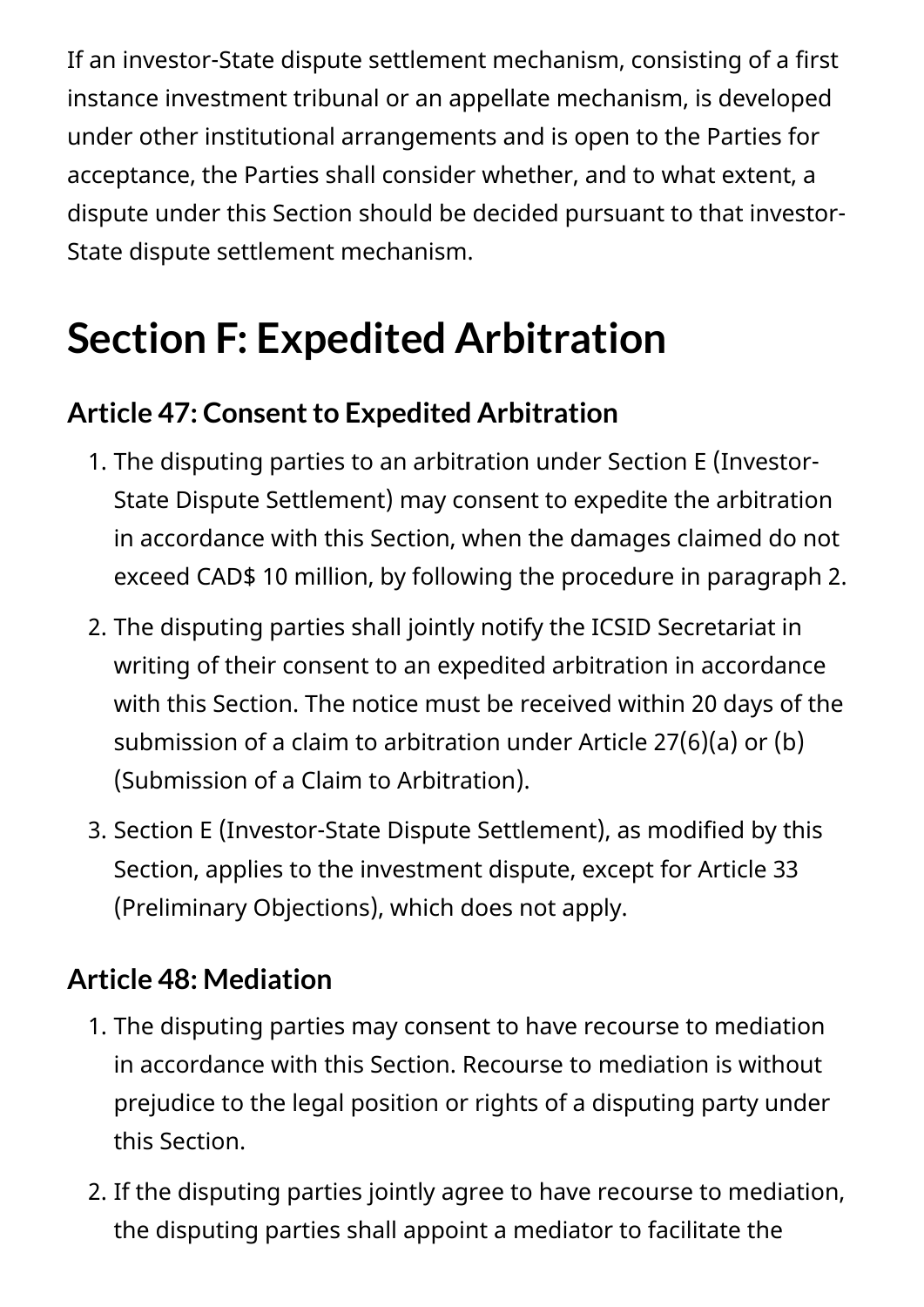resolution of the dispute within 20 days of the notification provided under Article 47(2) (Consent to Expedited Arbitration).

- 3. If the disputing parties do not select a mediator within the time period provided for in paragraph 2, the Secretary-General of ICSID shall select the mediator within 20 days of the expiration of that time period.
- 4. The disputing parties may hold mediation sessions by videoconference, telephone, or similar means of communication as appropriate.
- 5. If the disputing parties fail to reach a resolution of the dispute within 60 days of the appointment of the mediator, the dispute shall proceed to arbitration in accordance with this Section.

### **Article 49: Constitution of the Tribunal**

- 1. The Tribunal in an expedited arbitration shall consist of a sole arbitrator appointed pursuant to Article 50 (Method of Appointing the Sole Arbitrator).
- 2. An appointment under Article 50 (Method of Appointing the Sole Arbitrator) shall be deemed an appointment in accordance with a method agreed by the parties pursuant to Article 37(2)(a) of the ICSID Convention.

### **Article 50: Method of Appointing the Sole Arbitrator**

- 1. The disputing parties shall jointly appoint the sole arbitrator within 30 days of the notification delivered under Article 47(2) (Consent to Expedited Arbitration).
- 2. If the disputing parties do not appoint the sole arbitrator within the time period under paragraph 1, the Secretary-General of ICSID shall appoint the sole arbitrator in the following manner: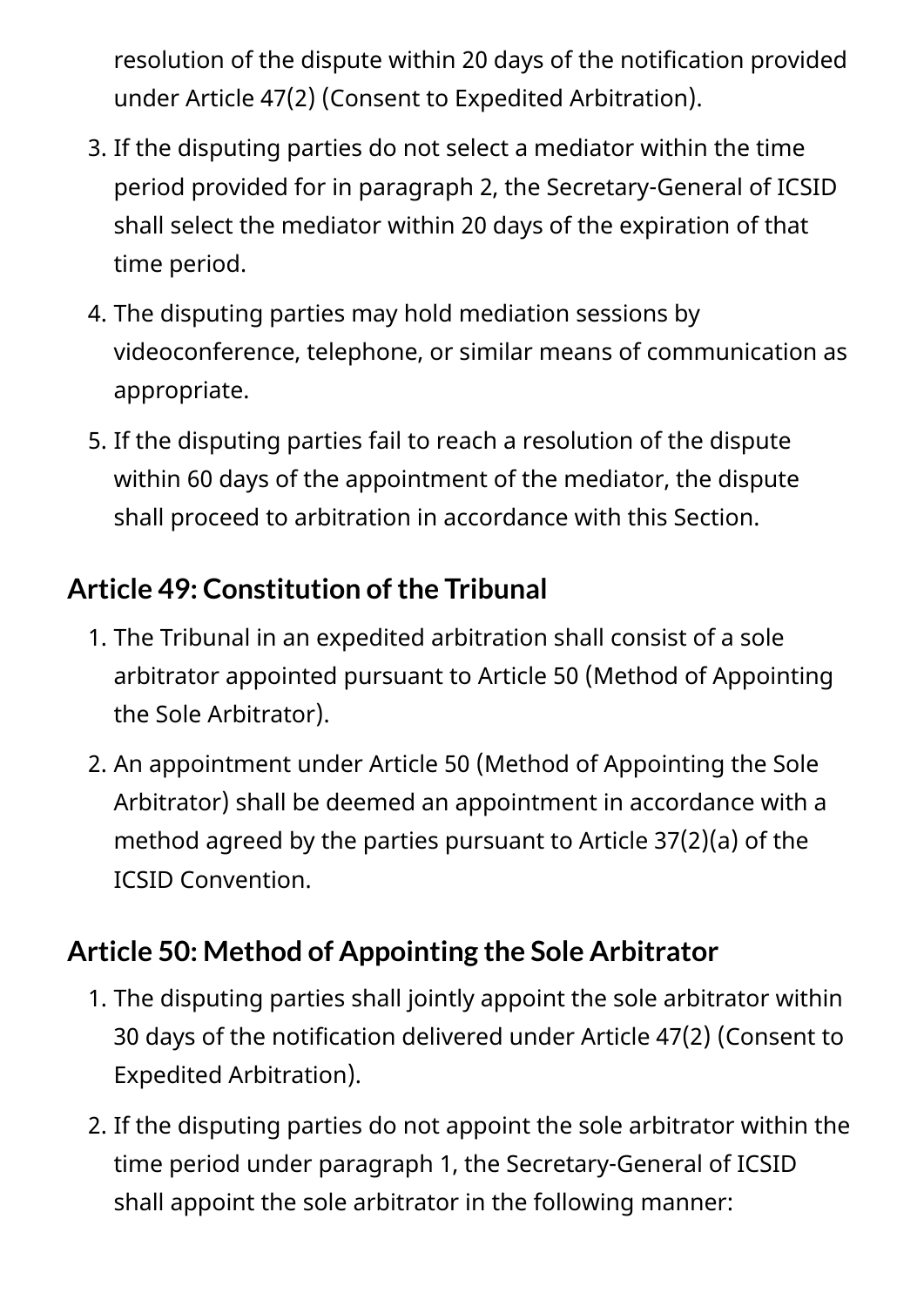(a) the Secretary-General shall transmit a list of five candidates for appointment as the sole arbitrator to the disputing parties within 30 days of the expiration of the time period under paragraph 1;

(b) each disputing party may strike one candidate from the list, and shall rank the remaining candidates in order of preference and transmit such ranking to the Secretary-General within 14 days of receipt of the list;

(c) the Secretary-General shall inform the disputing parties of the result of the rankings on the next business day after receipt of the rankings, and shall appoint the candidate with the best ranking. If two or more candidates share the best ranking, the Secretary-General shall select one of them;

(d) the Secretary-General shall immediately send the request for acceptance of the appointment to the selected candidate, and shall request a reply within 10 days of receipt; and

(e) if the selected candidate does not accept the appointment, the Secretary-General shall select the next highest-ranked candidate.

- 3. The sole arbitrator shall have expertise or experience as an arbitrator of investor-State disputes arising under international investment agreements. The sole arbitrator shall not have the nationality of either disputing party and shall otherwise be independent of, and not be affiliated with or take instructions from, either disputing party.
- 4. If the dispute involves a measure referred to in Article 45(1) (Special Rules Regarding Financial Services), the sole arbitrator shall also have expertise or experience in financial services law or practice, such as the regulation of financial institutions.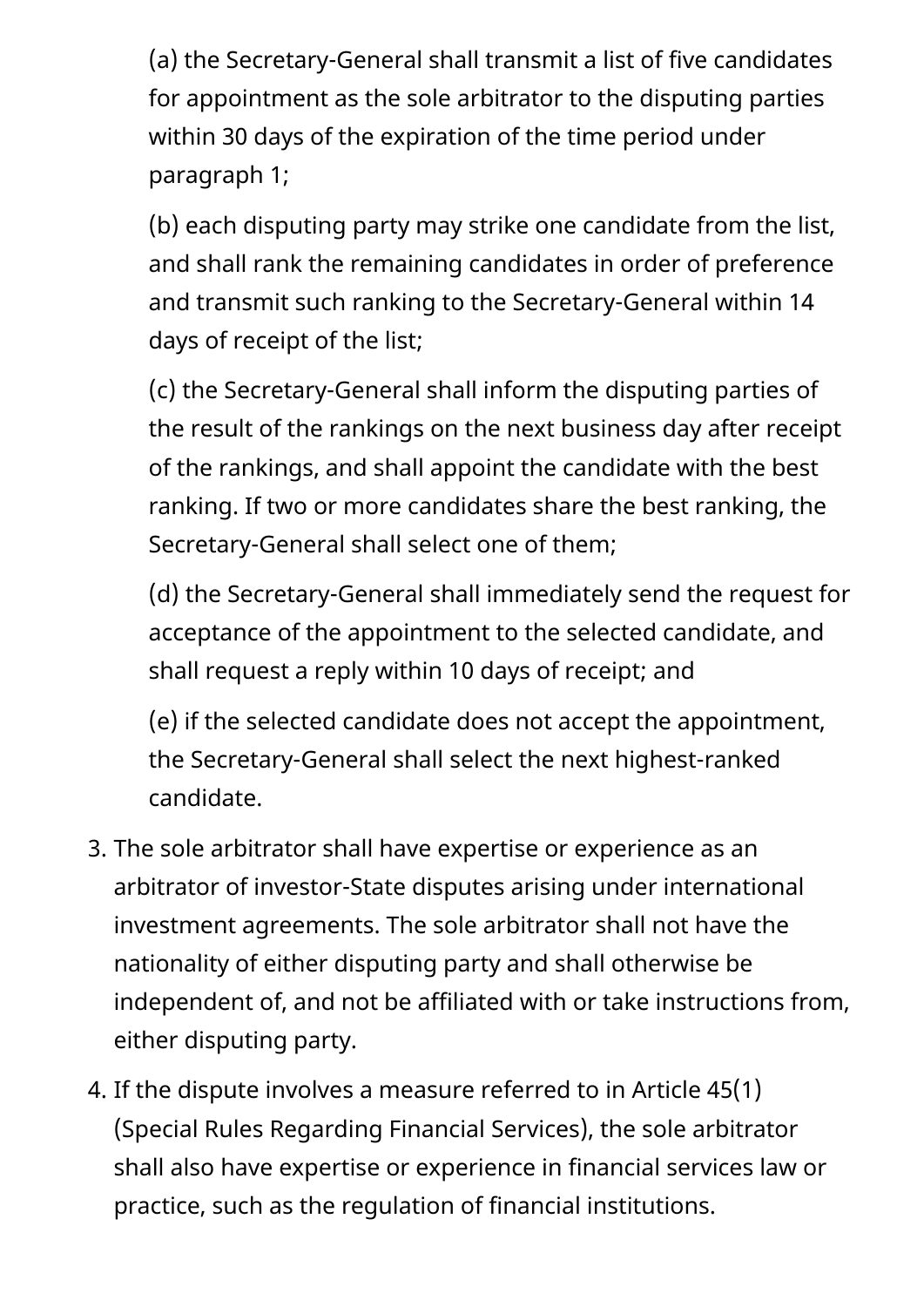- 5. The sole arbitrator shall be prepared to meet the shorter timeframes provided for in this Section.
- 6. The sole arbitrator's fees shall be fixed according to the scales of administrative expenses and arbitrator's fees for the expedited procedure set out in Appendix III of the Arbitration Rules of the International Chamber of Commerce.
- 7. The sole arbitrator shall abide by the Code of Conduct (Arbitrator Code of Conduct for Dispute Settlement).

#### **Article 51: First Session in Expedited Arbitration**

- 1. The sole arbitrator shall hold a first session within 30 days of the constitution of the Tribunal under Article 49 (Constitution of the Tribunal).
- 2. The sole arbitrator shall hold the first session by videoconference, telephone, or similar means of communication, unless both disputing parties and the sole arbitrator agree it shall be held in person.

### **Article 52: Procedural Schedule for Expedited Arbitration**

1. The following schedule for written submissions and the hearing shall apply in the expedited arbitration:

(a) the claimant shall file, within 90 days of the first session, a principal submission on the merits, such as a memorial, of no more than 150 pages;

(b) the respondent Party shall file, within 90 days of the claimant's filing of its principal submission on the merits pursuant to subparagraph (a), a principal submission on the merits, such as a counter-memorial, of no more than 150 pages;

(c) the claimant shall file, within 90 days of the respondent Party's filing of its principal submission on the merits pursuant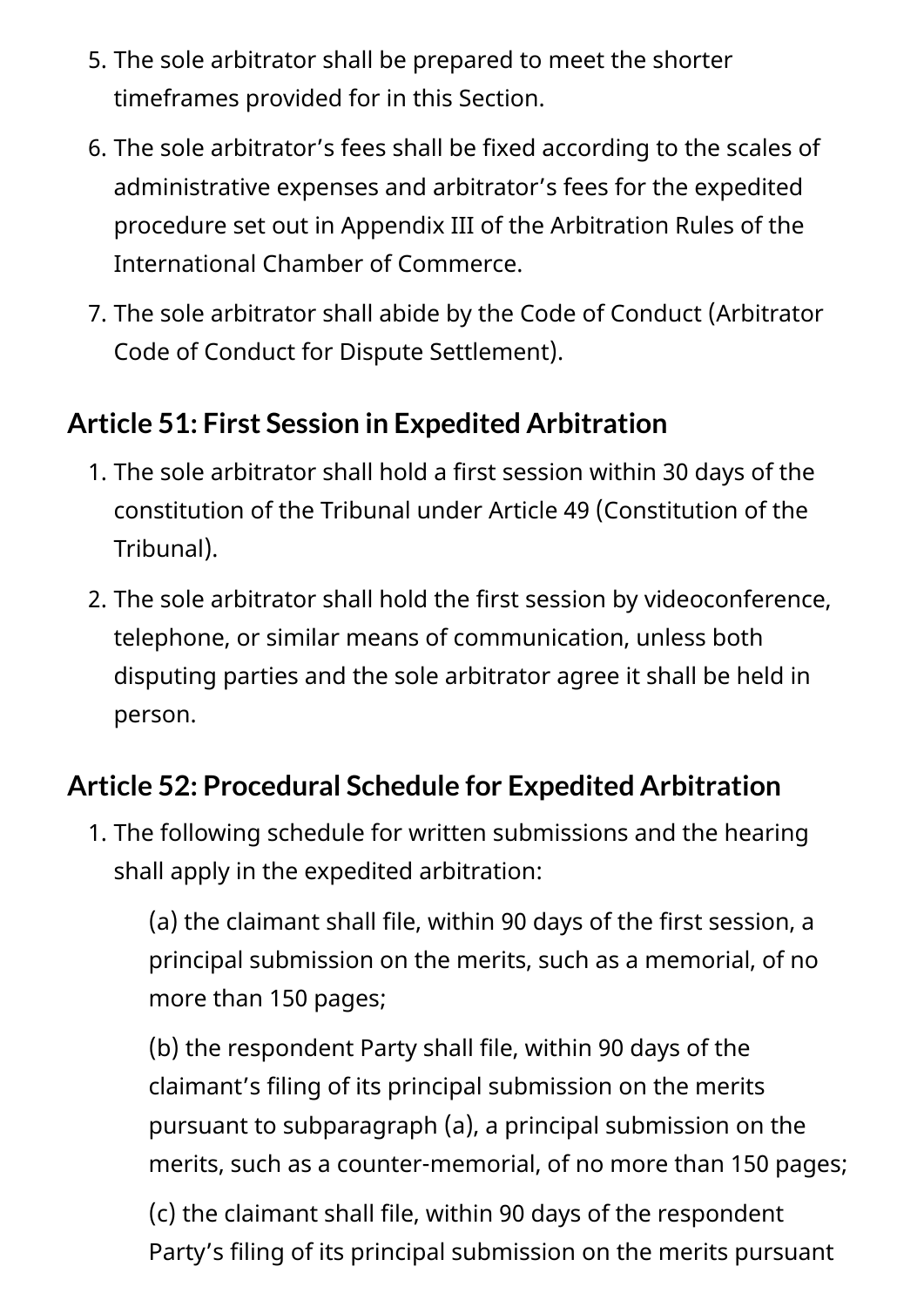to subparagraph (b), a reply of no more than 100 pages;

(d) the respondent Party shall file, within 90 days of the claimant's filing of the reply pursuant to subparagraph (c), a rejoinder of no more than 100 pages;

(e) a non-disputing Party may file, within 60 days of the respondent Party's filing of the rejoinder pursuant to subparagraph (d), a written submission regarding the interpretation of this Agreement pursuant to Article 37 (Participation of a Non-Disputing Party);

(f) the sole arbitrator shall hold the hearing within 120 days of the respondent Party's filing of the rejoinder pursuant to subparagraph (d);

(g) each disputing party shall file a statement of costs within 30 days of the last day of the hearing referred to in subparagraph (f); and

(h) the sole arbitrator shall render the award as soon as possible, and in any event within 180 days of the last day of the hearing referred to in subparagraph (f).

- 2. The sole arbitrator may grant a claimant in default a grace period not exceeding 30 days, otherwise the claimant is deemed to have withdrawn its claim and to have discontinued the proceedings. The sole arbitrator, if appointed, shall, at the request of the respondent Party, and after notice to the disputing parties, in an order take note of the discontinuance. After the order has been rendered, the authority of the Tribunal shall cease.
- 3. The sole arbitrator may grant a respondent Party in default a grace period not exceeding 30 days, otherwise the claimant may request that the sole arbitrator address the questions submitted to it and render an award.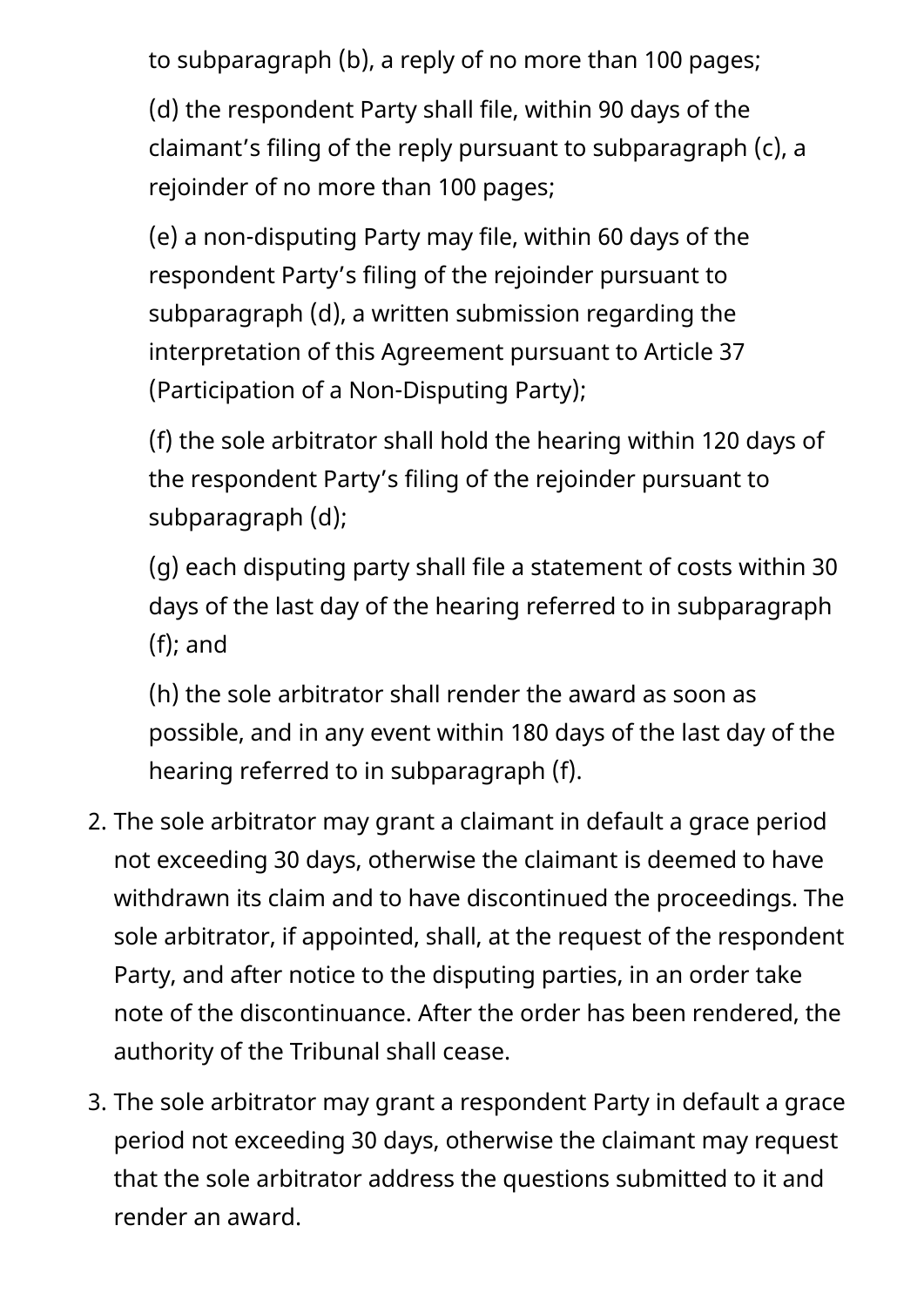- 4. At the request of a disputing party, the sole arbitrator may grant limited requests for specifically identifiable documents that the requesting disputing party knows, or has good cause to believe, exist and are in the possession, custody or control of the other disputing party, and shall adjust the schedule under paragraph 1 as appropriate.
- 5. The sole arbitrator may, after consulting the disputing parties, limit the number, length, or scope of written submissions or written witness evidence (both fact witnesses and experts).
- 6. The sole arbitrator may, following a joint request by the disputing parties, decide the dispute solely on the basis of the documents submitted by the disputing parties, with no hearing and no or a limited examination of witnesses or experts. If the sole arbitrator holds a hearing under paragraph 1(f), the sole arbitrator may conduct the hearing by videoconference, telephone, or similar means of communication.
- 7. The sole arbitrator shall, following a joint request by the disputing parties, but no later than the date of filing of the respondent Party's principal submission on the merits referred to in paragraph 1(b), decide that this Section shall no longer apply to the case.
- 8. The sole arbitrator may, at the request of a disputing party, but no later than the date of filing of the respondent Party's principal submission on the merits referred to in paragraph 1(b), decide that this Section shall no longer apply to the case. The disputing party that has made the request shall bear the costs of the expedited arbitration.
- 9. If, pursuant to paragraph 7 or 8, the sole arbitrator decides that this Section no longer applies to the case, and unless the disputing parties agree otherwise, the sole arbitrator appointed pursuant to Article 49 (Constitution of the Tribunal) and Article 50 (Method of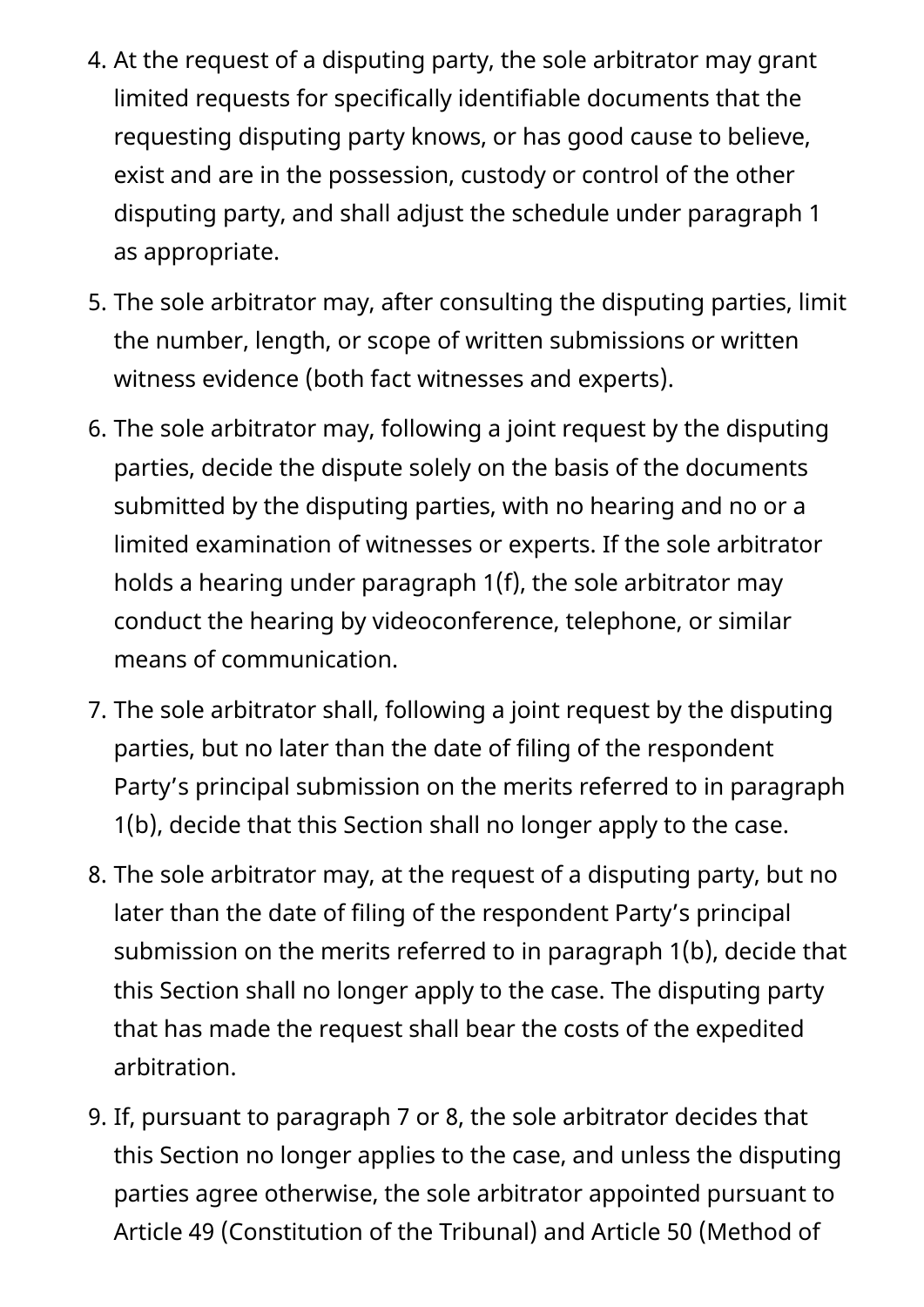Appointing the Sole Arbitrator) shall be appointed as presiding arbitrator of the Tribunal constituted under Section E (Investor-State Dispute Settlement).

10. In all matters concerning an expedited arbitration procedure not expressly provided for in this Agreement, the disputing parties shall endeavour to agree on the applicable procedural rules. If the disputing parties do not agree on the applicable procedural rules, the sole arbitrator, if appointed, may decide the matter.

#### **Article 53: Consolidation**

When two or more claims falling under Article 47 (Consent to Expedited Arbitration) have a question of law or fact in common and arise out of the same events or circumstances, Article 34 (Consolidation) applies.

# **Section G: State-to-State Dispute Settlement**

#### **Article 54: Disputes between the Parties**

1. The Parties shall, whenever possible, settle amicably through consultations any dispute concerning the interpretation or application of this Agreement. A Party may request consultations on the interpretation or application of this Agreement by delivering a notice to the other Party. Unless the Parties agree to a longer period, the Parties shall, within 15 days of the notice, meet to consider the matter with a view to reaching a mutually satisfactory resolution. During those consultations, each Party shall endeavour to provide sufficient information to enable a full examination of the matter, while maintaining the confidentiality of the information provided by the other Party in the course of consultations.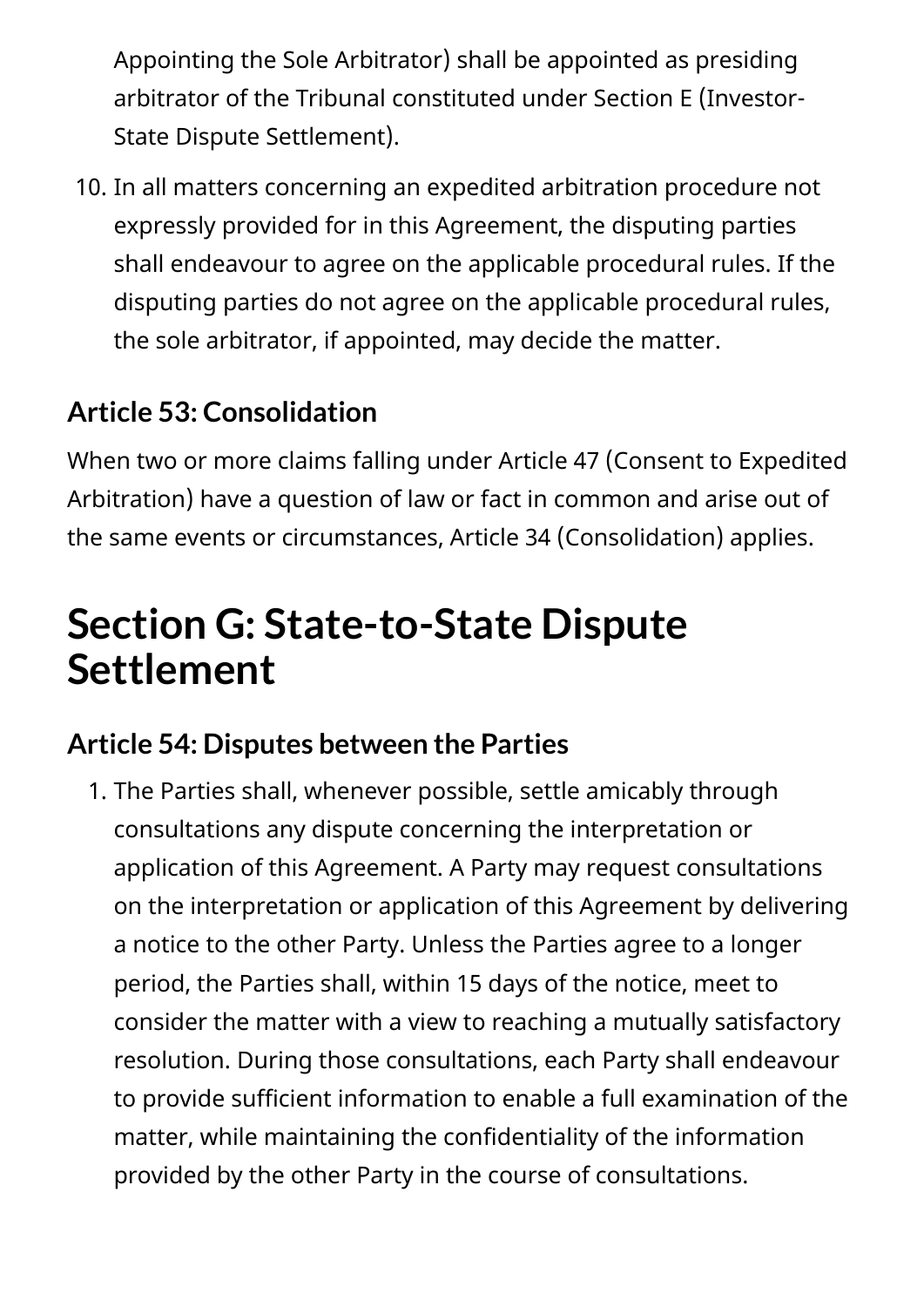- 2. If a dispute cannot be settled through consultations, a Party may submit the dispute to an arbitral panel for decision.
- 3. An arbitral panel shall be constituted for each dispute. Each Party shall appoint one member to the arbitral panel within 30 days of receipt through diplomatic channels of the request for arbitration. The two members shall then select a national of a non-Party who, on approval by the Parties, shall be appointed Chair of the arbitral panel. The Parties shall appoint the Chair within 60 days of the date of the last Party-appointed member of the arbitral panel. The Parties are encouraged to consider greater diversity in arbitrator appointments, including through the appointment of women.
- 4. If within the periods specified in paragraph 3 the necessary appointments have not been made, a Party may invite the President of the International Court of Justice to make the necessary appointment. If the President of the International Court of Justice is a national of a Party or is otherwise prevented from discharging this function, the Vice-President of the International Court of Justice shall be invited to make the necessary appointment. If the Vice-President of the International Court of Justice is a national of a Party or is otherwise prevented from discharging this function, the Member of the International Court of Justice next in seniority, who is not a national of a Party and not otherwise prevented from discharging this function, shall be invited to make the necessary appointment.
- 5. Members of the arbitral panel shall have expertise or experience in public international law, international trade law, or dispute resolution arising under international trade or international investment agreements.
- 6. The members of the arbitral panel shall comply with the Code of Conduct (Arbitrator Code of Conduct for Dispute Settlement).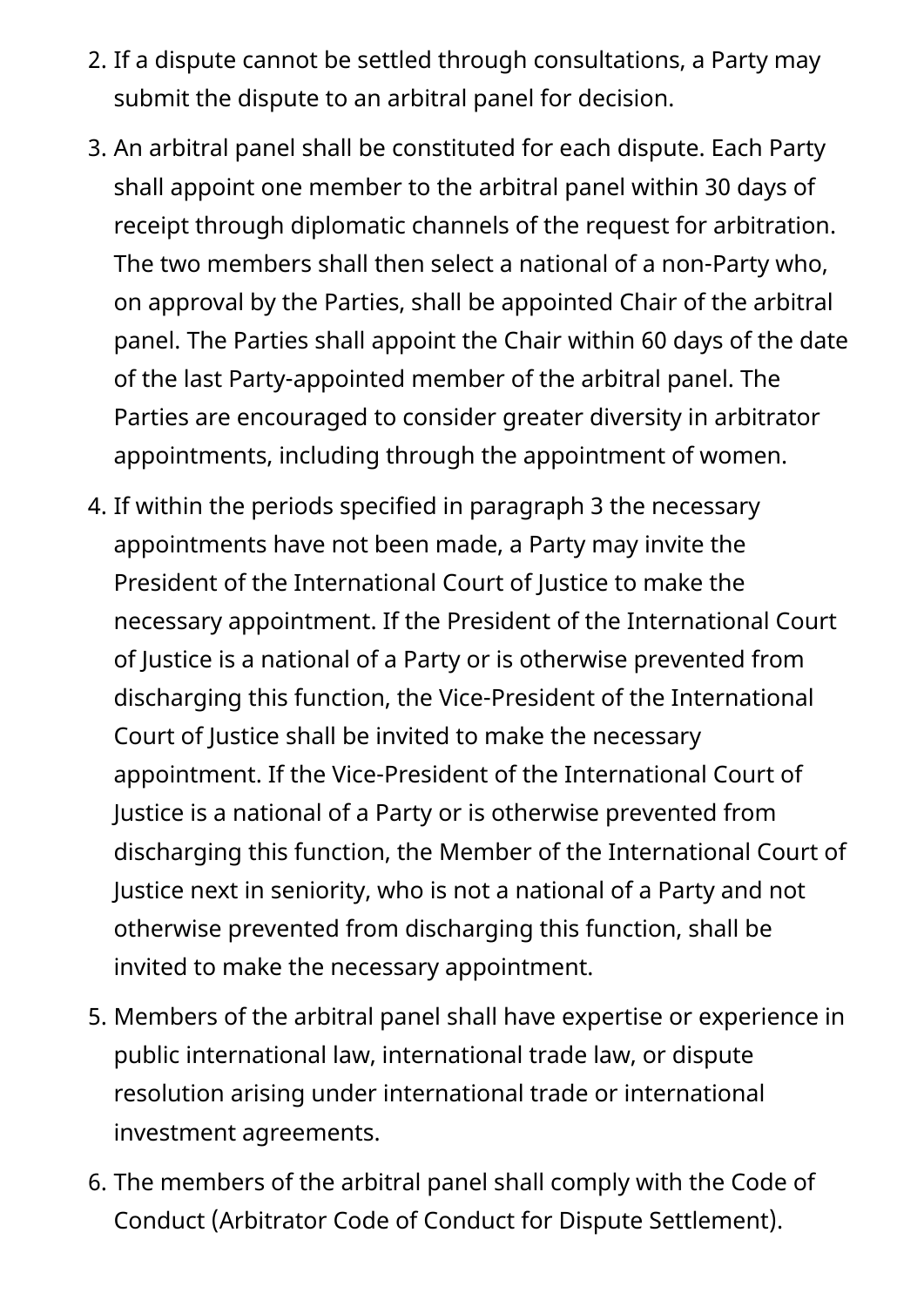7. If a Party claims that the dispute involves measures relating to a financial institution of the other Party, or to an investor of the other Party or a covered investment in a financial institution, or if a Party invokes Article 10 (Transfers of Funds), or Article 22(2) or (3) (General Exceptions), the Chair and members of the arbitral panel shall be appointed so that:

(a) the Chair has expertise or experience in financial services law or practice, such as the regulation of financial institutions, and meets the qualifications set out in paragraphs 5 and 6; and

(b) each of the other members of the arbitral panel shall:

(i) meet the qualifications set out in paragraphs 5 and 6; or

(ii) have expertise or experience in financial services law or practice, such as the regulation of financial institutions, and meet the qualifications of paragraph 6.

- 8. The arbitral panel shall determine its own procedure. The arbitral panel shall reach its decision by a majority of votes. The decision is binding on both Parties. Unless the Parties agree otherwise, the arbitral panel shall render the decision within 180 days of the appointment of the Chair.
- 9. Each Party shall bear the costs of its own member of the arbitral panel and of the Party's representation in the arbitration proceedings. The Parties shall equally bear the costs related to the Chair and any remaining costs. The arbitral panel may, however, award that a Party shall bear a higher proportion of costs than the other Party, and this award is binding on the Parties.
- 10. Within 60 days of the decision of an arbitral panel, the Parties shall agree on the manner in which to resolve their dispute. The agreement must normally implement the decision of the arbitral panel.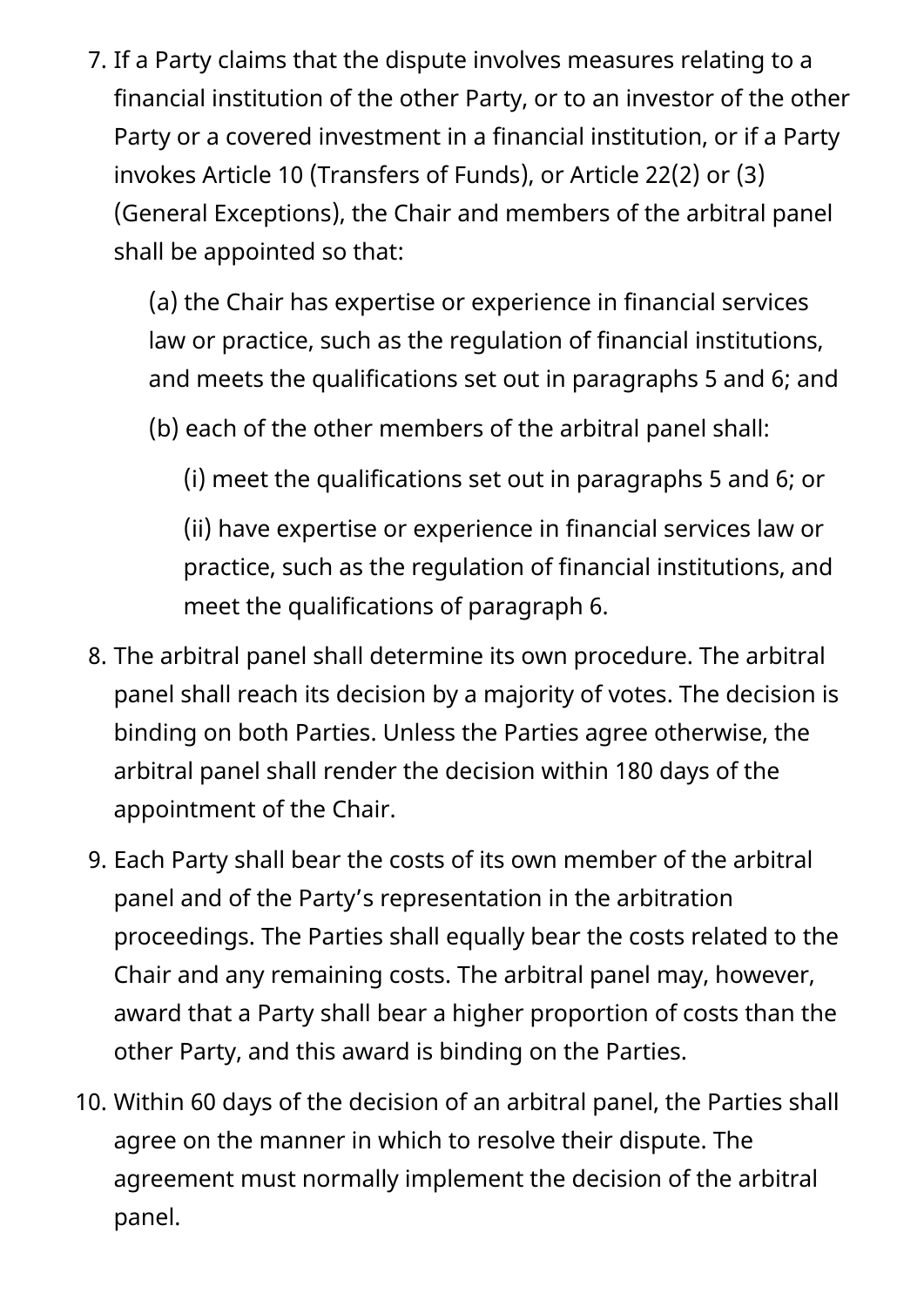# **Section H: Administration of the Agreement**

#### **Article 55: Consultations and other Actions**

- 1. A Party may request in writing consultations with the other Party regarding an actual or proposed measure or any other matter that it considers might affect the operation of this Agreement.
- 2. The consultations under paragraph 1 may address, among others, matters relating to:
	- (a) the implementation of this Agreement; or
	- (b) the interpretation or application of this Agreement.
- 3. Further to consultations under this Article, the Parties may take action as they may agree, including making and adopting rules supplementing the applicable arbitration rules under Section E (Investor-State Dispute Settlement).

### **Article 56: Extent of Obligations**

Each Party shall ensure that it takes all necessary measures to give effect to this Agreement, including its observance by its regional and other levels of government, except as otherwise provided in this Agreement.

#### **Article 57: Application and Entry into Force**

- 1. All Annexes are an integral part of this Agreement.
- 2. Each Party shall deliver to the other Party a written notice of the completion of the procedures required in its territory for the entry into force of this Agreement. This Agreement enters into force on the date of the later of these notifications.
- 3. The Parties may amend this Agreement by mutual written consent.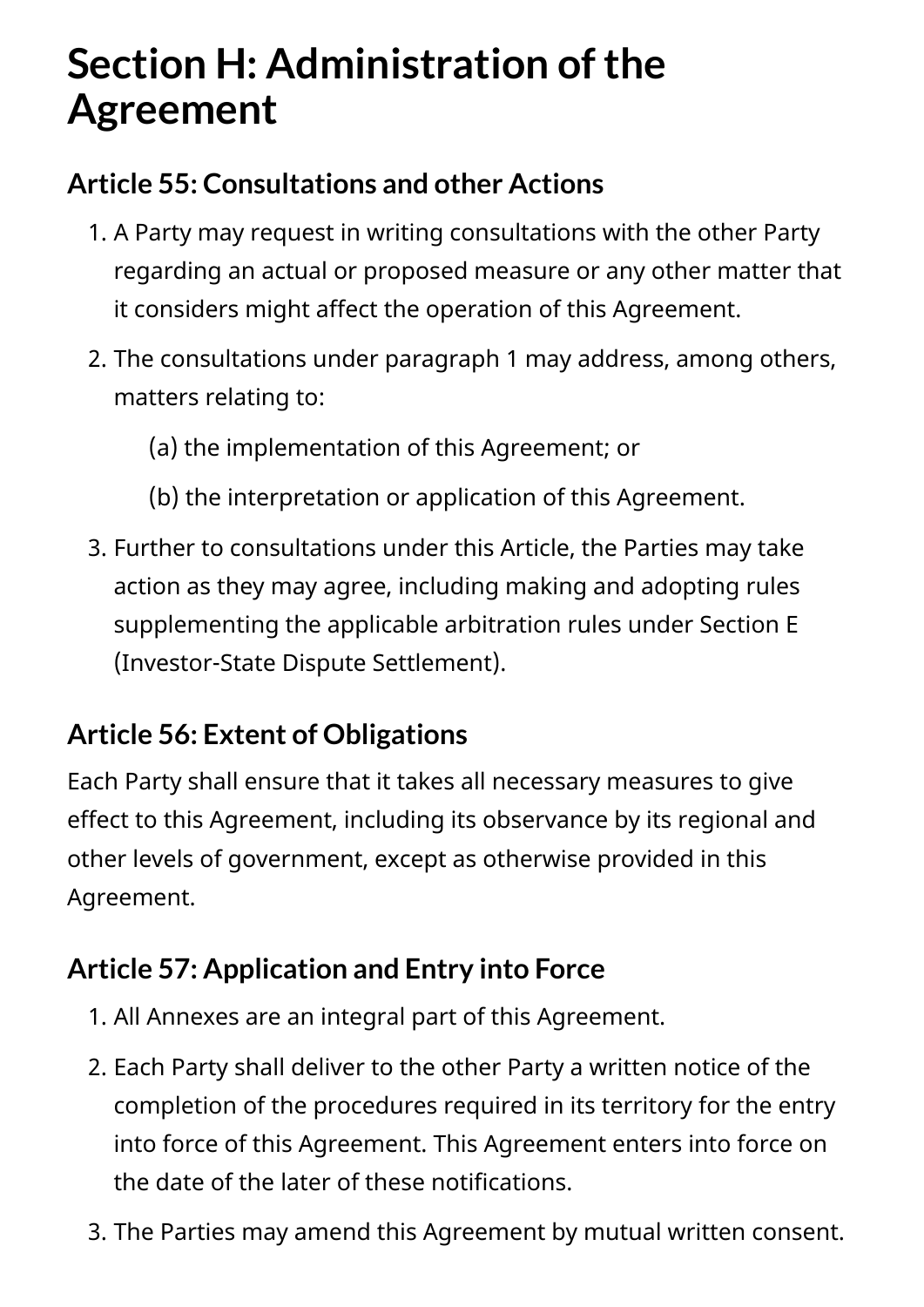4. This Agreement shall remain in force unless a Party delivers to the other Party a written notice of its intention to terminate the Agreement. The termination of this Agreement will be effective one year after the written notice of termination has been received by the other Party. In respect of investments or commitments to invest made prior to the date of termination of this Agreement, Articles 1 through 56, as well as paragraphs 1 and 2 of this Article, shall remain in force for 15 years.

**IN WITNESS WHEREOF**, the undersigned, duly authorized, have signed this Agreement.

**DONE** in two originals at . . . . . on this . . . . . day of 20<sup>[11]</sup>, in the English and French languages, each version being equally authentic.

| <b>FOR CANADA</b> |  |
|-------------------|--|
|-------------------|--|

# **Section I: Annexes**

#### **Annex I: Reservations for Future Measures**

Schedule of Canada

Schedule of \_\_\_\_\_

**Annex II: Exceptions from Most-Favoured-Nation-Treatment**

**Annex III: Exclusions from Dispute Settlement**

# **Arbitrator Code of Conduct for Dispute Settlement**

**Article 1: Definitions**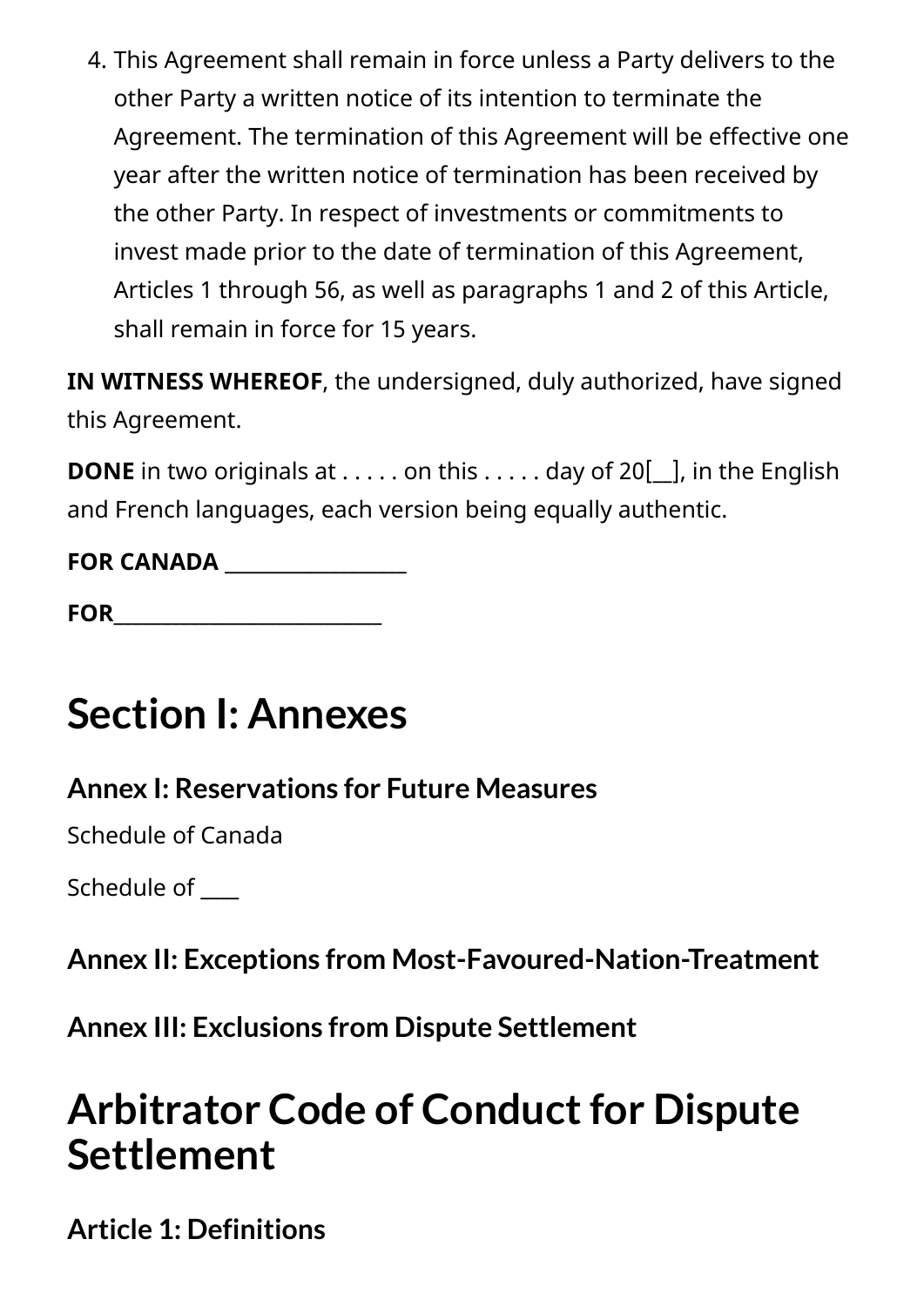For the purposes of this Code of Conduct:

**"arbitrator"** means a member of a Tribunal constituted pursuant to Article 30 (Arbitrators);

**"assistant"** means a person who, under the terms of appointment of an arbitrator, conducts research or provides support for the arbitrator;

**"candidate"** means a person who is under consideration for selection as an arbitrator pursuant to Article 30 (Arbitrators), Article 50 (Method of Appointing the Sole Arbitrator), or Article 54 (Disputes between the Parties);

**"expert"** means a person appointed pursuant to Article 38 (Expert Reports) or applicable arbitration rules;

**"family member"** means the spouse or partner of an arbitrator or candidate; the parent, child, grandparent, grandchild, sister, brother, aunt, uncle, niece or nephew of the arbitrator or candidate or spouse or partner of the arbitrator or candidate (including whole and half-blood relatives and step relatives), or the spouse or partner of such a person; or a resident of the arbitrator's or candidate's household whom the arbitrator or candidate treats as a member of his or her family;

**"Rules"** means applicable rules pursuant to Article 27 (Submission of a Claim to Arbitration); and

**"staff"**, in respect of an arbitrator, means individuals under the direction and control of the arbitrator other than assistants.

## **Article 2: Responsibilities to the Dispute Settlement Process**

Each candidate, arbitrator, and former arbitrator shall avoid impropriety and the appearance of impropriety, and shall observe high standards of conduct so that the integrity and impartiality of the dispute settlement process is preserved.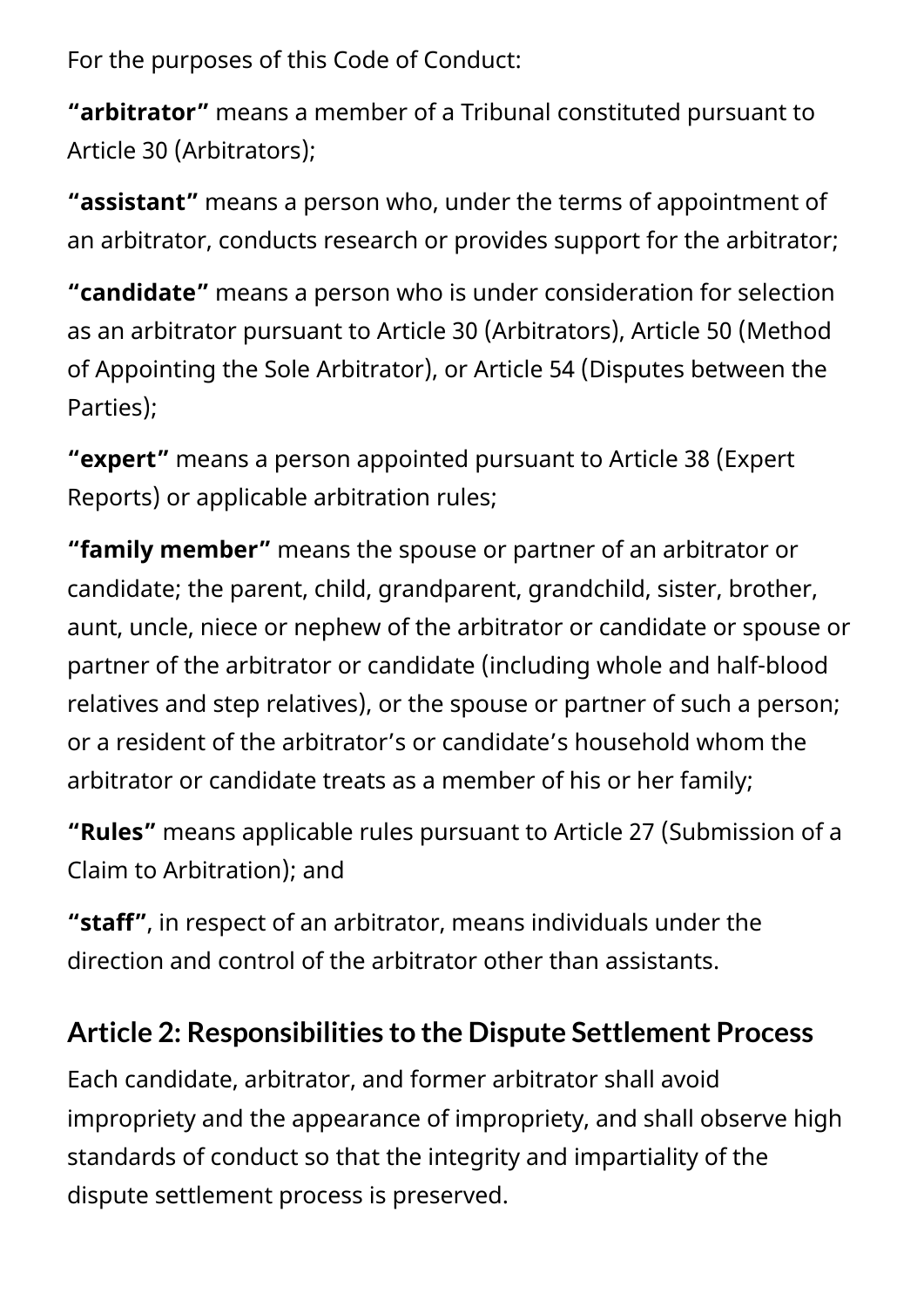## **Article 3: Governing Principles**

- 1. Each arbitrator shall be independent and impartial, and shall avoid direct or indirect conflicts of interest.
- 2. Each arbitrator and former arbitrator shall respect the confidentiality of Tribunal proceedings.
- 3. Each candidate or arbitrator shall disclose the existence of any interest, relationship, or matter that is likely to affect the candidate's or arbitrator's independence or impartiality, or that might reasonably create an appearance of impropriety or an apprehension of bias. An appearance of impropriety or an apprehension of bias is created when a reasonable person, with knowledge of all the relevant circumstances that a reasonable inquiry would disclose, would conclude that a candidate's or arbitrator's ability to carry out the duties with integrity, impartiality, and competence is impaired.
- 4. Upon appointment, an arbitrator shall refrain, for the duration of the proceeding, from acting as counsel or party-appointed expert or witness in any pending or new investment dispute under this Agreement or any other international investment treaty.
- 5. This Code of Conduct shall be interpreted in a manner consistent with other internationally recognized standards or guidelines regarding direct or indirect conflicts of interest, such as the International Bar Association *Guidelines on Conflicts of Interest in International Arbitration*.
- 6. In the event of an alleged breach of this Code of Conduct, the Rules governing the arbitration shall apply to any challenge, disqualification, or replacement of an arbitrator.

### **Article 4: Disclosure Obligations**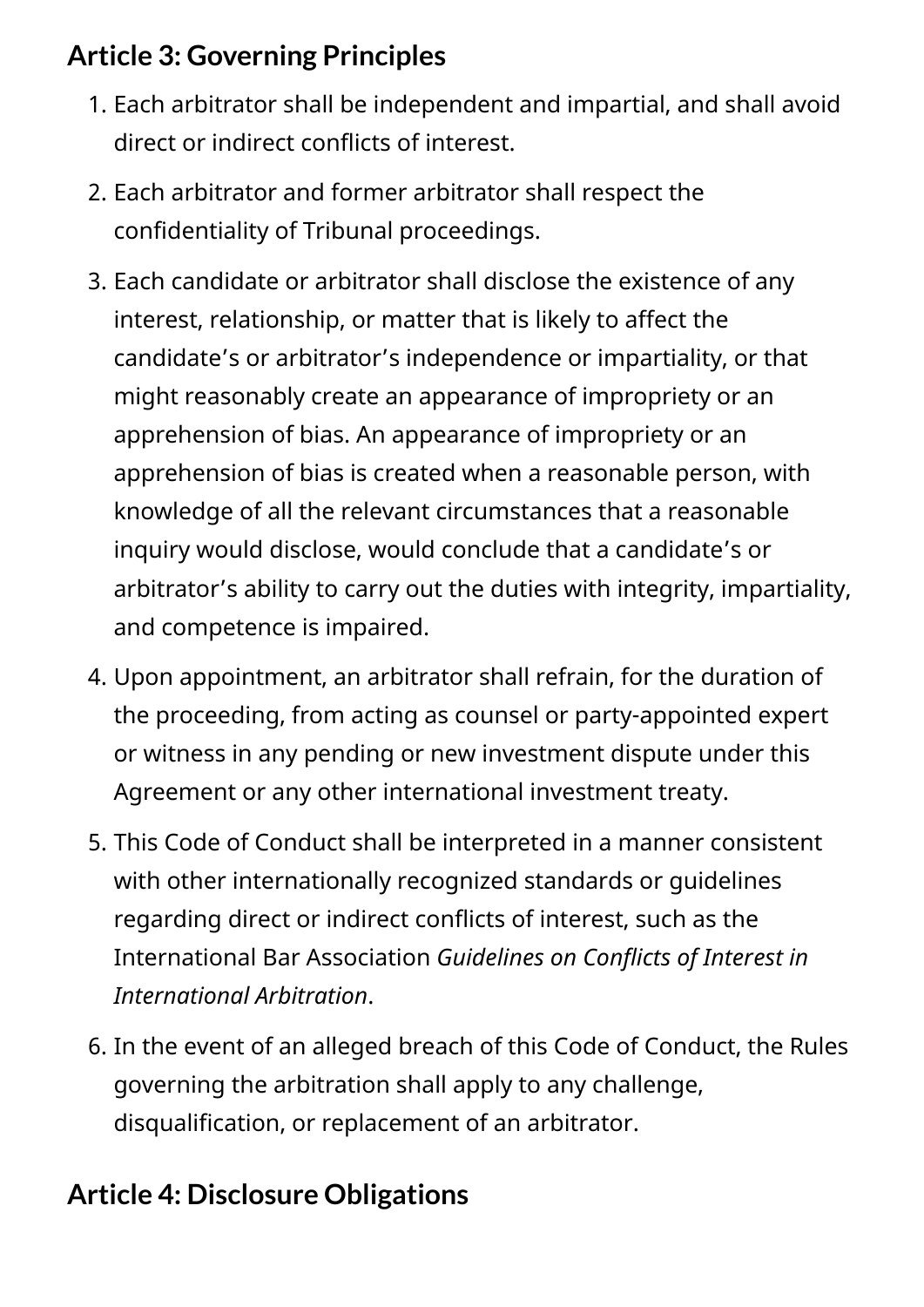- 1. Throughout the Tribunal proceeding, each candidate or arbitrator has a continuing obligation to disclose any interest, relationship, or matter that may bear on the integrity or impartiality of the dispute settlement process.
- 2. The disputing parties or the Secretary-General of ICSID, as the appointing authority for a Tribunal referred to in Article 30 (Arbitrators), shall provide a candidate a copy of this Code of Conduct and the Initial Disclosure Statement set out in the Appendix to this Code of Conduct.
- 3. A candidate shall submit the Initial Disclosure Statement set out in the Appendix to this Code of Conduct to the disputing parties or the Secretary-General of ICSID, as the appointing authority, as far as possible and no later than seven days of receipt of that Initial Disclosure Statement.
- 4. A candidate shall disclose any interest, relationship, or matter that is likely to affect his or her independence or impartiality or that might reasonably create an appearance of impropriety or an apprehension of bias in the Tribunal proceeding. To this end, a candidate shall make all reasonable efforts to become aware of any such interest, relationship or matter. Therefore, a candidate shall disclose, at a minimum, the following interests, relationships and matters:
	- (a) any financial or personal interest of the candidate in:
		- (i) the Tribunal proceeding or its outcome; and

(ii) an administrative proceeding, a domestic judicial proceeding, or any other international dispute settlement proceeding that involves issues that may be decided in the Tribunal proceeding for which the candidate is under consideration;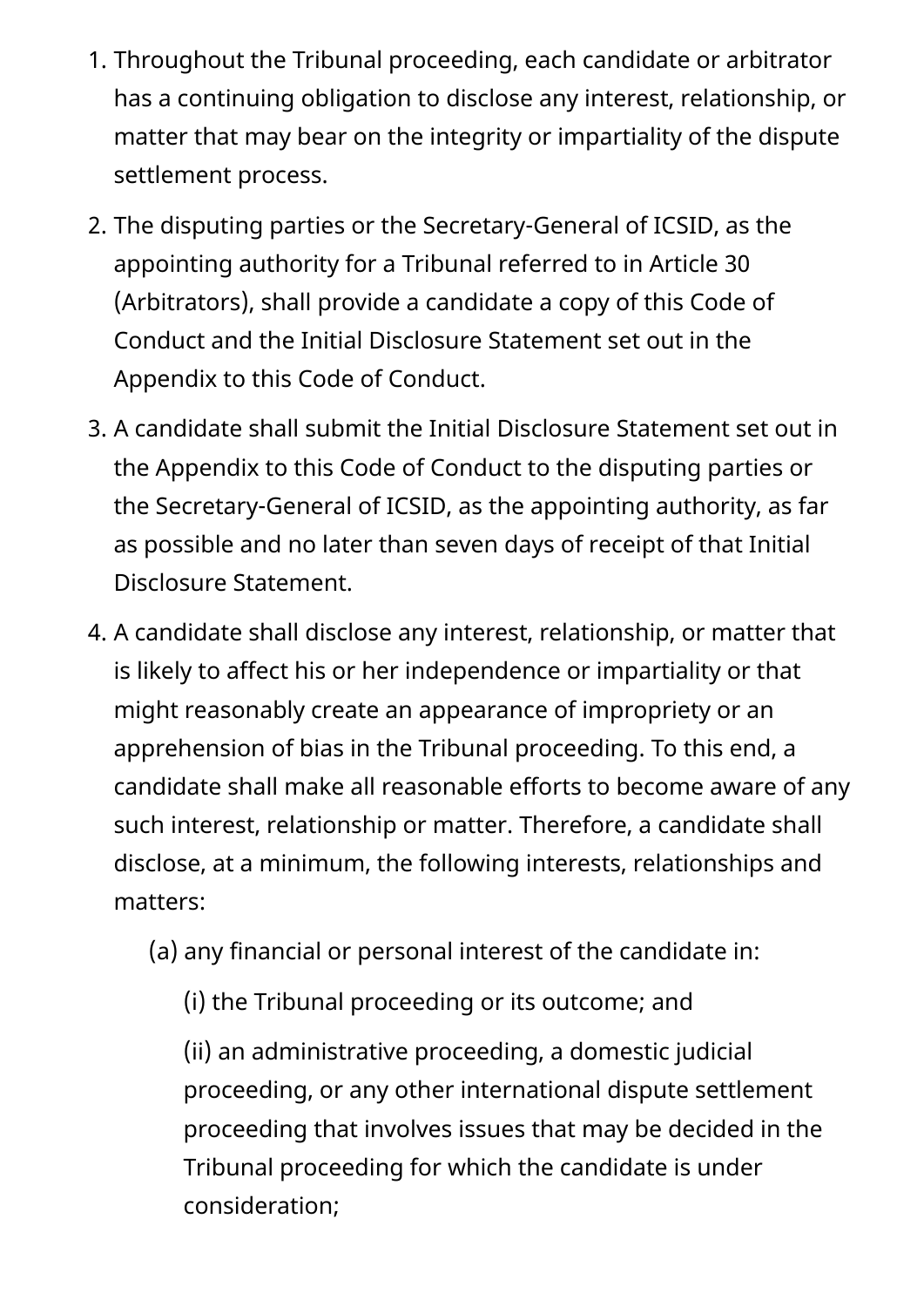(b) any financial interest of the candidate's employer, business partner, business associate, or family member in:

(i) the Tribunal proceeding or its outcome; and

(ii) an administrative proceeding, a domestic judicial proceeding, or any other international dispute settlement proceeding that involves issues that may be decided in the Tribunal proceeding for which the candidate is under consideration;

<span id="page-75-0"></span>(c) any past or current financial, business, professional, family, or social relationship with any interested parties  $9$  in the Tribunal proceeding or their counsel, or any such relationship involving a candidate's employer, business partner, business associate, or family member; and

(d) any public advocacy or legal or other representation concerning an issue in dispute in the Tribunal proceeding or involving the same investment.

- 5. Once appointed, an arbitrator shall continue to make all reasonable efforts to become aware of any interest, relationship, or matter referred to in paragraph 4, and shall disclose them. The obligation to disclose is a continuing duty that requires an arbitrator to disclose any such interest, relationship, or matter that may arise during any stage of the Tribunal proceeding.
- 6. In the event of any uncertainty regarding whether an interest, relationship, or matter must be disclosed under paragraph 4 or 5, a candidate or arbitrator should err in favour of disclosure. Disclosure of an interest, relationship or matter is without prejudice as to whether the interest, relationship or matter is covered by paragraph 4 or 5, or whether it warrants recusal, amelioration or disqualification.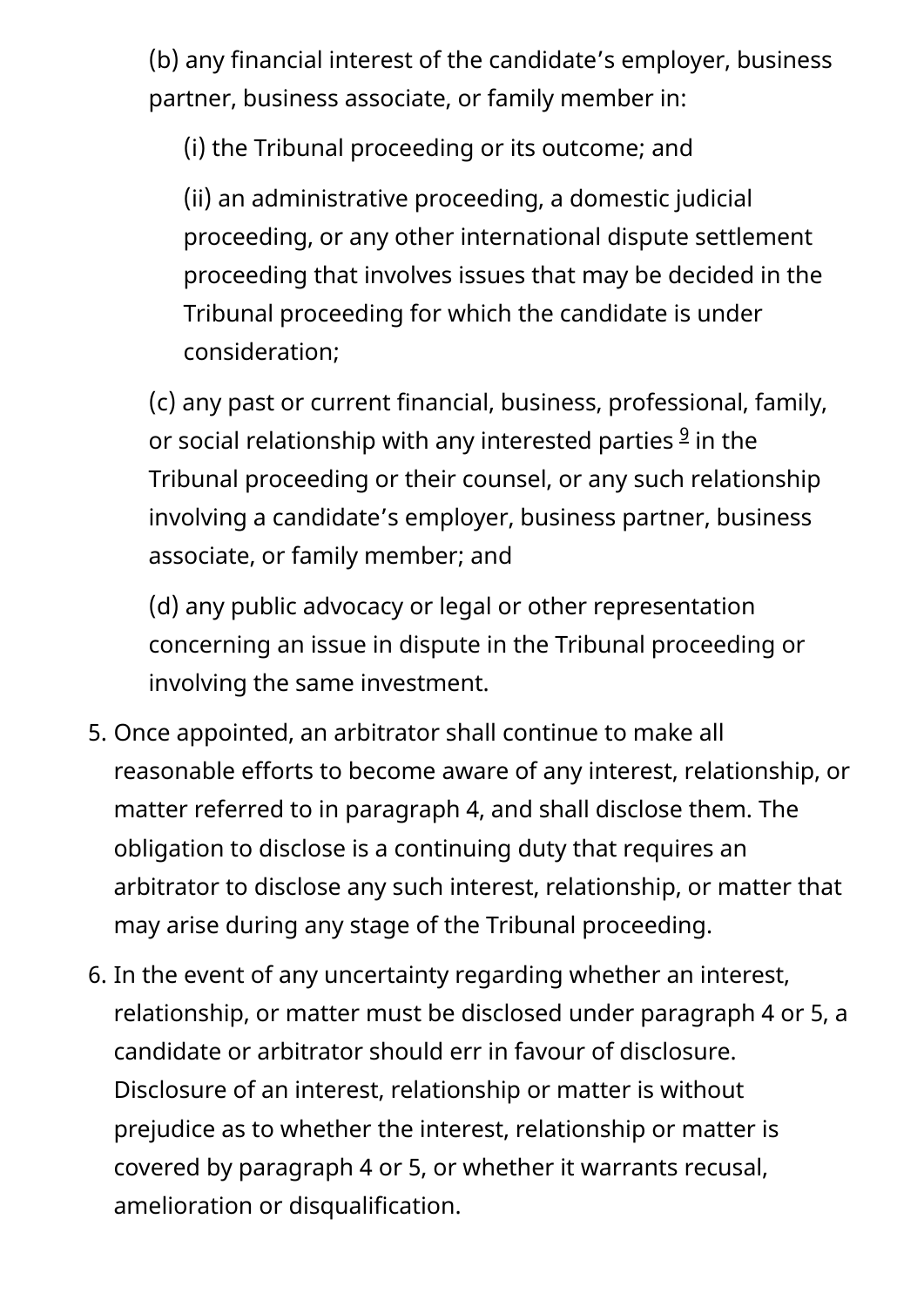7. The disclosure obligations set out in paragraphs 1 through 6 should not be interpreted so that the burden of detailed disclosure makes it impractical for individuals in the legal or business community to serve as arbitrators, thereby depriving the disputing parties of the services of those who might be best qualified to serve as arbitrators. Thus, a candidate or arbitrator should not be called upon to disclose an interest, relationship, or matter whose bearing on the candidate's or arbitrator's role in the Tribunal proceeding would be trivial.

#### **Article 5: Performance of Duties by Candidates and Arbitrators**

- 1. A candidate who accepts an appointment as an arbitrator shall be available to perform, and shall perform, once the arbitrator is appointed pursuant to Article 30 (Arbitrators), an arbitrator's duties thoroughly, fairly, diligently, and expeditiously throughout the course of the Tribunal proceeding.
- 2. An arbitrator shall ensure that he or she is contactable, at all reasonable times, by the Secretary-General of ICSID, disputing parties, arbitration institution in charge of the proceeding, and other arbitrators of the Tribunal in order to conduct Tribunal work.
- 3. An arbitrator shall comply with the provisions of Section E (Investor-State Dispute Settlement), Section F (Expedited Arbitration), and Section G (State-to-State Dispute Settlement), as applicable, and the Rules.
- 4. An arbitrator shall not deny other arbitrators the opportunity to participate in all aspects of the Tribunal proceeding.
- 5. An arbitrator shall consider only those issues raised in the Tribunal proceeding and necessary to make a decision, order, or award.
- 6. An arbitrator shall not delegate the duty to make a decision, order, or award to any other person.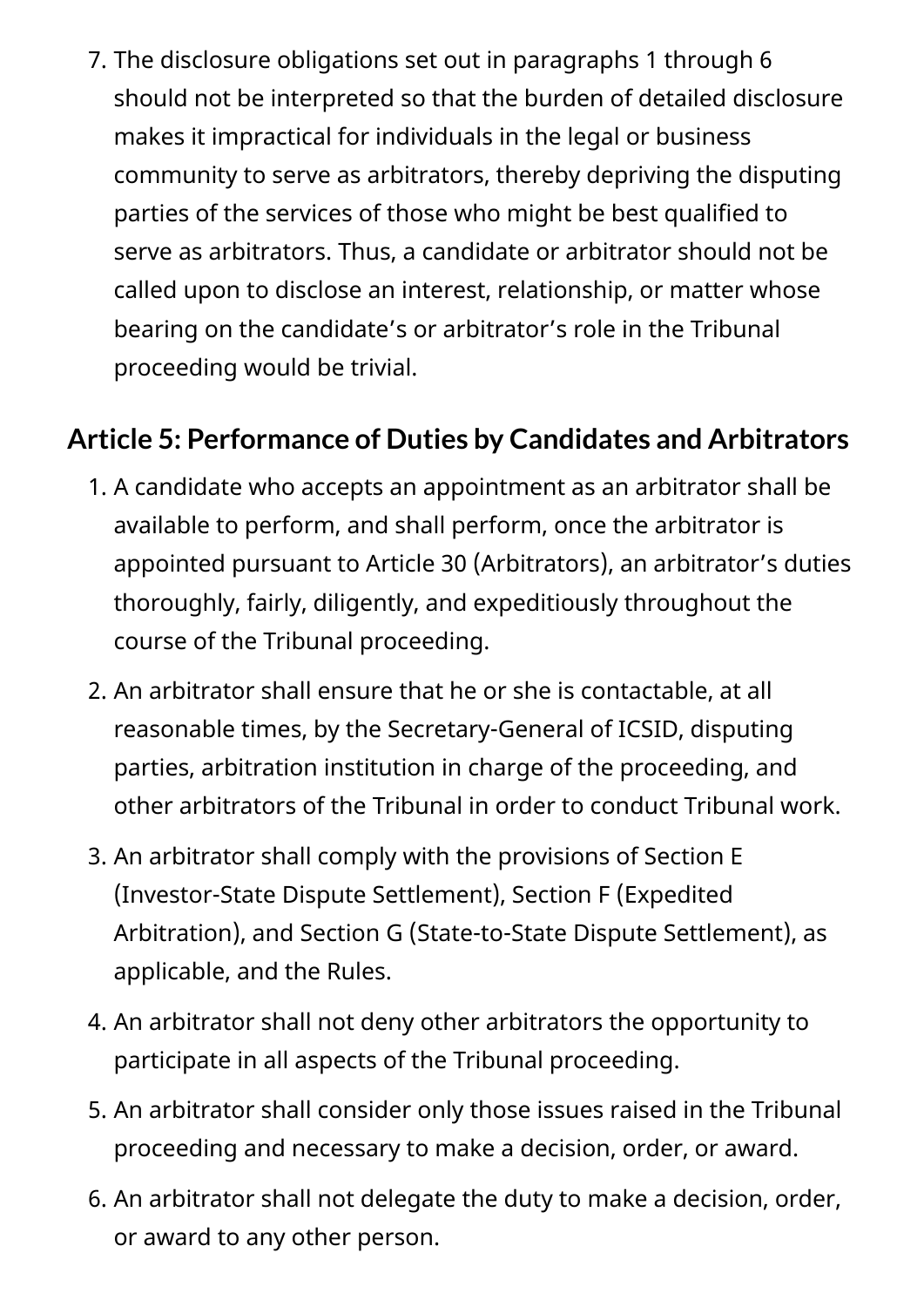- 7. An arbitrator shall take all reasonable steps to ensure that his or her assistants and staff comply with Article 2 (Responsibilities to the Dispute Settlement Process), paragraphs 1, 4, 5, 6 and 7 of Article 4 (Disclosure Obligations), paragraphs 3, 8 and 9 of this Article, and Article 8 (Maintenance of Confidentiality) of this Code of Conduct.
- 8. An arbitrator shall not engage in any *ex parte* contact concerning the Tribunal proceeding.
- 9. A candidate or arbitrator shall only communicate matters concerning actual or potential violations of this Code of Conduct, or if necessary to ascertain whether that candidate or arbitrator has violated or may violate this Code of Conduct, to the Secretary-General of ICSID, the disputing parties and arbitration institution in charge of the proceedings.
- 10. Each arbitrator shall keep a record and render a final account of the time devoted to the Tribunal proceeding and of his or her expenses, as well as the time and expenses of his or her staff and assistants.

#### **Article 6: Independence and Impartiality of Arbitrators**

- 1. An arbitrator shall be independent and impartial. An arbitrator shall act in a fair manner and shall not create an appearance of impropriety or an apprehension of bias.
- 2. An arbitrator shall not be influenced by self-interest, outside pressure, political considerations, public clamour, loyalty to a disputing party or a non-disputing Party, or fear of criticism.
- 3. An arbitrator shall not, directly or indirectly, incur any obligation or accept any benefit that would in any way interfere, or appear to interfere, with the proper performance of his or her duties.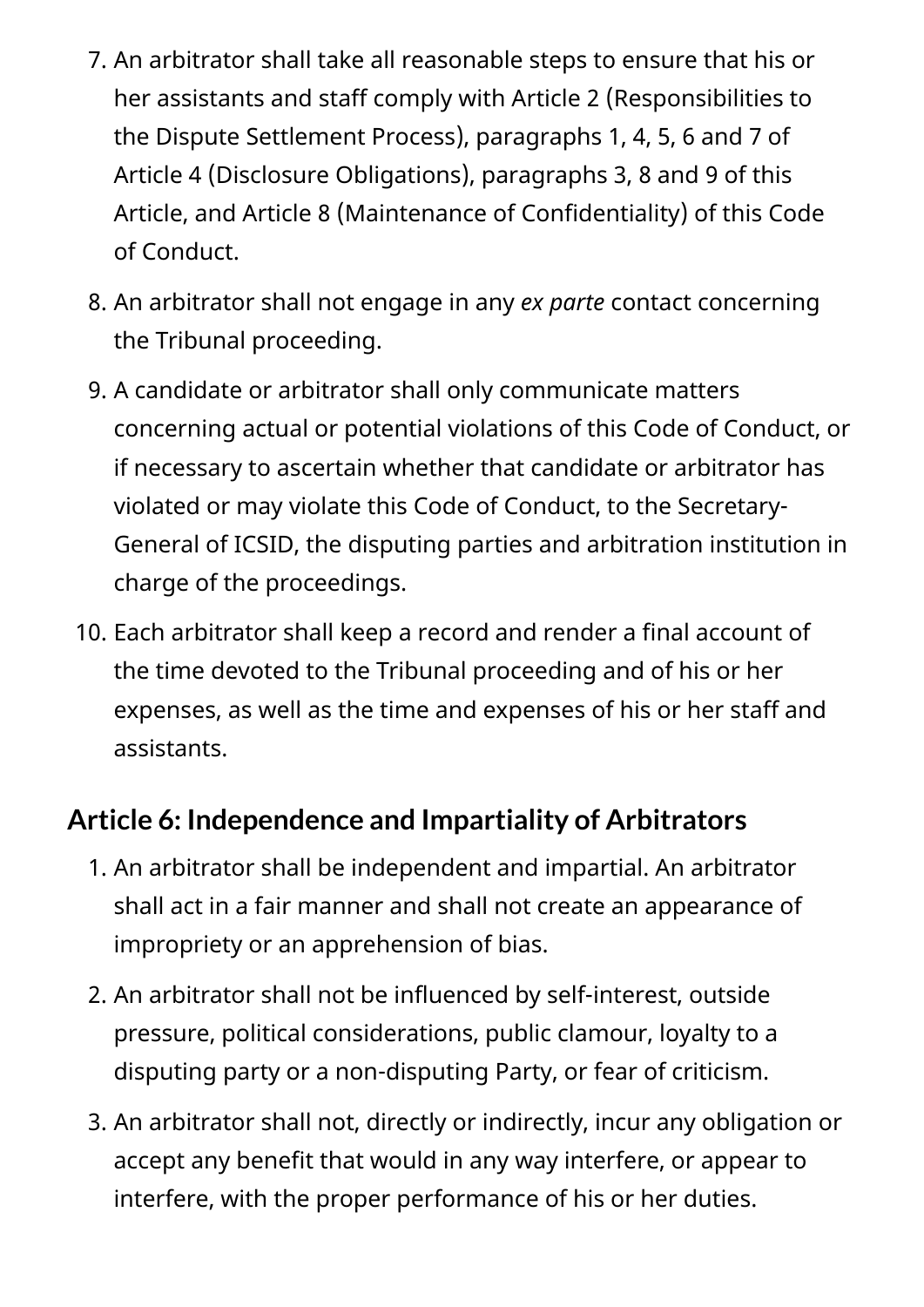- 4. An arbitrator shall not use his or her position on the Tribunal to advance any personal or private interests. An arbitrator shall avoid actions that may create the impression that others are in a special position to influence the arbitrator. An arbitrator shall make every effort to prevent or discourage others from representing themselves as being in such a position.
- 5. An arbitrator shall not allow past or ongoing financial, business, professional, family, or social relationships or responsibilities to influence his or her conduct or judgment.
- 6. An arbitrator shall avoid entering into any relationship, or acquiring any financial interest, that is likely to affect his or her impartiality or that might reasonably create an appearance of impropriety or an apprehension of bias.
- 7. If an interest, relationship, or matter of a candidate or arbitrator is inconsistent with paragraphs 1 through 6, the candidate may accept appointment to a Tribunal, and an arbitrator may continue to serve on a Tribunal, if the disputing parties waive the violation or if, after the candidate or arbitrator has taken steps to ameliorate the violation, the disputing parties determine that the inconsistency has ceased.

#### **Article 7: Duties of Former Arbitrators**

A former arbitrator shall avoid actions that may create the appearance that the arbitrator was biased in carrying out his or her duties or would benefit from the decision, order or award of the Tribunal.

### **Article 8: Maintenance of Confidentiality**

1. An arbitrator or former arbitrator shall not at any time disclose or use any non-public information concerning the Tribunal proceeding or acquired during the Tribunal proceeding, except for the purposes of the Tribunal proceeding and shall not, in any case,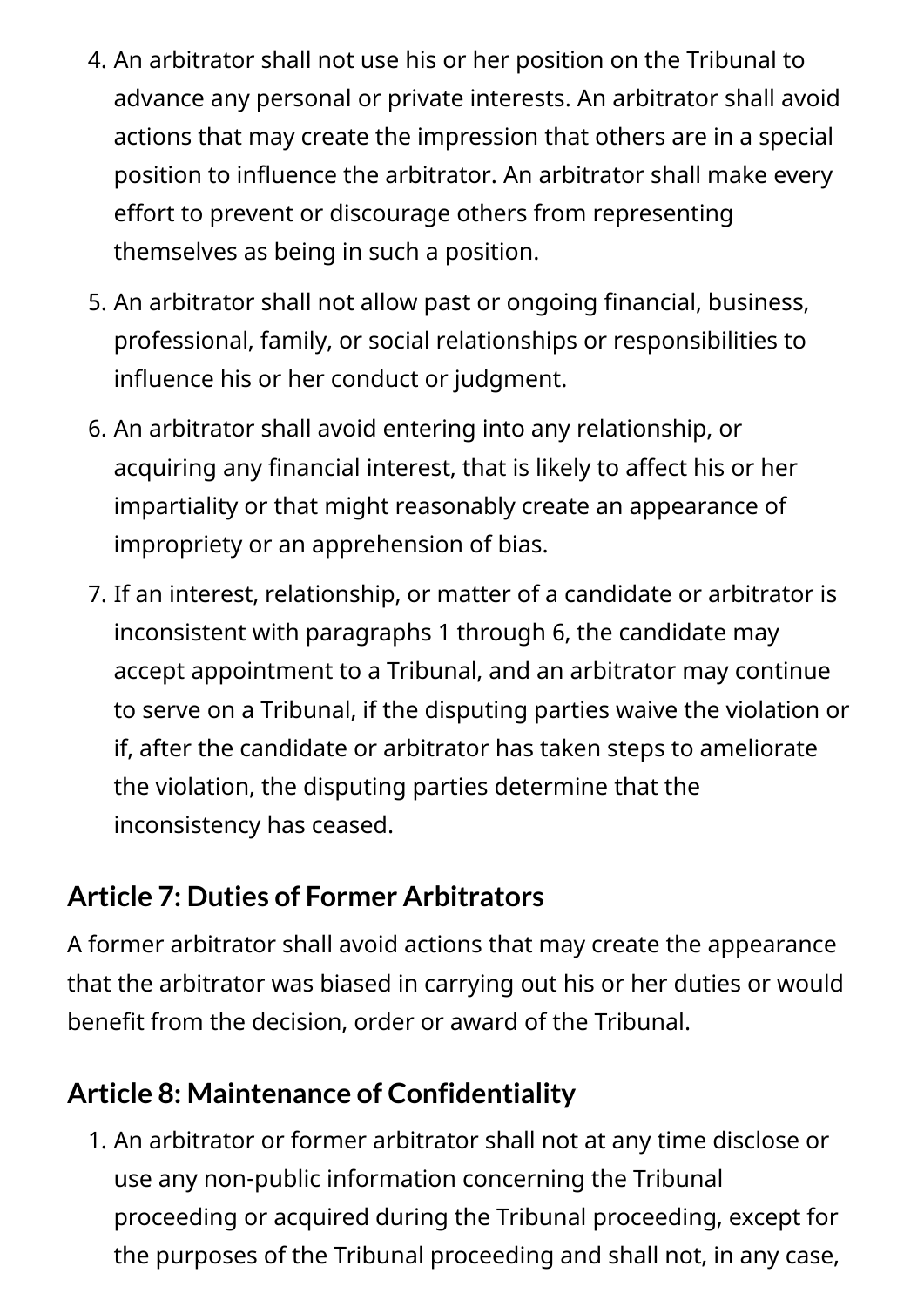disclose or use any such information to gain a personal advantage, or an advantage for another person, or to adversely affect the interest of another person.

- 2. An arbitrator shall not disclose a decision, order, or award, or a part thereof, prior to its publication in accordance with Section E (Investor-State Dispute Settlement).
- <span id="page-79-0"></span>3. An arbitrator or former arbitrator shall not at any time disclose the deliberations of the Tribunal, or any arbitrator's view.  $^{\underline{10}}$  $^{\underline{10}}$  $^{\underline{10}}$
- 4. An arbitrator shall not make a public statement regarding the merits of a pending Tribunal proceeding.

# **Article 9: Responsibilities of Experts, Assistants and Staff**

Article 2 (Responsibilities to the Dispute Settlement Process), paragraphs 1, 4, 5, 6 and 7 of Article 4 (Disclosure Obligations), paragraphs 3, 8 and 9 of Article 5 (Performance of Duties by Candidates and Arbitrators), Article 7 (Duties of Former Arbitrators), and Article 8 (Maintenance of Confidentiality) of this Code of Conduct shall also apply to experts, assistants, and staff.

## **Article 10: Review**

A Party may request to review and amend this Code of Conduct to take into account, as appropriate, relevant developments concerning investor-State dispute settlement.

# **Appendix to the Arbitrator Code of Conduct for Dispute Settlement: Initial Disclosure Statement Form**

1. I acknowledge having received a copy of the Arbitrator Code of Conduct for Dispute Settlement (Code of Conduct).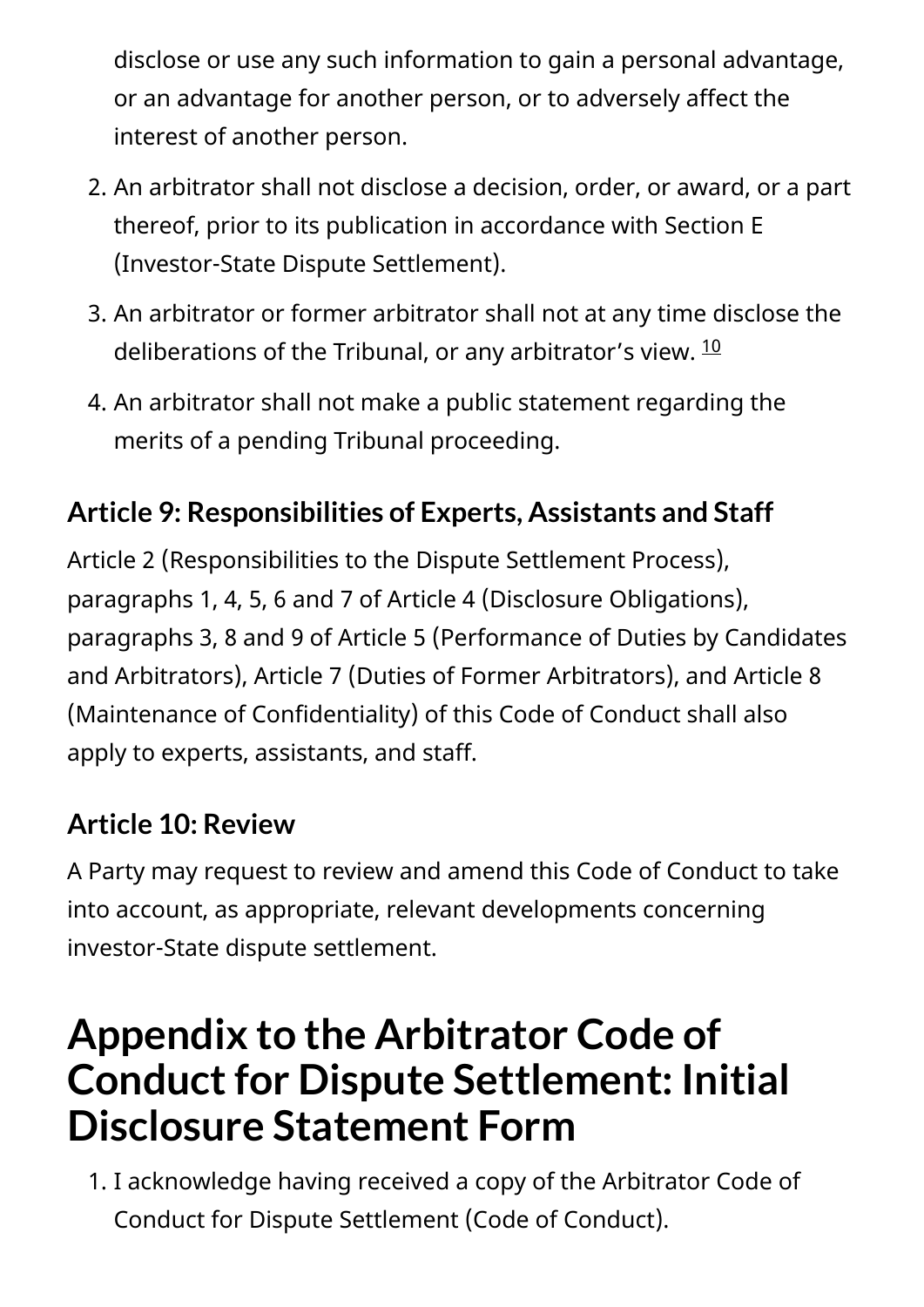- 2. I acknowledge having read and understood the Code of Conduct.
- 3. I understand that I have a continuing obligation, while participating in the Tribunal proceeding, to disclose an interest, relationship, or matter that may bear on the integrity or impartiality of the dispute settlement process. As a part of this continuing obligation, I am making the following initial disclosures:

(a) My financial interest in the Tribunal proceeding for which I am under consideration or in its outcome is as follows:

(b) My financial interest in any administrative proceeding, domestic judicial proceeding, or other international dispute settlement proceeding that involves issues that may be decided in the Tribunal proceeding is as follows:

(c) The financial interests that any employer, business partner, business associate, or family member of mine may have in the Tribunal proceeding or in its outcome are as follows:

(d) The financial interests that any employer, business partner, business associate, or family member of mine may have in any administrative proceeding, domestic judicial proceeding or other international dispute settlement proceeding that involves issues that may be decided in the Tribunal proceeding are as follows:

(e) My past or current financial, business, professional, family, and social relationships with any interested party in the Tribunal proceeding, or their counsel, are as follows:

(f) The past or current financial, business, professional, family, and social relationships with any interested party in the Tribunal proceeding, or their counsel, involving any employer, business partner, business associate, or family member of mine are as follows: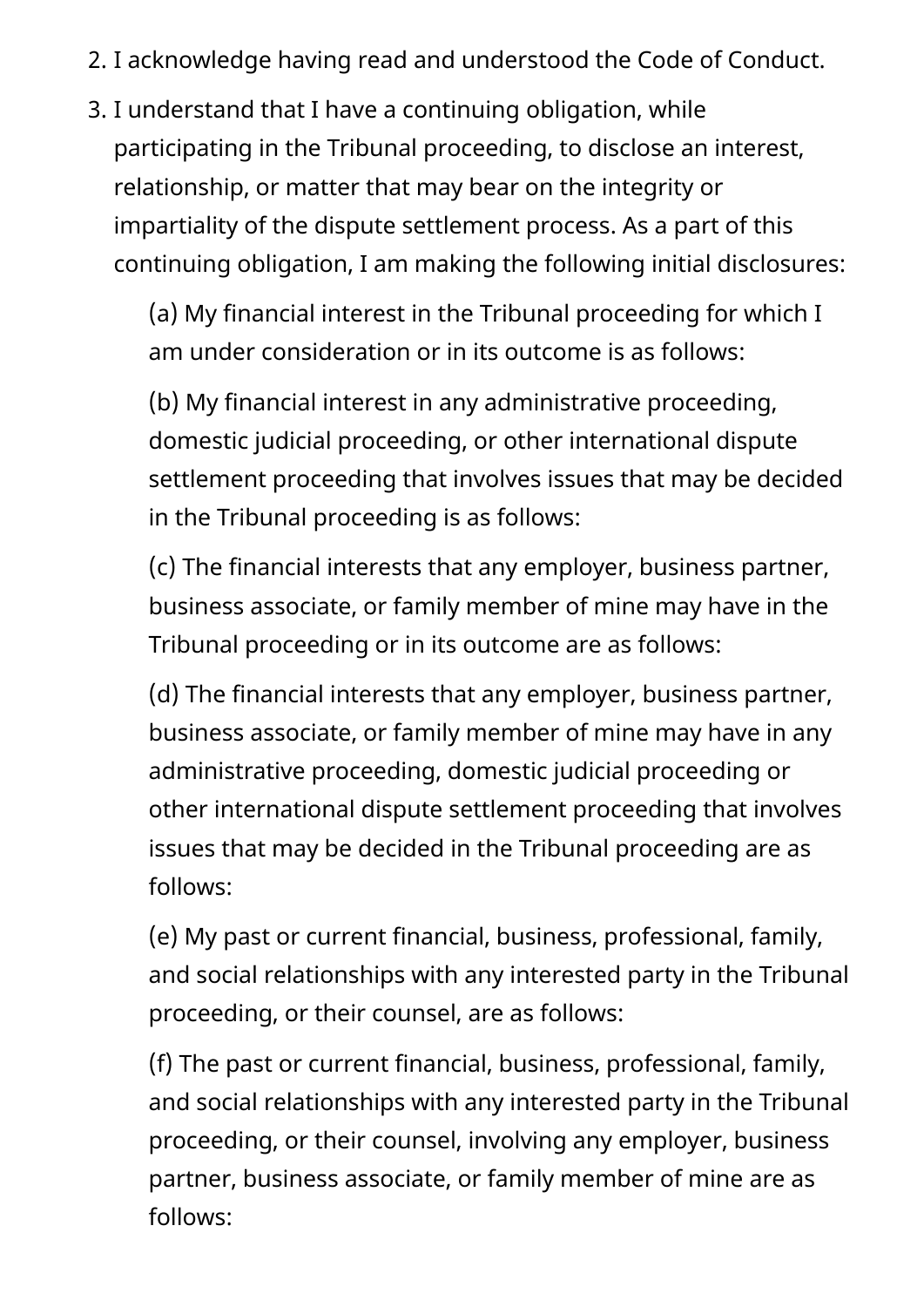(g) My public advocacy or legal or other representation concerning an issue in dispute in the Tribunal proceeding or involving the same investment is as follows:

(h) My other interests, relationships and matters that may bear on the integrity or impartiality of the dispute settlement process and that are not disclosed in paragraphs 3(a) through (g) above are as follows:

| Signed on this | day of | 20 |
|----------------|--------|----|
| By:            |        |    |
| Signature      |        |    |
| Name           |        |    |

# **Footnotes**

- A measure is manifestly arbitrary when it is evident that the measure is not rationally connected to a legitimate policy objective, such as when a measure is based on prejudice or bias rather than on reason or fact. [1](#page-15-0)
- For greater certainty, full protection and security refers only to the physical security of an investor and their covered investment. [2](#page-15-1)
- The Parties recognize that the meaning of "public purpose" may apply differently for the purposes of an Indigenous government. [3](#page-15-2)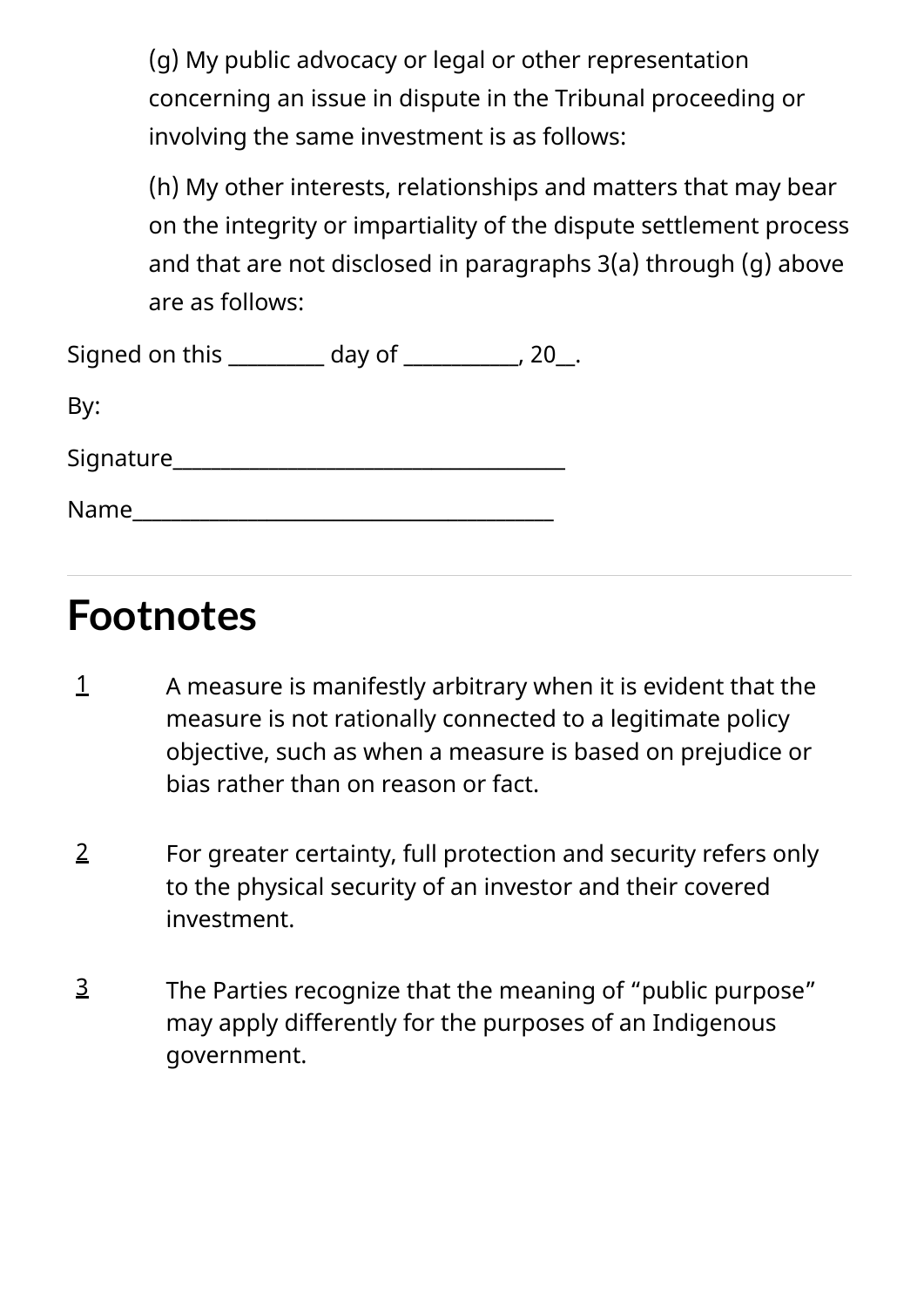- For the purposes of this Article, the term "technology of the Party or of a person of the Party" includes technology that is owned by the Party or a person of the Party, and technology for which the Party or a person of the Party holds an exclusive license. [4](#page-23-0)
- The reference to "Article 31" includes any waiver or amendment to the TRIPS Agreement implementing paragraph 6 of the *Doha Declaration on the TRIPS Agreement and Public Health* (WT/MIN(01)/DEC/2). [5](#page-24-0)
- This disclosure shall not be construed to negatively affect the software source code's status as a trade secret, if such status is claimed by the trade secret owner. [6](#page-25-0)
- The Parties understand that the term "prudential reasons" includes the maintenance of the safety, soundness, integrity, or financial responsibility of individual financial institutions as well as the safety, and financial and operational integrity of payment and clearing systems. [7](#page-33-0)
- In the case of a breach of Article 9 (Expropriation), the valuation of the loss or damage incurred by the investor, or, as applicable, by the enterprise referred to in Article 27(2) (Submission of a Claim to Arbitration), as valued on the date the breach, shall be made in accordance with Article 9(5). [8](#page-54-0)
- <span id="page-82-0"></span>For greater certainty, "interested parties" includes the home State of the investors. [9](#page-75-0)
- <span id="page-82-1"></span>For greater certainty, this paragraph does not apply to the arbitrator's view in a decision, order, award, or opinion. [10](#page-79-0)